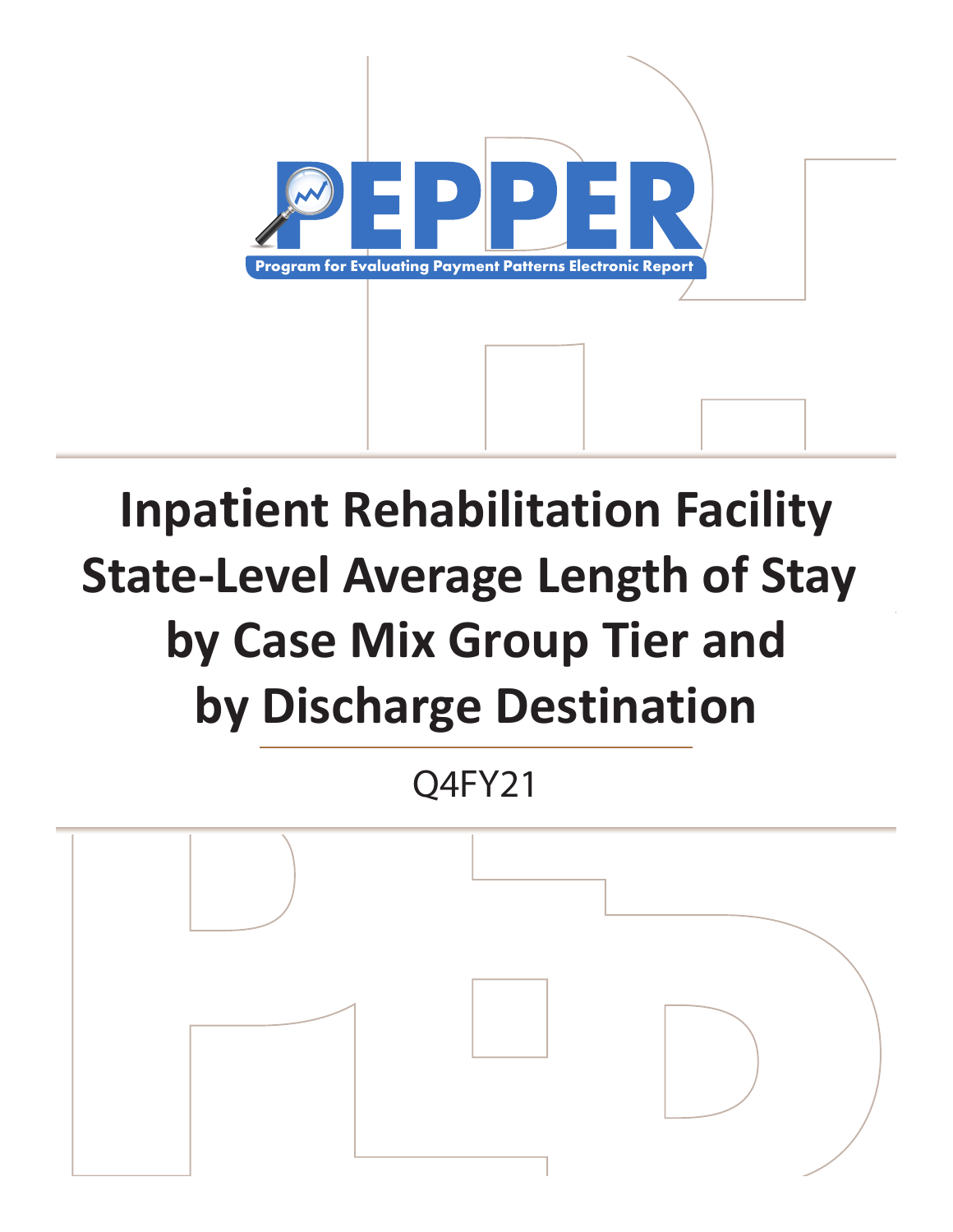# **ALOS by CMG Tier and Discharge Destination for Alabama 19 Hospitals and Units**

| <b>CMG Tier Level</b>      | Number of<br><b>Discharges</b> | Proportion<br>of All<br><b>Discharges</b> | <b>Statewide</b><br><b>ALOS</b> |
|----------------------------|--------------------------------|-------------------------------------------|---------------------------------|
| Tier D. Low Comorbidity    | 4.170                          | 45.6%                                     | 12.4                            |
| Tier A, No Comorbidity     | 3.326                          | 36.4%                                     | 11.8                            |
| Tier C, Medium Comorbidity | 841                            | 92%                                       | 13.2                            |
| Tier B, High Comorbidity   | 808                            | 8.8%                                      | 13.5                            |
| Total                      | 9.145                          | 100%                                      | 12.4                            |

| <b>Discharge</b><br><b>Destination</b> | Number of<br><b>Discharges</b> | Proportion<br>of All<br><b>Discharges</b> | <b>Statewide</b><br><b>ALOS</b> |
|----------------------------------------|--------------------------------|-------------------------------------------|---------------------------------|
| Home with Home Health                  | 6.088                          | 66.6%                                     | 12.8                            |
| Transfer to ST                         | 1.015                          | 11.1%                                     | 8.1                             |
| Transfer to SNF                        | 860                            | 9.4%                                      | 15.9                            |
| Home                                   | 851                            | 9.3%                                      | 11.6                            |
| Other                                  | 331                            | 3.6%                                      | 10.8                            |
| <b>Total</b>                           | 9.145                          | 100%                                      | 12.4                            |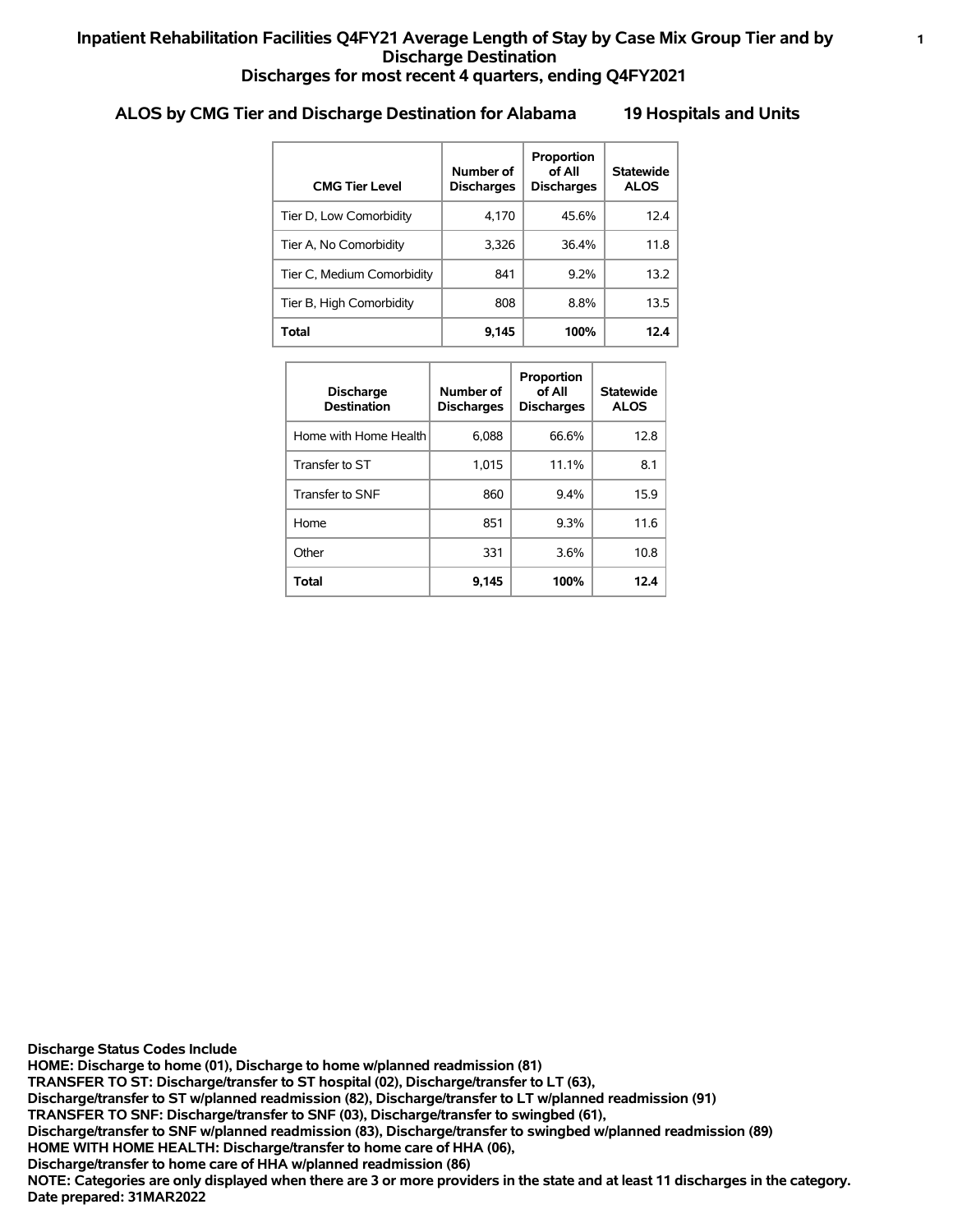#### **ALOS by CMG Tier and Discharge Destination for Arkansas 27 Hospitals and Units**

| <b>CMG Tier Level</b>      | Number of<br><b>Discharges</b> | Proportion<br>of All<br><b>Discharges</b> | <b>Statewide</b><br><b>ALOS</b> |
|----------------------------|--------------------------------|-------------------------------------------|---------------------------------|
| Tier D, Low Comorbidity    | 5.490                          | 51.0%                                     | 12.0                            |
| Tier A, No Comorbidity     | 3.881                          | 36.1%                                     | 11.7                            |
| Tier C, Medium Comorbidity | 902                            | 8.4%                                      | 13.3                            |
| Tier B, High Comorbidity   | 492                            | 4.6%                                      | 13.2                            |
| Total                      | 10.765                         | 100%                                      | 12.1                            |

| <b>Discharge</b><br><b>Destination</b> | Number of<br><b>Discharges</b> | Proportion<br>of All<br><b>Discharges</b> | <b>Statewide</b><br><b>ALOS</b> |
|----------------------------------------|--------------------------------|-------------------------------------------|---------------------------------|
| Home with Home Health                  | 6.466                          | 60.1%                                     | 12.5                            |
| Home                                   | 1.776                          | 16.5%                                     | 10.8                            |
| Transfer to SNF                        | 1,217                          | 11.3%                                     | 15.5                            |
| Transfer to ST                         | 1.002                          | 9.3%                                      | 7.9                             |
| Other                                  | 304                            | 2.8%                                      | 9.1                             |
| <b>Total</b>                           | 10.765                         | 100%                                      | 12.1                            |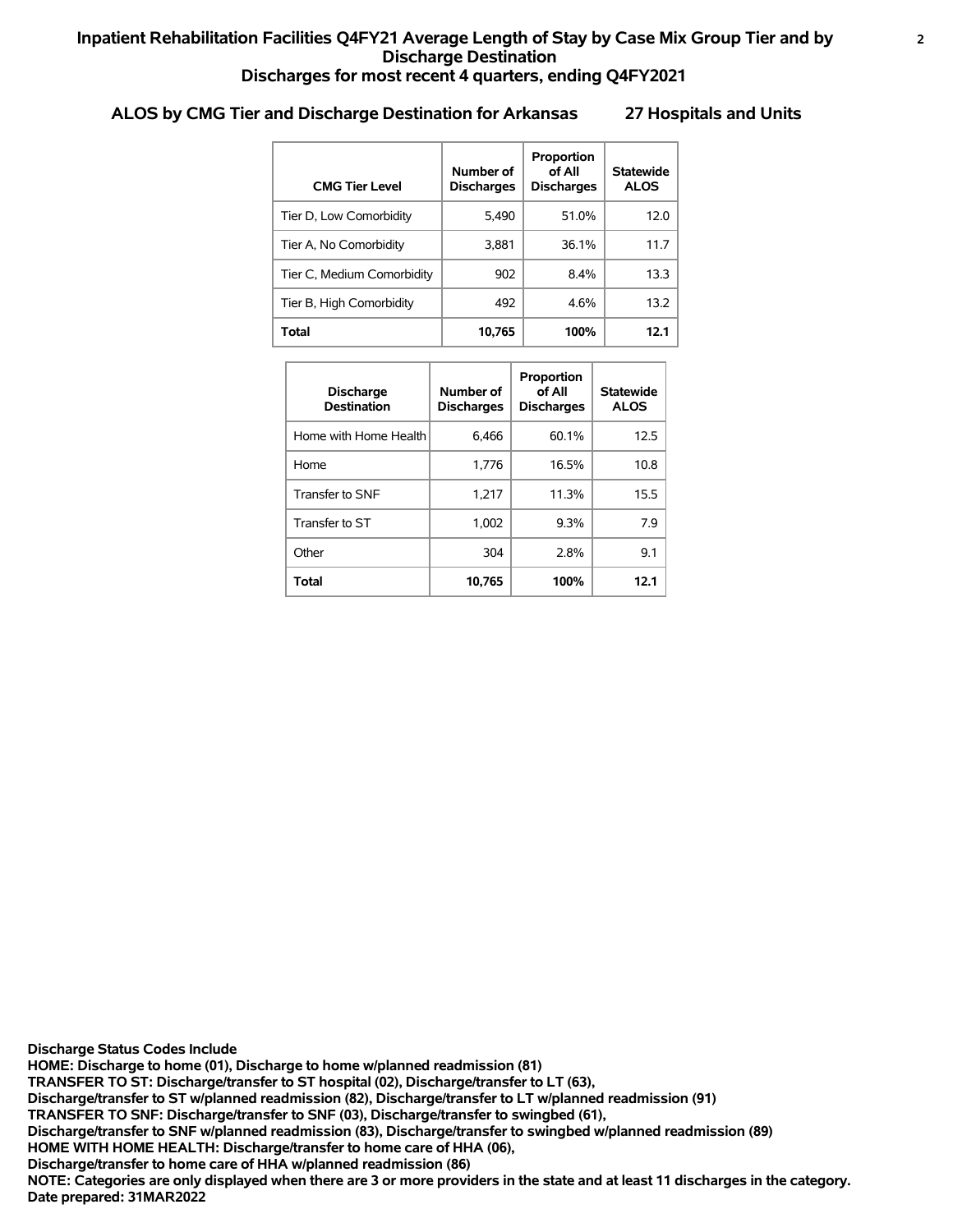# **ALOS by CMG Tier and Discharge Destination for Arizona 22 Hospitals and Units**

| <b>CMG Tier Level</b>      | Number of<br><b>Discharges</b> | Proportion<br>of All<br><b>Discharges</b> | <b>Statewide</b><br><b>ALOS</b> |
|----------------------------|--------------------------------|-------------------------------------------|---------------------------------|
| Tier D, Low Comorbidity    | 3.621                          | 44.3%                                     | 12.5                            |
| Tier A, No Comorbidity     | 3.227                          | 39.4%                                     | 11.6                            |
| Tier C, Medium Comorbidity | 860                            | 10.5%                                     | 14.2                            |
| Tier B, High Comorbidity   | 472                            | 5.8%                                      | 14.1                            |
| Total                      | 8.180                          | 100%                                      | 12.4                            |

| <b>Discharge</b><br><b>Destination</b> | Number of<br><b>Discharges</b> | Proportion<br>of All<br><b>Discharges</b> | <b>Statewide</b><br><b>ALOS</b> |
|----------------------------------------|--------------------------------|-------------------------------------------|---------------------------------|
| Home with Home Health                  | 4.442                          | 54.3%                                     | 13.0                            |
| Home                                   | 2,037                          | 24.9%                                     | 11.7                            |
| Transfer to ST                         | 844                            | 10.3%                                     | 8.4                             |
| Transfer to SNF                        | 683                            | 8.3%                                      | 16.5                            |
| Other                                  | 174                            | 2.1%                                      | 8.7                             |
| <b>Total</b>                           | 8.180                          | 100%                                      | 12.4                            |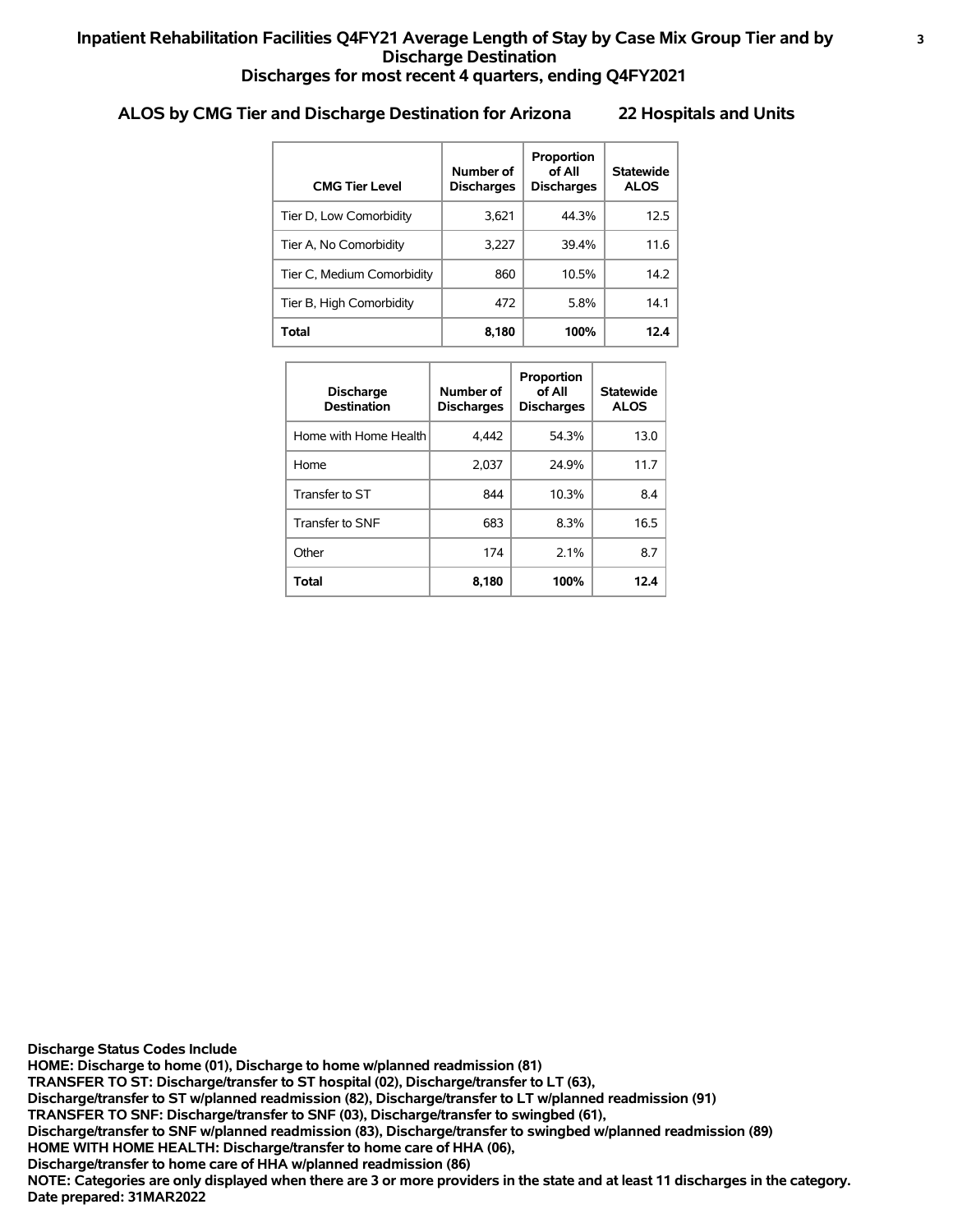# **ALOS by CMG Tier and Discharge Destination for California 75 Hospitals and Units**

| <b>CMG Tier Level</b>      | Number of<br><b>Discharges</b> | Proportion<br>of All<br><b>Discharges</b> | <b>Statewide</b><br><b>ALOS</b> |
|----------------------------|--------------------------------|-------------------------------------------|---------------------------------|
| Tier D, Low Comorbidity    | 8.422                          | 42.0%                                     | 13.1                            |
| Tier A, No Comorbidity     | 8.154                          | 40.7%                                     | 12.5                            |
| Tier C, Medium Comorbidity | 2.274                          | 11.3%                                     | 14.2                            |
| Tier B, High Comorbidity   | 1.198                          | 6.0%                                      | 14.1                            |
| Total                      | 20,048                         | 100%                                      | 13.1                            |

| <b>Discharge</b><br><b>Destination</b> | Number of<br><b>Discharges</b> | Proportion<br>of All<br><b>Discharges</b> | <b>Statewide</b><br><b>ALOS</b> |
|----------------------------------------|--------------------------------|-------------------------------------------|---------------------------------|
| Home with Home Health                  | 12.469                         | 62.2%                                     | 13.7                            |
| Home                                   | 3.295                          | 16.4%                                     | 12.2                            |
| Transfer to SNF                        | 1.964                          | 9.8%                                      | 15.6                            |
| Transfer to ST                         | 1.959                          | 9.8%                                      | 8.7                             |
| Other                                  | 361                            | 1.8%                                      | 10.3                            |
| <b>Total</b>                           | 20.048                         | 100%                                      | 13.1                            |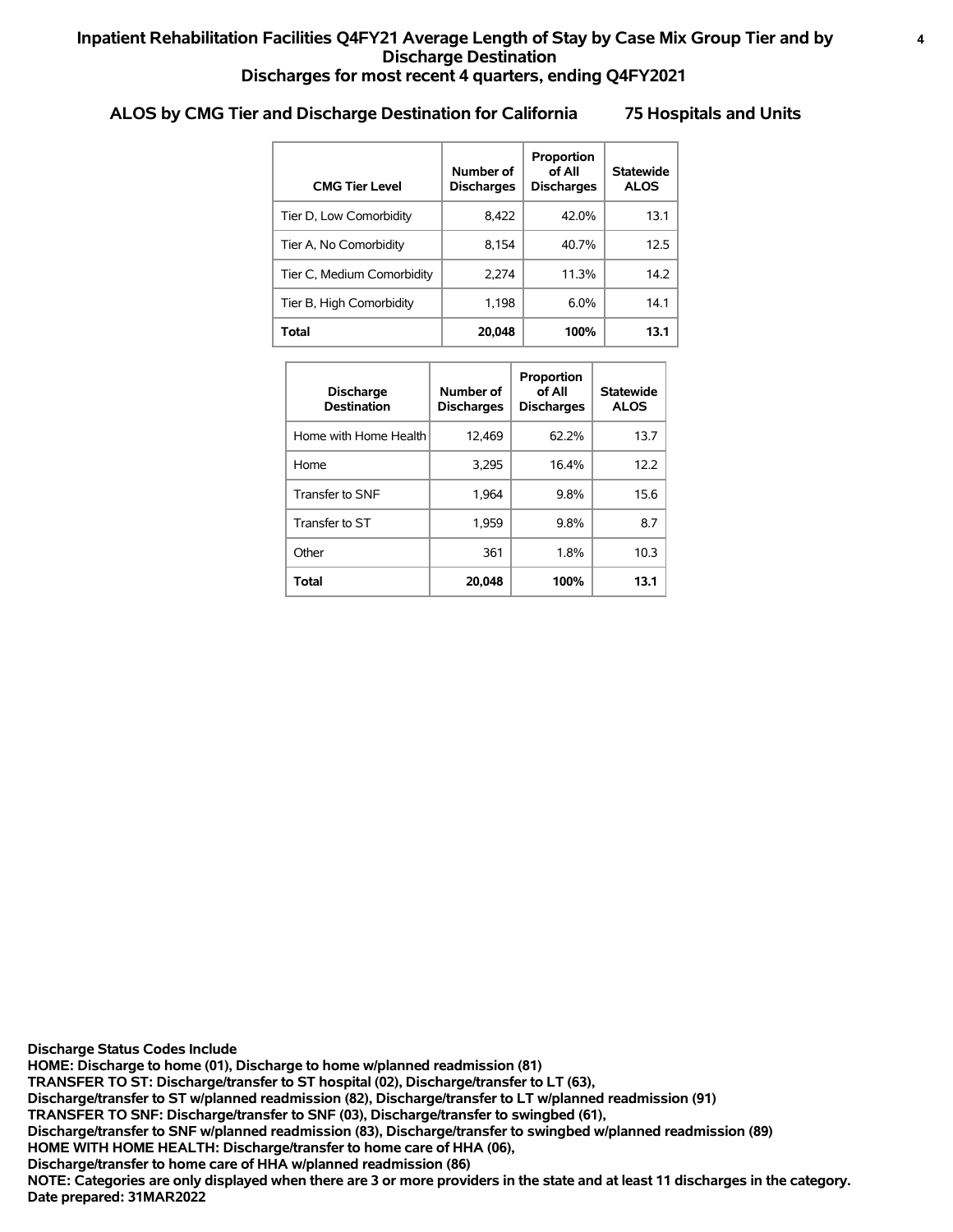# **ALOS by CMG Tier and Discharge Destination for Colorado 17 Hospitals and Units**

| <b>CMG Tier Level</b>      | Number of<br><b>Discharges</b> | Proportion<br>of All<br><b>Discharges</b> | <b>Statewide</b><br><b>ALOS</b> |
|----------------------------|--------------------------------|-------------------------------------------|---------------------------------|
| Tier A, No Comorbidity     | 1.956                          | 46.1%                                     | 12.0                            |
| Tier D, Low Comorbidity    | 1.618                          | 38.2%                                     | 13.3                            |
| Tier C, Medium Comorbidity | 468                            | 11.0%                                     | 13.6                            |
| Tier B, High Comorbidity   | 199                            | 4.7%                                      | 14.0                            |
| Total                      | 4.241                          | 100%                                      | 12.8                            |

| <b>Discharge</b><br><b>Destination</b> | Number of<br><b>Discharges</b> | Proportion<br>of All<br><b>Discharges</b> | <b>Statewide</b><br><b>ALOS</b> |
|----------------------------------------|--------------------------------|-------------------------------------------|---------------------------------|
| Home with Home Health                  | 2.430                          | 57.3%                                     | 13.3                            |
| Home                                   | 839                            | 19.8%                                     | 10.6                            |
| Transfer to SNF                        | 534                            | 12.6%                                     | 16.7                            |
| Transfer to ST                         | 371                            | 8.7%                                      | 9.2                             |
| Other                                  | 67                             | 1.6%                                      | 10.7                            |
| <b>Total</b>                           | 4.241                          | 100%                                      | 12.8                            |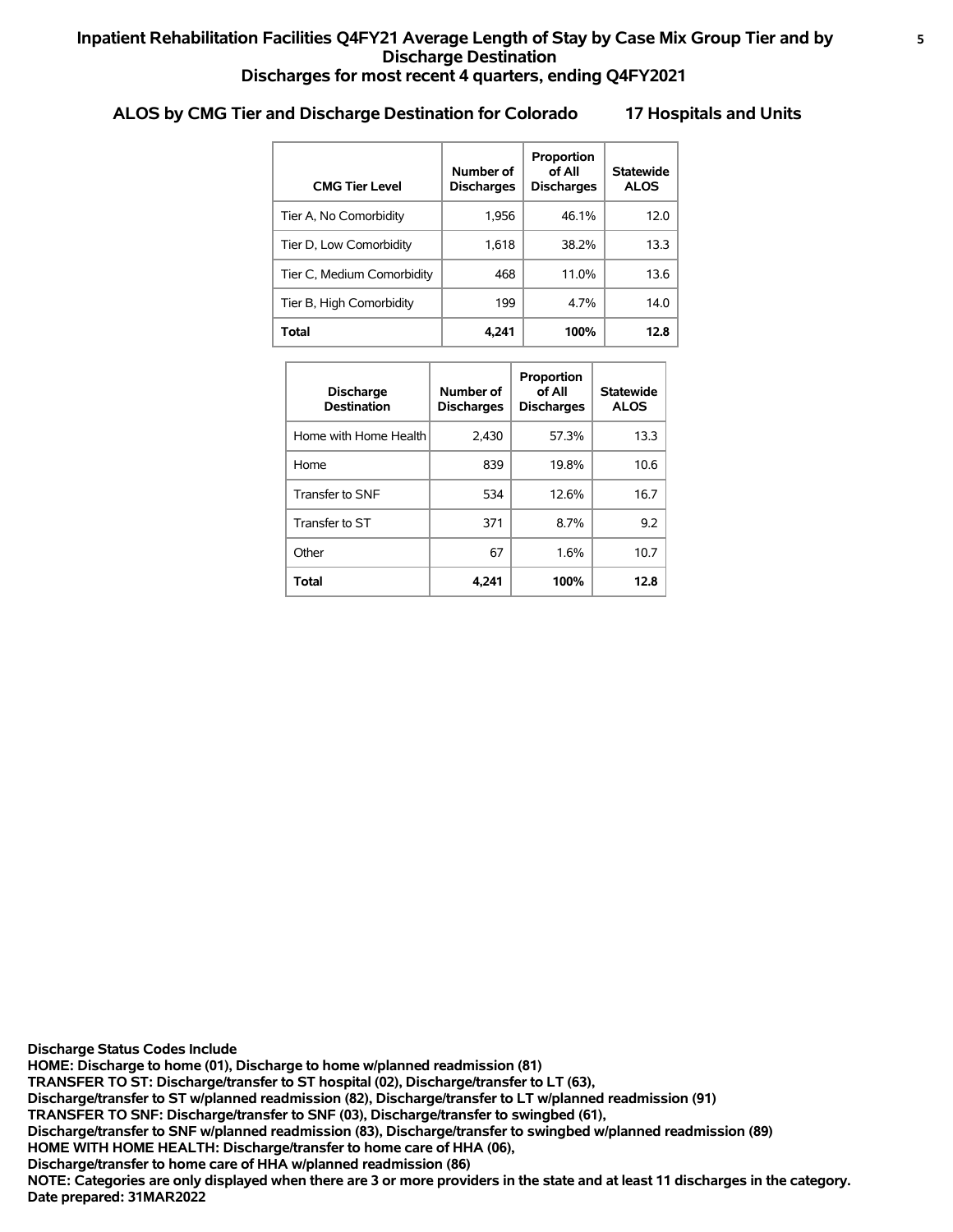# **ALOS by CMG Tier and Discharge Destination for Connecticut 7 Hospitals and Units**

| <b>CMG Tier Level</b>      | Number of<br><b>Discharges</b> | Proportion<br>of All<br><b>Discharges</b> | <b>Statewide</b><br><b>ALOS</b> |
|----------------------------|--------------------------------|-------------------------------------------|---------------------------------|
| Tier A, No Comorbidity     | 601                            | 47.4%                                     | 12.8                            |
| Tier D, Low Comorbidity    | 490                            | 38.6%                                     | 13.2                            |
| Tier C, Medium Comorbidity | 123                            | 97%                                       | 144                             |
| Tier B, High Comorbidity   | 55                             | 4.3%                                      | 13.8                            |
| Total                      | 1.269                          | 100%                                      | 13.1                            |

| <b>Discharge</b><br><b>Destination</b> | Number of<br><b>Discharges</b> | Proportion<br>of All<br><b>Discharges</b> | <b>Statewide</b><br><b>ALOS</b> |
|----------------------------------------|--------------------------------|-------------------------------------------|---------------------------------|
| Home with Home Health                  | 844                            | 66.5%                                     | 12.9                            |
| Transfer to SNF                        | 224                            | 17.7%                                     | 16.6                            |
| Transfer to ST                         | 138                            | 10.9%                                     | 10.1                            |
| Home                                   | 53                             | 4.2%                                      | 10.2                            |
| Total                                  | 1.269                          | 100%                                      | 13.1                            |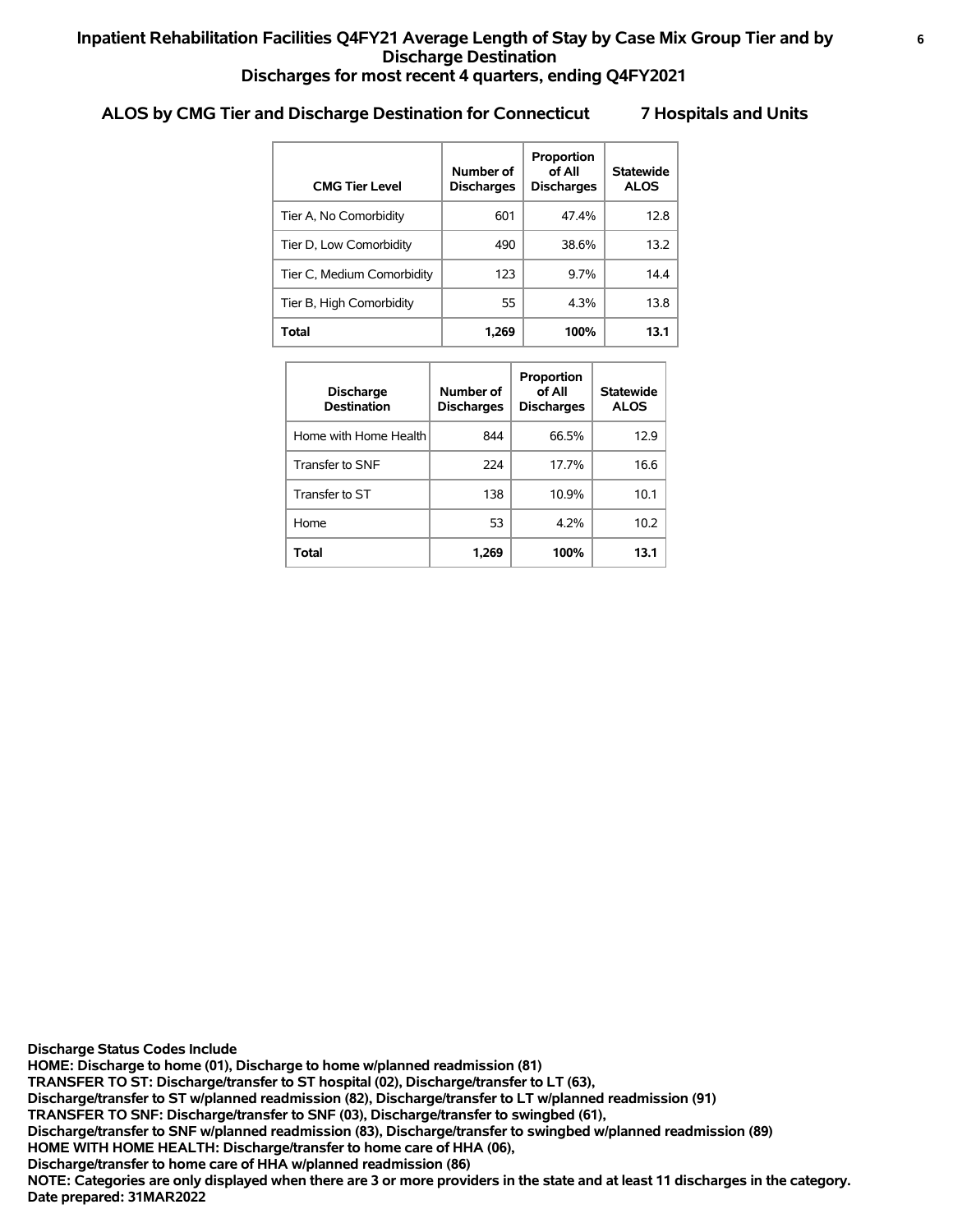# **ALOS by CMG Tier and Discharge Destination for Delaware 4 Hospitals and Units**

| <b>CMG Tier Level</b>      | Number of<br><b>Discharges</b> | Proportion<br>of All<br><b>Discharges</b> | <b>Statewide</b><br><b>ALOS</b> |
|----------------------------|--------------------------------|-------------------------------------------|---------------------------------|
| Tier A, No Comorbidity     | 1.242                          | 44 0 <sub>%</sub>                         | 10.8                            |
| Tier D, Low Comorbidity    | 1.160                          | 41.1%                                     | 11.2                            |
| Tier C, Medium Comorbidity | 276                            | 9.8%                                      | 11.9                            |
| Tier B, High Comorbidity   | 147                            | 5.2%                                      | 11.6                            |
| Total                      | 2.825                          | 100%                                      | 11.1                            |

| <b>Discharge</b><br><b>Destination</b> | Number of<br><b>Discharges</b> | Proportion<br>of All<br><b>Discharges</b> | <b>Statewide</b><br><b>ALOS</b> |
|----------------------------------------|--------------------------------|-------------------------------------------|---------------------------------|
| Home with Home Health                  | 1.846                          | 65.3%                                     | 11.5                            |
| Home                                   | 506                            | 17.9%                                     | 9.4                             |
| Transfer to SNF                        | 247                            | 8.7%                                      | 14.9                            |
| Transfer to ST                         | 174                            | 6.2%                                      | 7.2                             |
| Other                                  | 52                             | 1.8%                                      | 8.8                             |
| <b>Total</b>                           | 2.825                          | 100%                                      | 11.1                            |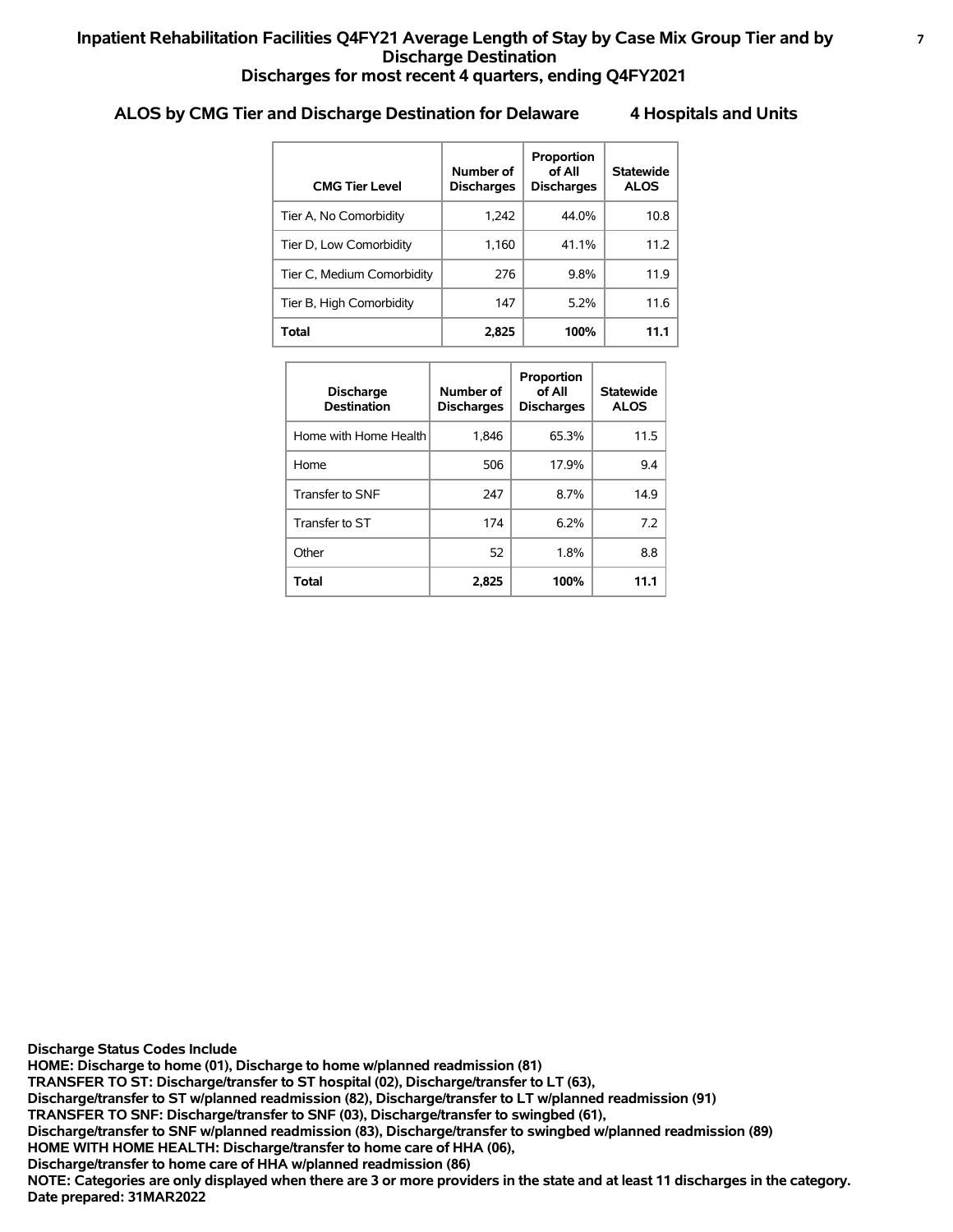# **ALOS by CMG Tier and Discharge Destination for Florida 57 Hospitals and Units**

| <b>CMG Tier Level</b>      | Number of<br><b>Discharges</b> | Proportion<br>of All<br><b>Discharges</b> | <b>Statewide</b><br><b>ALOS</b> |
|----------------------------|--------------------------------|-------------------------------------------|---------------------------------|
| Tier D, Low Comorbidity    | 12.929                         | 42.2%                                     | 13.0                            |
| Tier A, No Comorbidity     | 11.510                         | 37.6%                                     | 122                             |
| Tier C, Medium Comorbidity | 3.786                          | 12.4%                                     | 14.2                            |
| Tier B, High Comorbidity   | 2.415                          | 7.9%                                      | 13.9                            |
| Total                      | 30,640                         | 100%                                      | 12.9                            |

| <b>Discharge</b><br><b>Destination</b> | Number of<br><b>Discharges</b> | Proportion<br>of All<br><b>Discharges</b> | <b>Statewide</b><br><b>ALOS</b> |
|----------------------------------------|--------------------------------|-------------------------------------------|---------------------------------|
| Home with Home Health                  | 19.856                         | 64.8%                                     | 13.3                            |
| Transfer to SNF                        | 3.851                          | 12.6%                                     | 16.1                            |
| Transfer to ST                         | 3,356                          | 11.0%                                     | 8.7                             |
| Home                                   | 2.799                          | 9.1%                                      | 11.6                            |
| Other                                  | 778                            | 2.5%                                      | 10.4                            |
| <b>Total</b>                           | 30.640                         | 100%                                      | 12.9                            |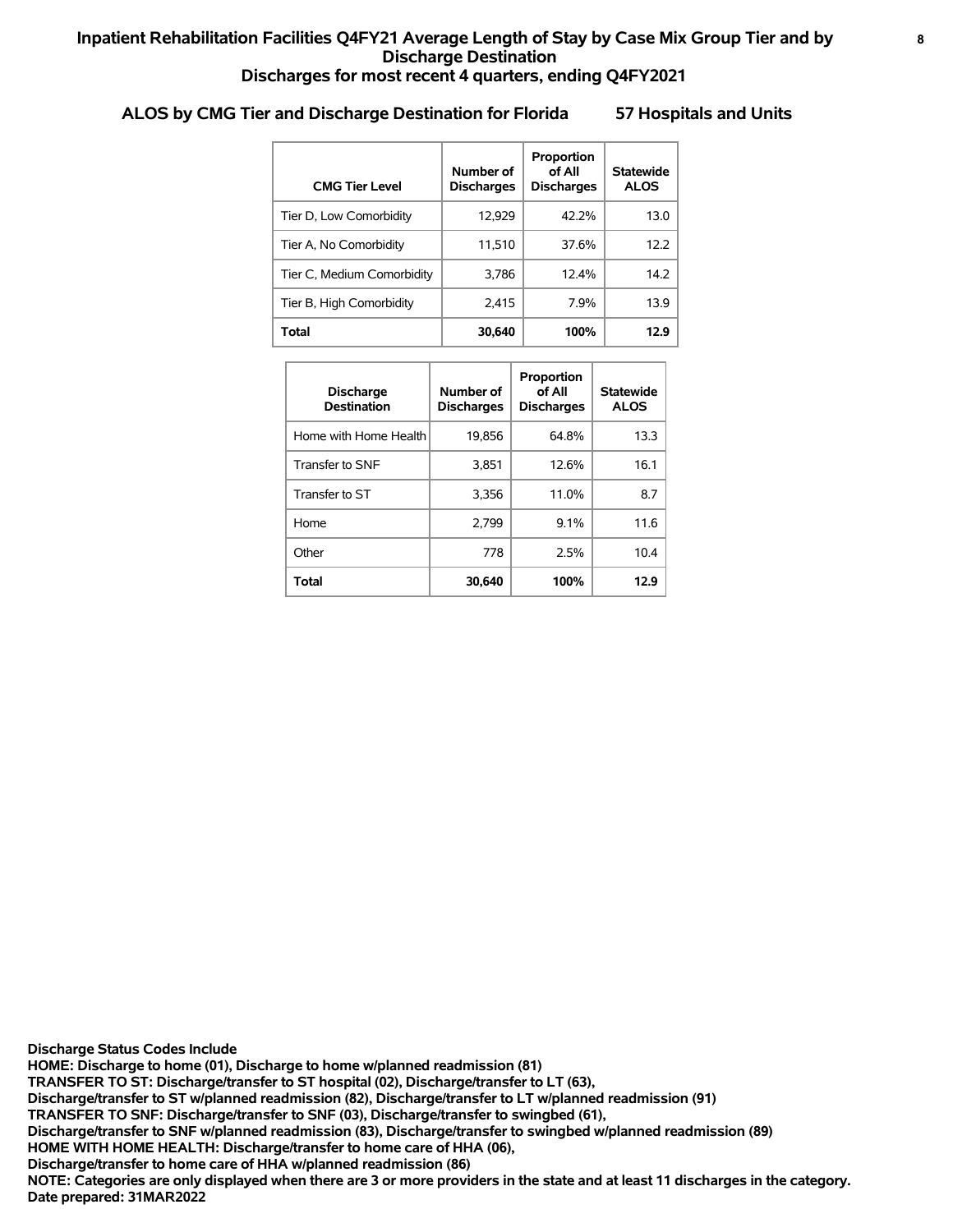# **ALOS by CMG Tier and Discharge Destination for Georgia 29 Hospitals and Units**

| <b>CMG Tier Level</b>      | Number of<br><b>Discharges</b> | Proportion<br>of All<br><b>Discharges</b> | <b>Statewide</b><br><b>ALOS</b> |
|----------------------------|--------------------------------|-------------------------------------------|---------------------------------|
| Tier D, Low Comorbidity    | 3.946                          | 45.8%                                     | 12.6                            |
| Tier A, No Comorbidity     | 3.060                          | 35.5%                                     | 12.1                            |
| Tier C, Medium Comorbidity | 809                            | 9.4%                                      | 13.7                            |
| Tier B, High Comorbidity   | 797                            | 9.3%                                      | 13.7                            |
| Total                      | 8,612                          | 100%                                      | 12.6                            |

| <b>Discharge</b><br><b>Destination</b> | Number of<br><b>Discharges</b> | Proportion<br>of All<br><b>Discharges</b> | <b>Statewide</b><br><b>ALOS</b> |
|----------------------------------------|--------------------------------|-------------------------------------------|---------------------------------|
| Home with Home Health                  | 5.274                          | 61.2%                                     | 12.8                            |
| Home                                   | 1.543                          | 17.9%                                     | 12.1                            |
| Transfer to SNF                        | 836                            | 9.7%                                      | 16.7                            |
| Transfer to ST                         | 799                            | 9.3%                                      | 8.5                             |
| Other                                  | 160                            | 1.9%                                      | 10.1                            |
| <b>Total</b>                           | 8,612                          | 100%                                      | 12.6                            |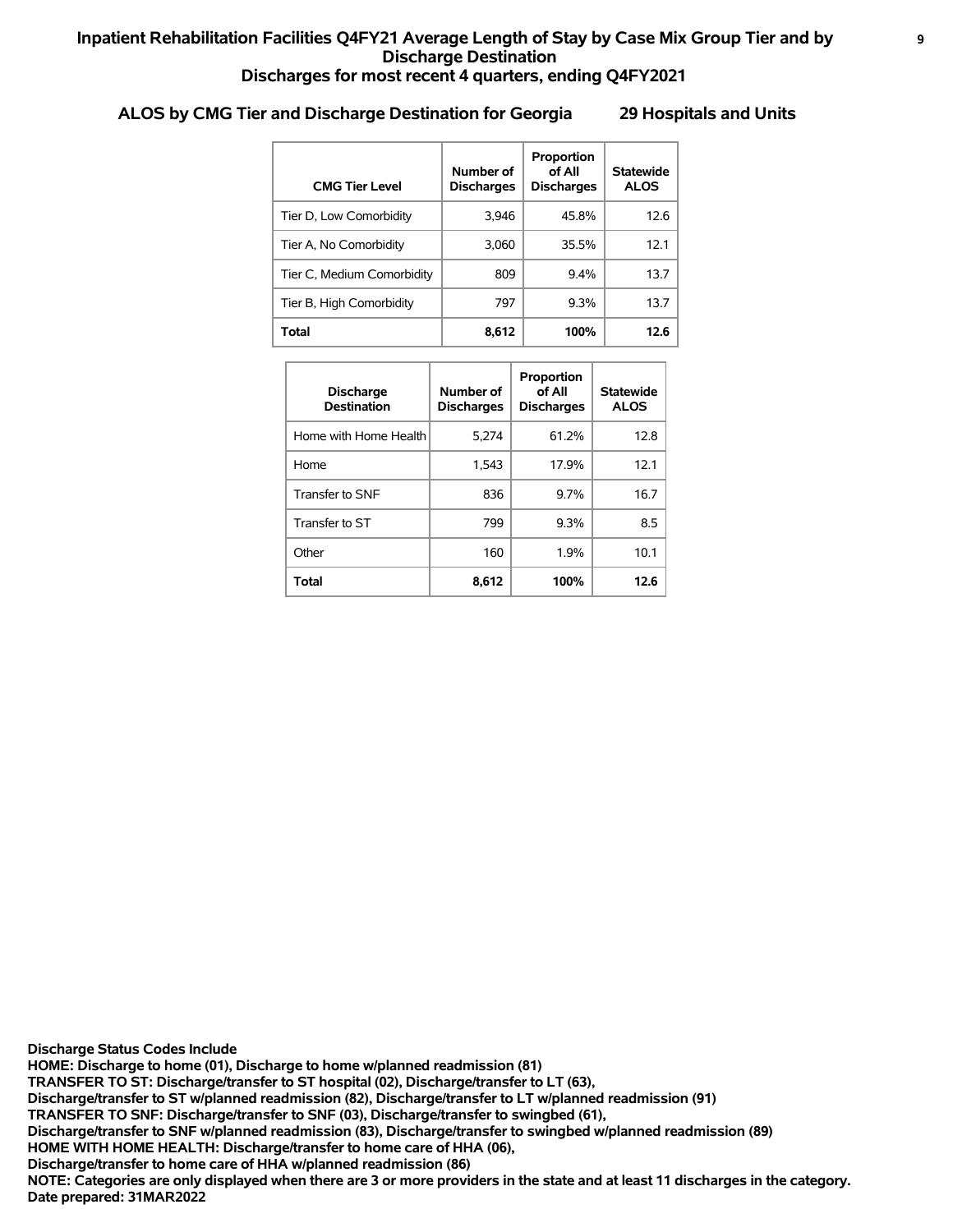# **ALOS by CMG Tier and Discharge Destination for Iowa 17 Hospitals and Units**

| <b>CMG Tier Level</b>      | Number of<br><b>Discharges</b> | Proportion<br>of All<br><b>Discharges</b> | Statewide<br><b>ALOS</b> |
|----------------------------|--------------------------------|-------------------------------------------|--------------------------|
| Tier D, Low Comorbidity    | 1,657                          | 47.9%                                     | 12.4                     |
| Tier A, No Comorbidity     | 1.262                          | 36.5%                                     | 11.7                     |
| Tier C, Medium Comorbidity | 371                            | 10.7%                                     | 13.7                     |
| Tier B, High Comorbidity   | 168                            | 4.9%                                      | 13.1                     |
| <b>Total</b>               | 3.458                          | 100%                                      | 12.3                     |

| <b>Discharge</b><br><b>Destination</b> | Number of<br><b>Discharges</b> | Proportion<br>of All<br><b>Discharges</b> | <b>Statewide</b><br><b>ALOS</b> |
|----------------------------------------|--------------------------------|-------------------------------------------|---------------------------------|
| Home with Home Health                  | 1,655                          | 47.9%                                     | 12.5                            |
| Home                                   | 944                            | 27.3%                                     | 10.2                            |
| Transfer to SNF                        | 480                            | 13.9%                                     | 18.3                            |
| Transfer to ST                         | 327                            | 9.5%                                      | 8.1                             |
| Other                                  | 52                             | 1.5%                                      | 12.1                            |
| <b>Total</b>                           | 3.458                          | 100%                                      | 12.3                            |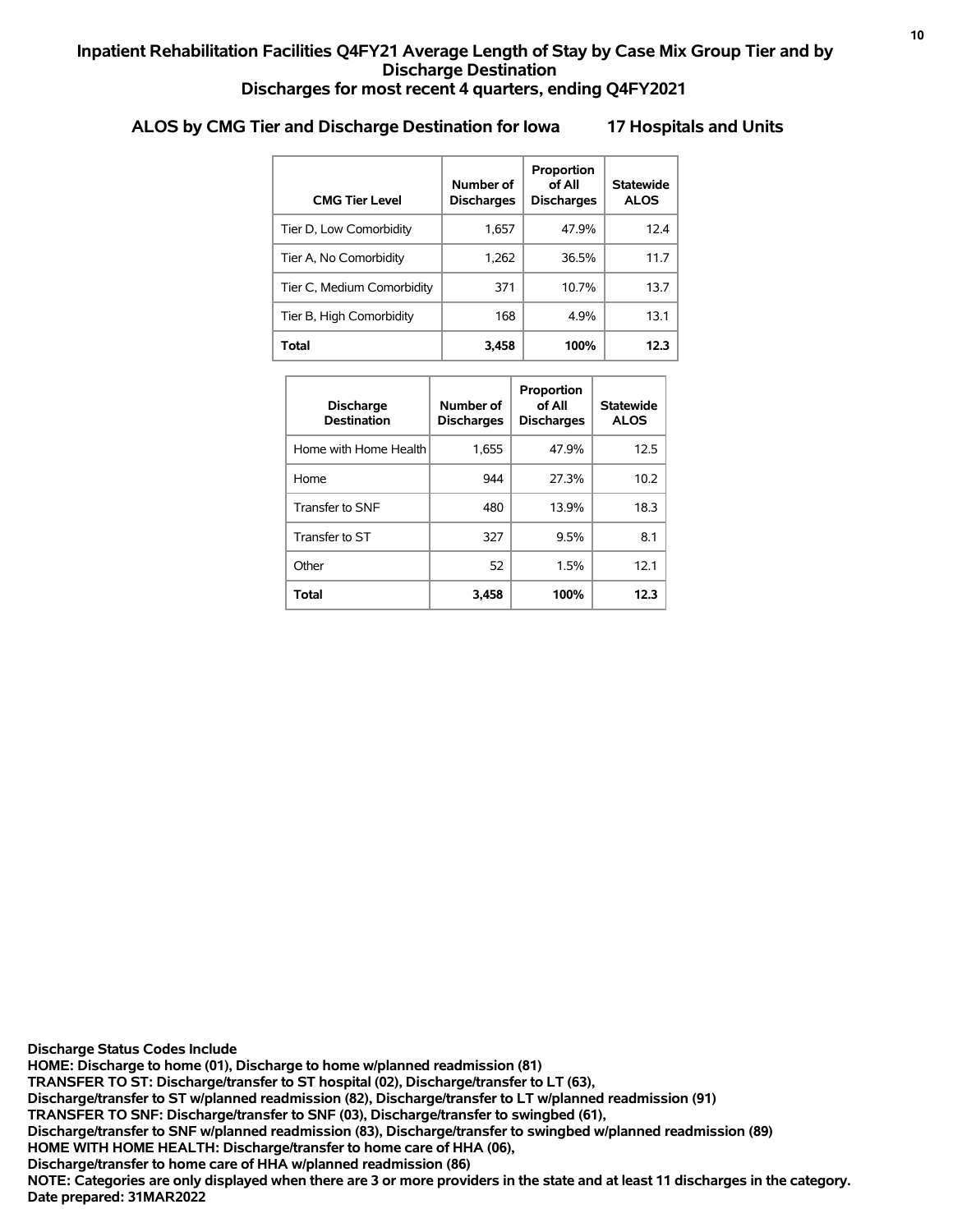# **ALOS by CMG Tier and Discharge Destination for Idaho 6 Hospitals and Units**

| <b>CMG Tier Level</b>      | Number of<br><b>Discharges</b> | Proportion<br>of All<br><b>Discharges</b> | Statewide<br><b>ALOS</b> |
|----------------------------|--------------------------------|-------------------------------------------|--------------------------|
| Tier D, Low Comorbidity    | 647                            | 46.2%                                     | 12.8                     |
| Tier A, No Comorbidity     | 556                            | 39.7%                                     | 11.7                     |
| Tier C, Medium Comorbidity | 128                            | 9.1%                                      | 13.7                     |
| Tier B, High Comorbidity   | 68                             | 4.9%                                      | 12.5                     |
| Total                      | 1,399                          | 100%                                      | 12.4                     |

| <b>Discharge</b><br><b>Destination</b> | Number of<br><b>Discharges</b> | Proportion<br>of All<br><b>Discharges</b> | <b>Statewide</b><br><b>ALOS</b> |
|----------------------------------------|--------------------------------|-------------------------------------------|---------------------------------|
| Home with Home Health                  | 832                            | 59.5%                                     | 12.3                            |
| Home                                   | 276                            | 19.7%                                     | 11.1                            |
| Transfer to SNF                        | 148                            | 10.6%                                     | 19.7                            |
| Transfer to ST                         | 106                            | 7.6%                                      | 6.9                             |
| Other                                  | 37                             | 2.6%                                      | 11.4                            |
| <b>Total</b>                           | 1.399                          | 100%                                      | 12.4                            |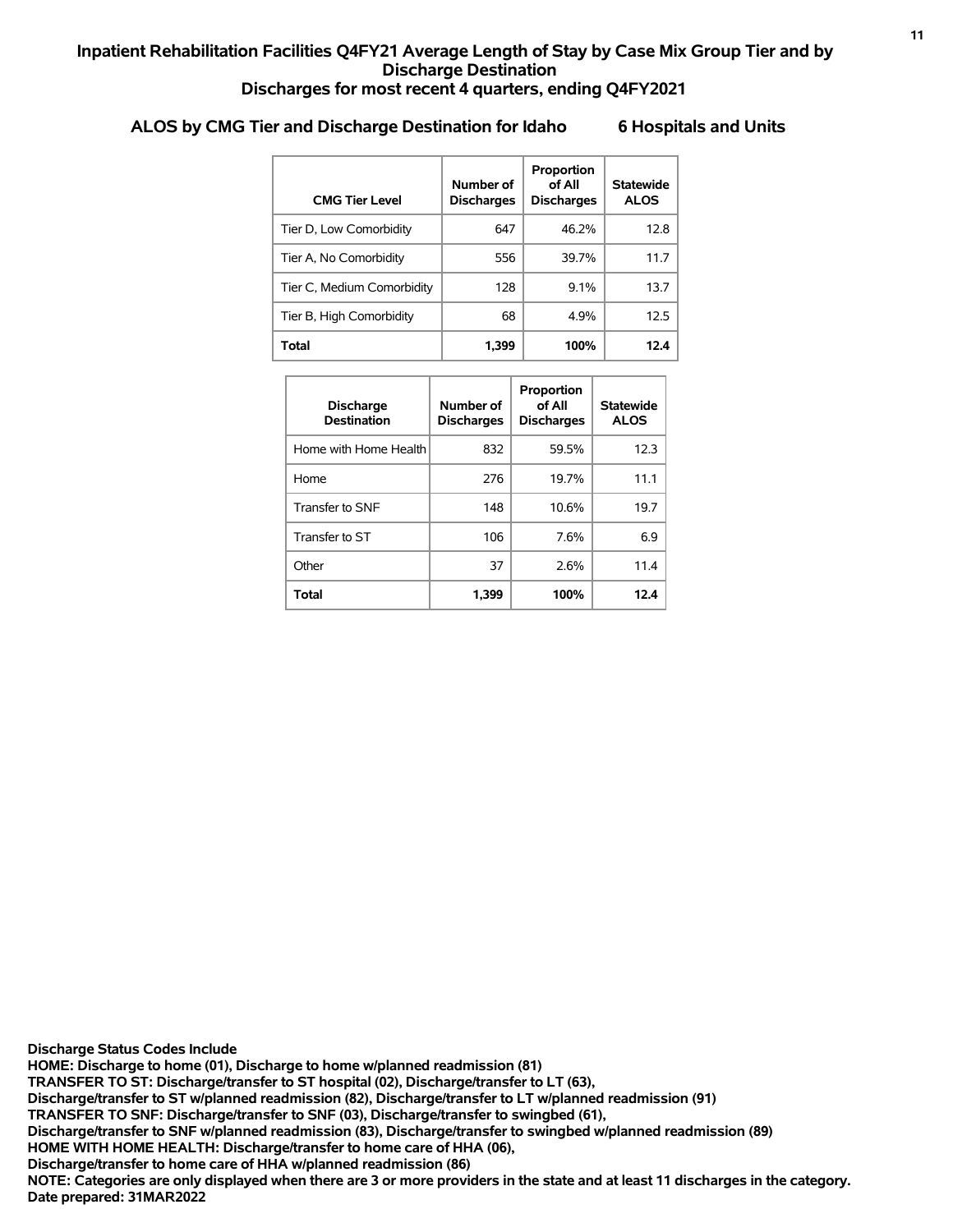# **ALOS by CMG Tier and Discharge Destination for Illinois 41 Hospitals and Units**

| <b>CMG Tier Level</b>      | Number of<br><b>Discharges</b> | Proportion<br>of All<br><b>Discharges</b> | <b>Statewide</b><br><b>ALOS</b> |
|----------------------------|--------------------------------|-------------------------------------------|---------------------------------|
| Tier D, Low Comorbidity    | 5.944                          | 48.1%                                     | 13.8                            |
| Tier A, No Comorbidity     | 3.881                          | 31.4%                                     | 13.4                            |
| Tier C, Medium Comorbidity | 1,732                          | 14.0%                                     | 15.5                            |
| Tier B, High Comorbidity   | 788                            | 64%                                       | 14.9                            |
| Total                      | 12.345                         | 100%                                      | 14.0                            |

| <b>Discharge</b><br><b>Destination</b> | Number of<br><b>Discharges</b> | Proportion<br>of All<br><b>Discharges</b> | <b>Statewide</b><br><b>ALOS</b> |
|----------------------------------------|--------------------------------|-------------------------------------------|---------------------------------|
| Home with Home Health                  | 6.099                          | 49.4%                                     | 14.4                            |
| Home                                   | 2.965                          | 24.0%                                     | 13.5                            |
| Transfer to SNF                        | 1.590                          | 12.9%                                     | 17.7                            |
| Transfer to ST                         | 1.464                          | 11.9%                                     | 9.3                             |
| Other                                  | 227                            | 1.8%                                      | 11.4                            |
| <b>Total</b>                           | 12.345                         | 100%                                      | 14.0                            |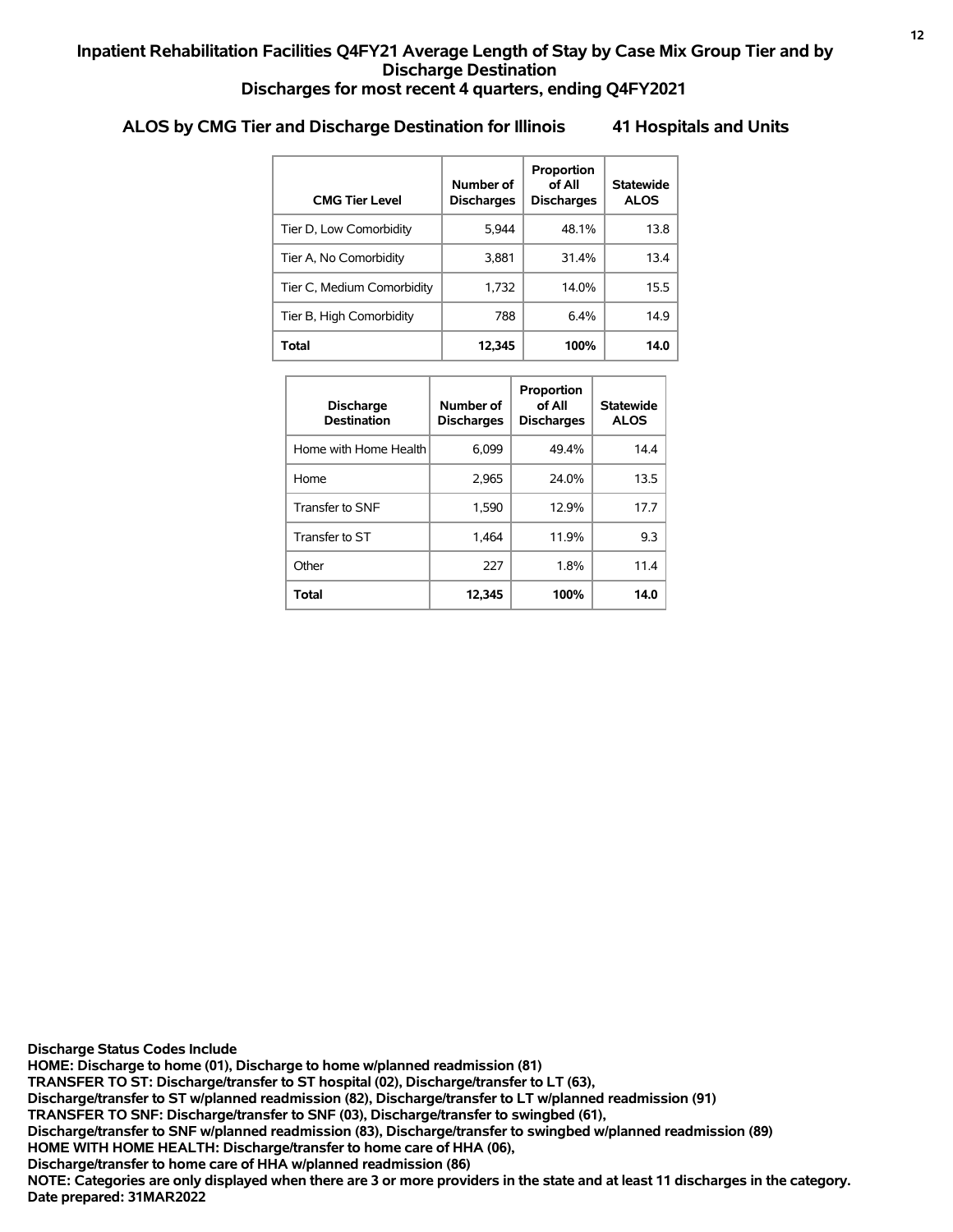# **ALOS by CMG Tier and Discharge Destination for Indiana 36 Hospitals and Units**

| <b>CMG Tier Level</b>      | Number of<br><b>Discharges</b> | Proportion<br>of All<br><b>Discharges</b> | <b>Statewide</b><br><b>ALOS</b> |
|----------------------------|--------------------------------|-------------------------------------------|---------------------------------|
| Tier D, Low Comorbidity    | 5.288                          | 49.2%                                     | 12.4                            |
| Tier A, No Comorbidity     | 3.588                          | 33.4%                                     | 12.0                            |
| Tier C, Medium Comorbidity | 1.099                          | 10.2%                                     | 13.4                            |
| Tier B, High Comorbidity   | 774                            | 72%                                       | 13.4                            |
| Total                      | 10.749                         | 100%                                      | 12.4                            |

| <b>Discharge</b><br><b>Destination</b> | Number of<br><b>Discharges</b> | Proportion<br>of All<br><b>Discharges</b> | <b>Statewide</b><br><b>ALOS</b> |
|----------------------------------------|--------------------------------|-------------------------------------------|---------------------------------|
| Home with Home Health                  | 5,108                          | 47.5%                                     | 12.9                            |
| Home                                   | 2.816                          | 26.2%                                     | 11.4                            |
| Transfer to SNF                        | 1.529                          | 14.2%                                     | 16.2                            |
| Transfer to ST                         | 1.118                          | 10.4%                                     | 8.2                             |
| Other                                  | 178                            | 1.7%                                      | 9.6                             |
| <b>Total</b>                           | 10.749                         | 100%                                      | 12.4                            |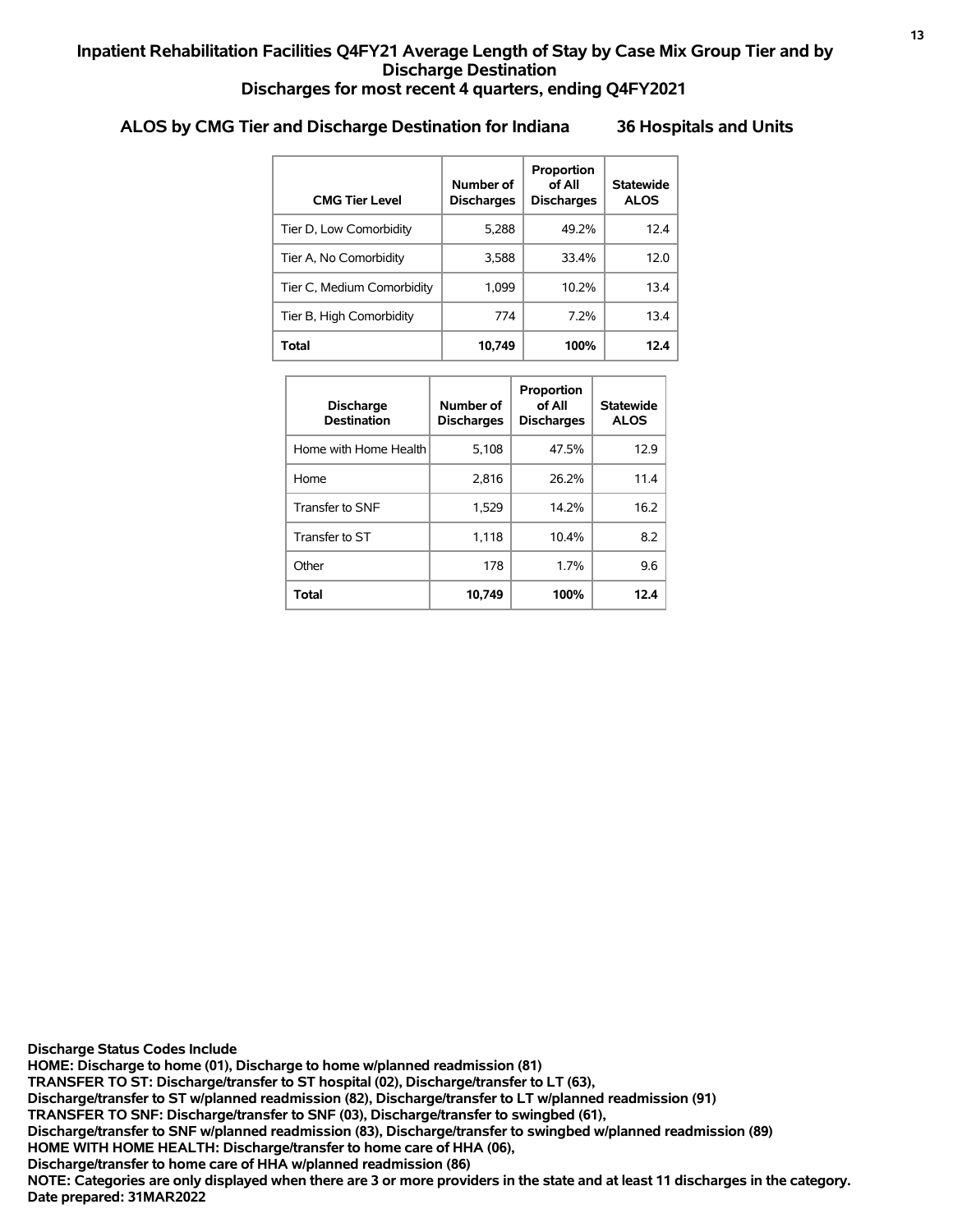# **ALOS by CMG Tier and Discharge Destination for Kansas 20 Hospitals and Units**

| <b>CMG Tier Level</b>      | Number of<br><b>Discharges</b> | Proportion<br>of All<br><b>Discharges</b> | Statewide<br><b>ALOS</b> |
|----------------------------|--------------------------------|-------------------------------------------|--------------------------|
| Tier D, Low Comorbidity    | 2.741                          | 49.1%                                     | 12.2                     |
| Tier A, No Comorbidity     | 1.988                          | 35.6%                                     | 11.3                     |
| Tier C, Medium Comorbidity | 509                            | 9.1%                                      | 13.1                     |
| Tier B, High Comorbidity   | 346                            | 62%                                       | 12.5                     |
| Total                      | 5.584                          | 100%                                      | 12.0                     |

| <b>Discharge</b><br><b>Destination</b> | Number of<br><b>Discharges</b> | Proportion<br>of All<br><b>Discharges</b> | <b>Statewide</b><br><b>ALOS</b> |
|----------------------------------------|--------------------------------|-------------------------------------------|---------------------------------|
| Home with Home Health                  | 2,988                          | 53.5%                                     | 12.3                            |
| Home                                   | 1,123                          | 20.1%                                     | 10.2                            |
| Transfer to SNF                        | 815                            | 14.6%                                     | 16.2                            |
| Transfer to ST                         | 559                            | 10.0%                                     | 8.1                             |
| Other                                  | 99                             | 1.8%                                      | 10.4                            |
| Total                                  | 5.584                          | 100%                                      | 12.0                            |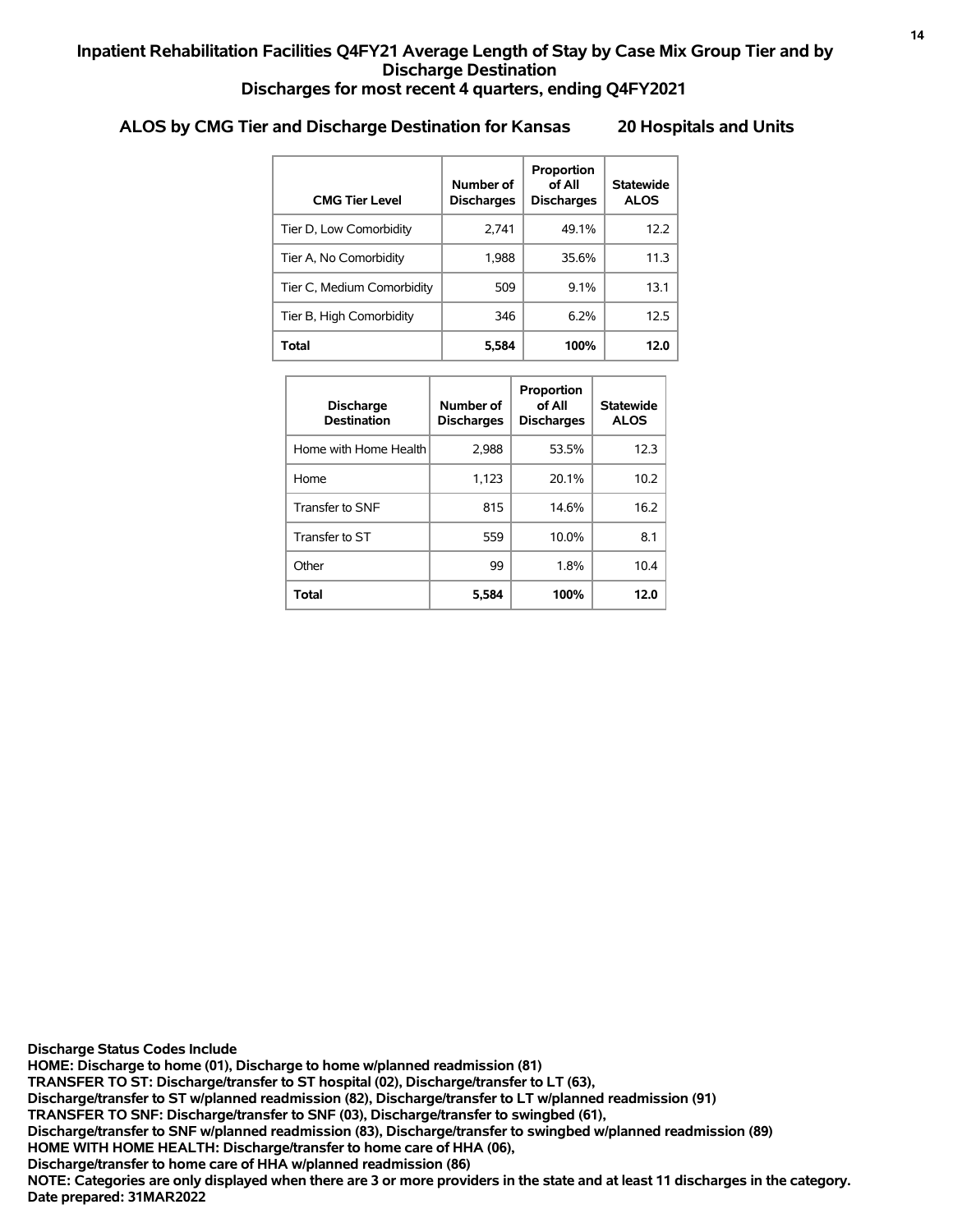# **ALOS by CMG Tier and Discharge Destination for Kentucky 15 Hospitals and Units**

| <b>CMG Tier Level</b>      | Number of<br><b>Discharges</b> | Proportion<br>of All<br><b>Discharges</b> | <b>Statewide</b><br><b>ALOS</b> |
|----------------------------|--------------------------------|-------------------------------------------|---------------------------------|
| Tier D, Low Comorbidity    | 3.000                          | 49.6%                                     | 12.8                            |
| Tier A, No Comorbidity     | 2.127                          | 35.2%                                     | 12.1                            |
| Tier C, Medium Comorbidity | 549                            | 9.1%                                      | 14.4                            |
| Tier B, High Comorbidity   | 372                            | 6.2%                                      | 14.5                            |
| Total                      | 6.048                          | 100%                                      | 12.8                            |

| <b>Discharge</b><br><b>Destination</b> | Number of<br><b>Discharges</b> | Proportion<br>of All<br><b>Discharges</b> | <b>Statewide</b><br><b>ALOS</b> |
|----------------------------------------|--------------------------------|-------------------------------------------|---------------------------------|
| Home with Home Health                  | 3,366                          | 55.7%                                     | 13.2                            |
| Home                                   | 1.097                          | 18.1%                                     | 11.0                            |
| Transfer to SNF                        | 776                            | 12.8%                                     | 17.1                            |
| Transfer to ST                         | 708                            | 11.7%                                     | 9.7                             |
| Other                                  | 101                            | 1.7%                                      | 8.1                             |
| <b>Total</b>                           | 6.048                          | 100%                                      | 12.8                            |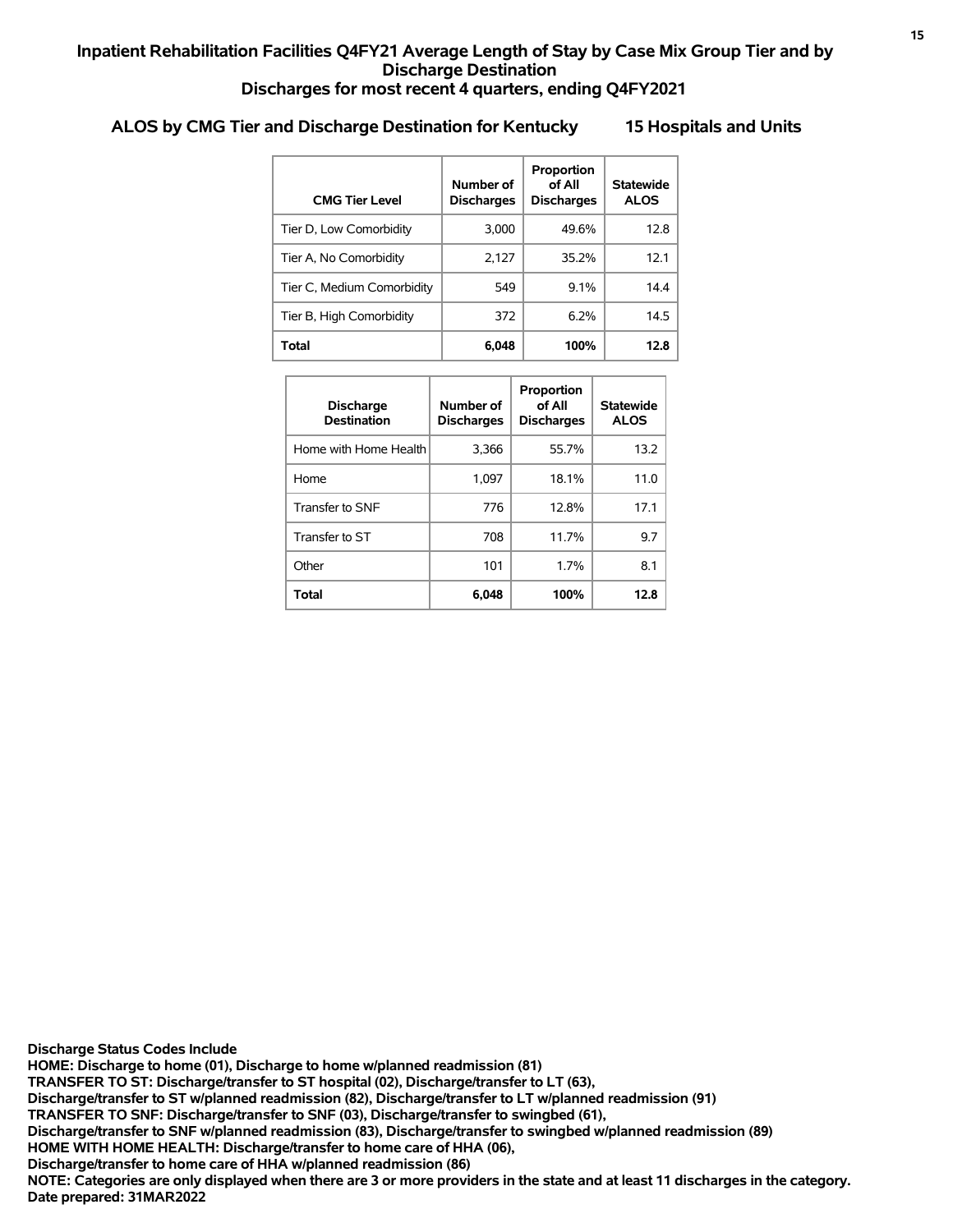# **ALOS by CMG Tier and Discharge Destination for Louisiana 55 Hospitals and Units**

| <b>CMG Tier Level</b>      | Number of<br><b>Discharges</b> | Proportion<br>of All<br><b>Discharges</b> | <b>Statewide</b><br><b>ALOS</b> |
|----------------------------|--------------------------------|-------------------------------------------|---------------------------------|
| Tier D, Low Comorbidity    | 4.310                          | 46.8%                                     | 13.0                            |
| Tier A, No Comorbidity     | 3,395                          | 36.9%                                     | 12.5                            |
| Tier C. Medium Comorbidity | 938                            | 10.2%                                     | 14.0                            |
| Tier B, High Comorbidity   | 562                            | 6.1%                                      | 14.2                            |
| Total                      | 9.205                          | 100%                                      | 13.0                            |

| <b>Discharge</b><br><b>Destination</b> | Number of<br><b>Discharges</b> | Proportion<br>of All<br><b>Discharges</b> | <b>Statewide</b><br><b>ALOS</b> |
|----------------------------------------|--------------------------------|-------------------------------------------|---------------------------------|
| Home with Home Health                  | 4,927                          | 53.5%                                     | 13.4                            |
| Transfer to SNF                        | 1.704                          | 18.5%                                     | 15.5                            |
| Home                                   | 1.395                          | 15.2%                                     | 12.2                            |
| Transfer to ST                         | 899                            | 9.8%                                      | 8.7                             |
| Other                                  | 280                            | 3.0%                                      | 9.8                             |
| <b>Total</b>                           | 9.205                          | 100%                                      | 13.0                            |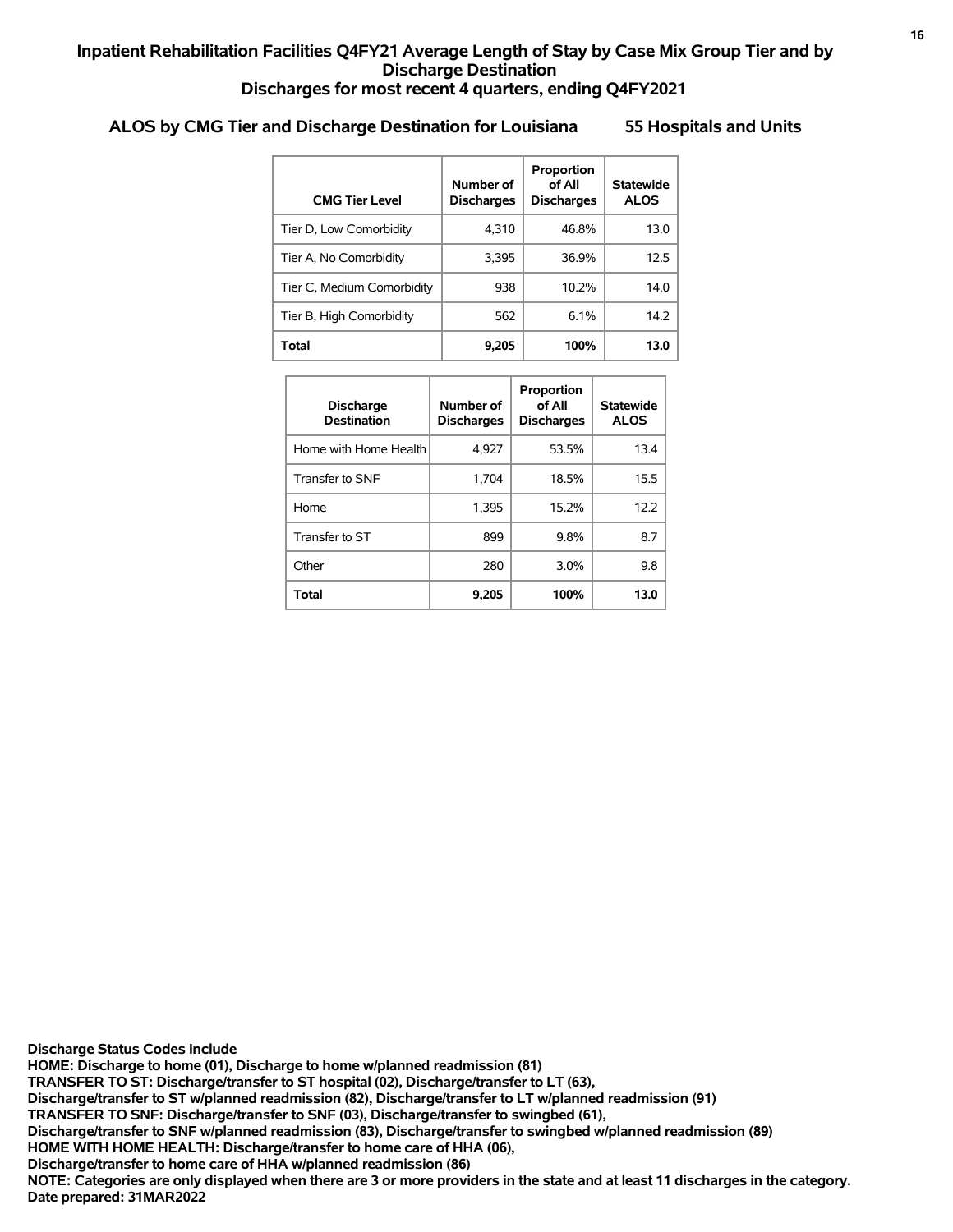# **ALOS by CMG Tier and Discharge Destination for Massachusetts 12 Hospitals and Units**

| <b>CMG Tier Level</b>      | Number of<br><b>Discharges</b> | Proportion<br>of All<br><b>Discharges</b> | <b>Statewide</b><br><b>ALOS</b> |
|----------------------------|--------------------------------|-------------------------------------------|---------------------------------|
| Tier D, Low Comorbidity    | 3.571                          | 44.1%                                     | 14.0                            |
| Tier A, No Comorbidity     | 3,182                          | 39.3%                                     | 12.6                            |
| Tier C, Medium Comorbidity | 1.039                          | 12.8%                                     | 15.2                            |
| Tier B, High Comorbidity   | 314                            | 3.9%                                      | 15.6                            |
| Total                      | 8.106                          | 100%                                      | 13.7                            |

| <b>Discharge</b><br><b>Destination</b> | Number of<br><b>Discharges</b> | Proportion<br>of All<br><b>Discharges</b> | <b>Statewide</b><br><b>ALOS</b> |
|----------------------------------------|--------------------------------|-------------------------------------------|---------------------------------|
| Home with Home Health                  | 5,350                          | 66.0%                                     | 13.4                            |
| Transfer to SNF                        | 1.248                          | 15.4%                                     | 18.5                            |
| Transfer to ST                         | 803                            | 9.9%                                      | 10.1                            |
| Home                                   | 598                            | 7.4%                                      | 11.9                            |
| Other                                  | 107                            | 1.3%                                      | 10.2                            |
| Total                                  | 8.106                          | 100%                                      | 13.7                            |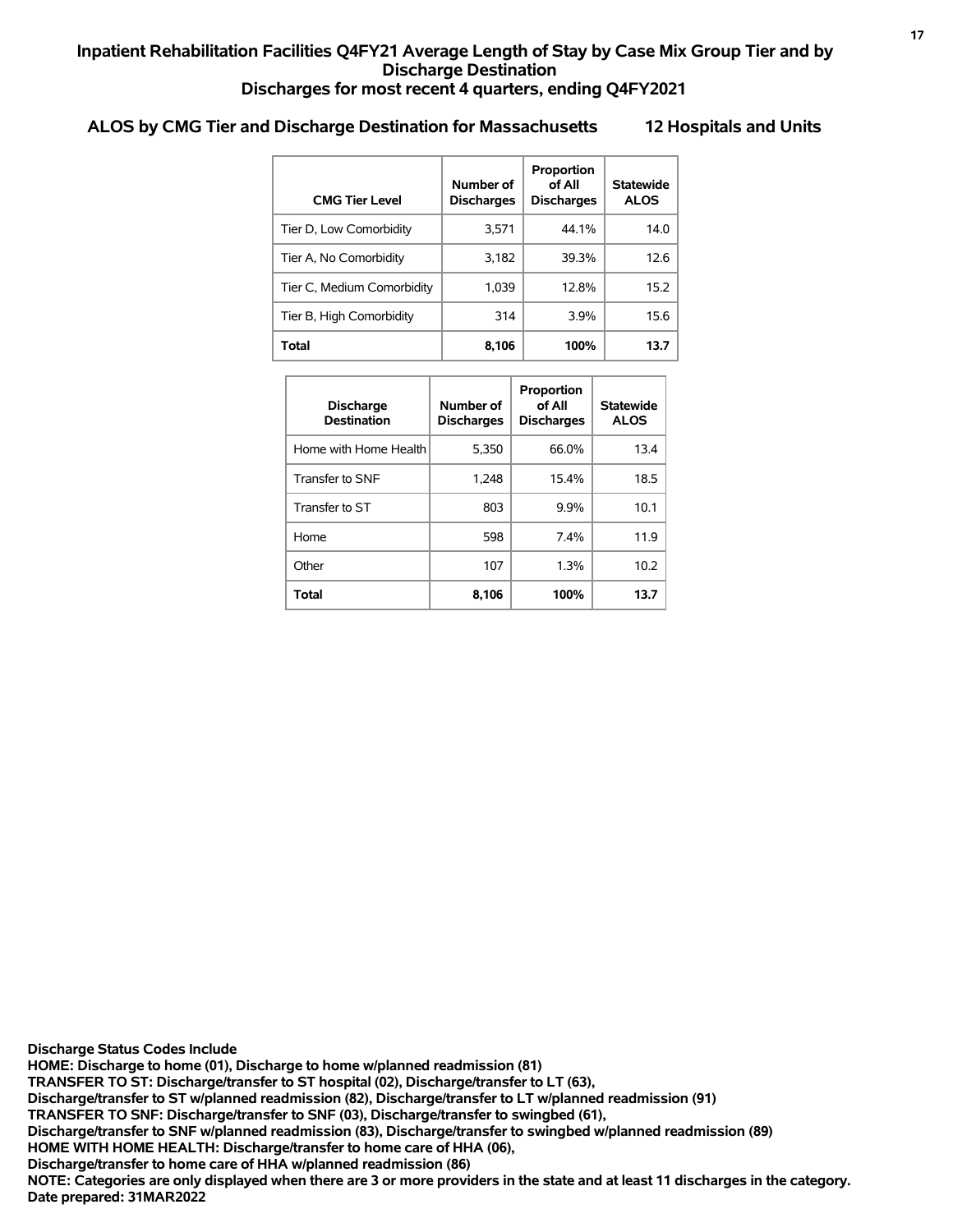# **ALOS by CMG Tier and Discharge Destination for Maine 5 Hospitals and Units**

| <b>CMG Tier Level</b>      | Number of<br><b>Discharges</b> | Proportion<br>of All<br><b>Discharges</b> | <b>Statewide</b><br><b>ALOS</b> |
|----------------------------|--------------------------------|-------------------------------------------|---------------------------------|
| Tier D, Low Comorbidity    | 470                            | 42.8%                                     | 13.9                            |
| Tier A, No Comorbidity     | 433                            | 39.4%                                     | 12.4                            |
| Tier C, Medium Comorbidity | 118                            | 10.7%                                     | 17.1                            |
| Tier B, High Comorbidity   | 77                             | 7.0%                                      | 15.0                            |
| <b>Total</b>               | 1.098                          | 100%                                      | 13.7                            |

| <b>Discharge</b><br><b>Destination</b> | Number of<br><b>Discharges</b> | Proportion<br>of All<br><b>Discharges</b> | <b>Statewide</b><br><b>ALOS</b> |
|----------------------------------------|--------------------------------|-------------------------------------------|---------------------------------|
| Home with Home Health                  | 776                            | 70.7%                                     | 13.0                            |
| Transfer to SNF                        | 151                            | 13.8%                                     | 21.3                            |
| Transfer to ST                         | 79                             | 7.2%                                      | 8.6                             |
| Home                                   | 72                             | 6.6%                                      | 10.2                            |
| Other                                  | 20                             | 1.8%                                      | 16.5                            |
| <b>Total</b>                           | 1.098                          | 100%                                      | 13.7                            |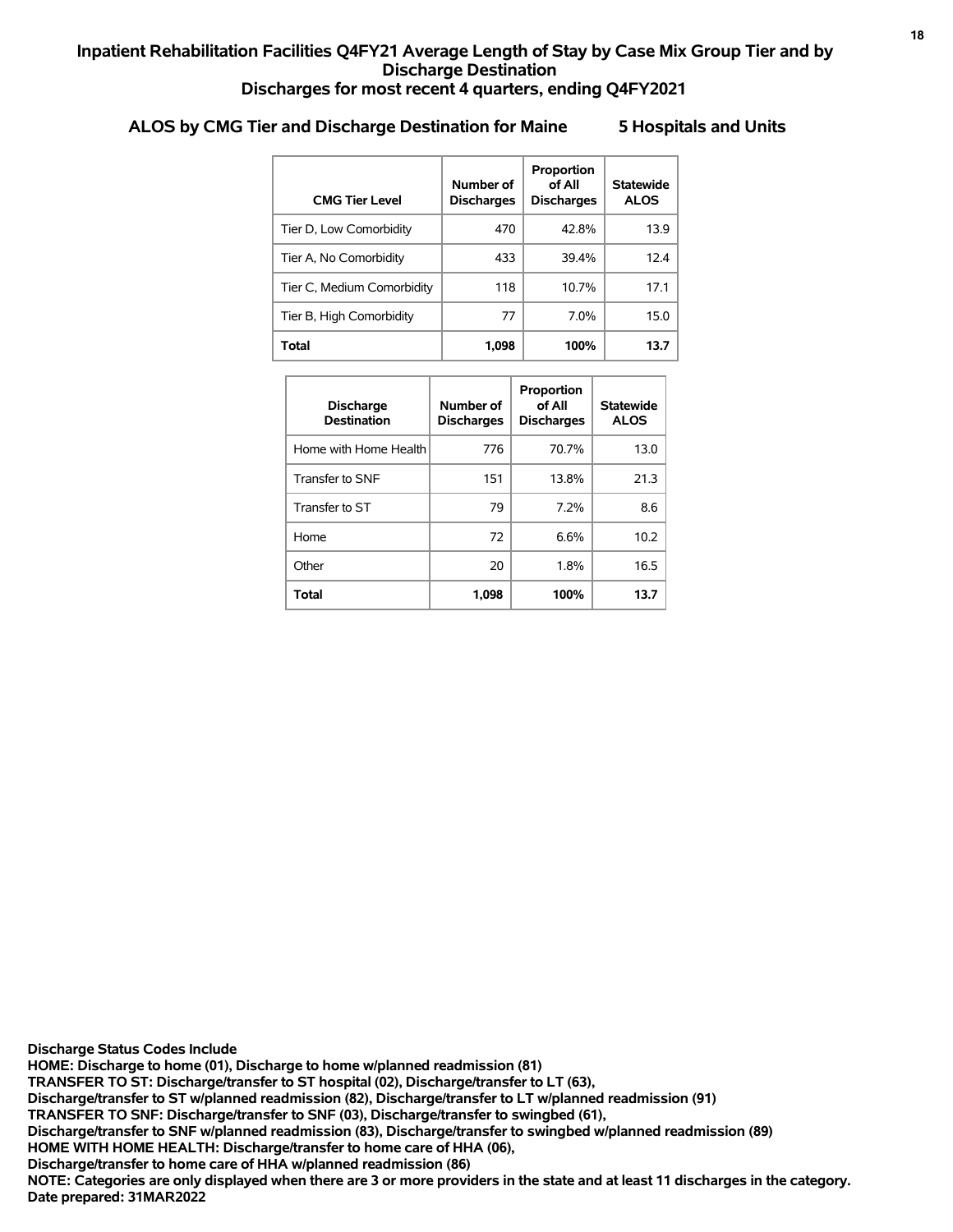# **ALOS by CMG Tier and Discharge Destination for Michigan 38 Hospitals and Units**

| <b>CMG Tier Level</b>      | Number of<br><b>Discharges</b> | Proportion<br>of All<br><b>Discharges</b> | <b>Statewide</b><br><b>ALOS</b> |
|----------------------------|--------------------------------|-------------------------------------------|---------------------------------|
| Tier D, Low Comorbidity    | 3,996                          | 50.1%                                     | 12.7                            |
| Tier A, No Comorbidity     | 2.524                          | 31.6%                                     | 12.1                            |
| Tier C, Medium Comorbidity | 863                            | 10.8%                                     | 13.4                            |
| Tier B, High Comorbidity   | 598                            | 7.5%                                      | 13.6                            |
| Total                      | 7.981                          | 100%                                      | 12.6                            |

| <b>Discharge</b><br><b>Destination</b> | Number of<br><b>Discharges</b> | Proportion<br>of All<br><b>Discharges</b> | <b>Statewide</b><br><b>ALOS</b> |
|----------------------------------------|--------------------------------|-------------------------------------------|---------------------------------|
| Home with Home Health                  | 4.642                          | 58.2%                                     | 13.2                            |
| Home                                   | 1.454                          | 18.2%                                     | 11.4                            |
| Transfer to ST                         | 896                            | 11.2%                                     | 9.0                             |
| Transfer to SNF                        | 806                            | 10.1%                                     | 16.3                            |
| Other                                  | 183                            | 2.3%                                      | 10.6                            |
| <b>Total</b>                           | 7,981                          | 100%                                      | 12.6                            |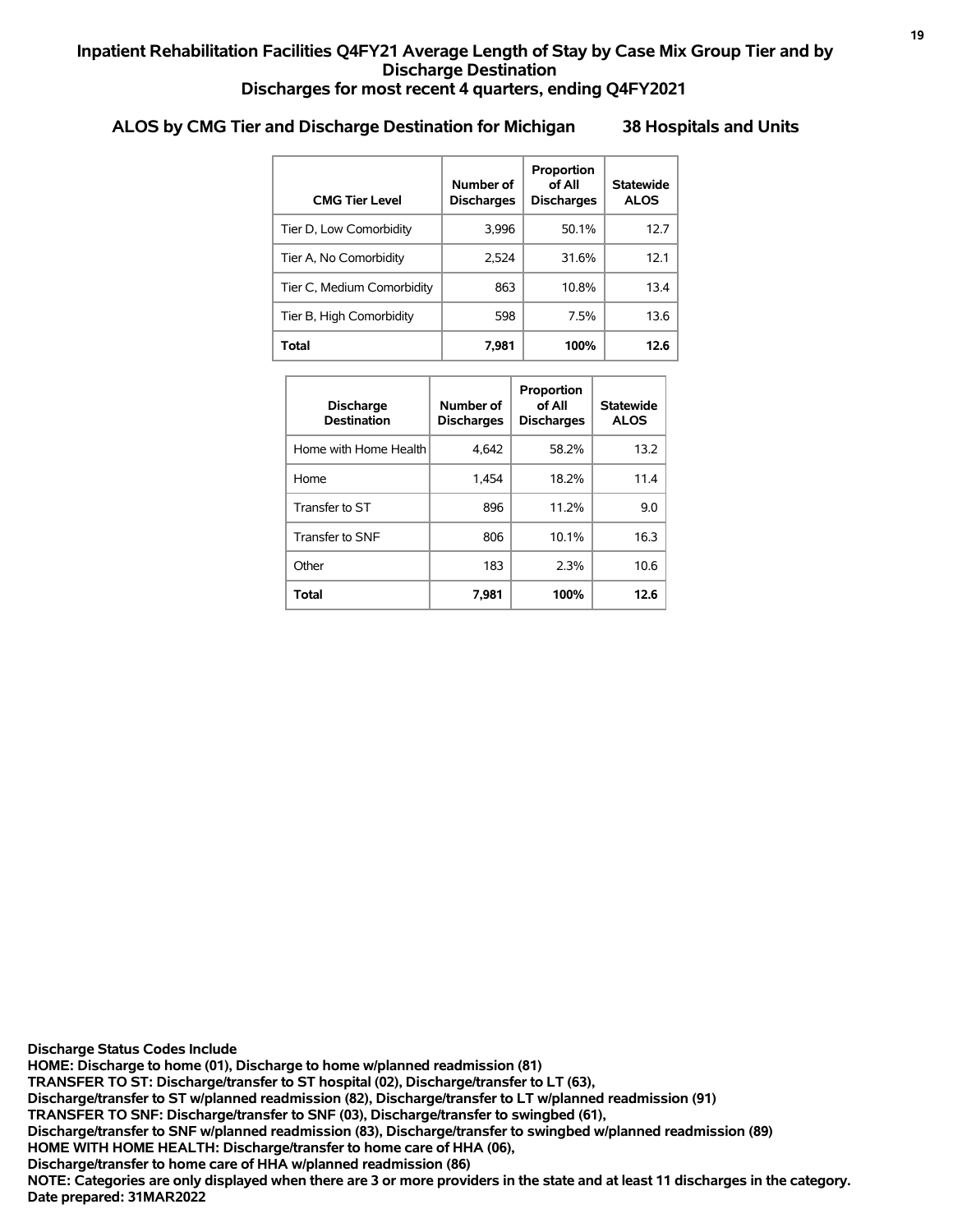# **ALOS by CMG Tier and Discharge Destination for Minnesota 11 Hospitals and Units**

| <b>CMG Tier Level</b>      | Number of<br><b>Discharges</b> | Proportion<br>of All<br><b>Discharges</b> | Statewide<br><b>ALOS</b> |
|----------------------------|--------------------------------|-------------------------------------------|--------------------------|
| Tier A, No Comorbidity     | 669                            | 42.6%                                     | 13.5                     |
| Tier D, Low Comorbidity    | 628                            | 39.9%                                     | 13.2                     |
| Tier C, Medium Comorbidity | 184                            | 11.7%                                     | 15.7                     |
| Tier B, High Comorbidity   | 91                             | 5.8%                                      | 14.9                     |
| Total                      | 1.572                          | 100%                                      | 13.7                     |

| <b>Discharge</b><br><b>Destination</b> | Number of<br><b>Discharges</b> | Proportion<br>of All<br><b>Discharges</b> | <b>Statewide</b><br><b>ALOS</b> |
|----------------------------------------|--------------------------------|-------------------------------------------|---------------------------------|
| Home                                   | 599                            | 38.1%                                     | 11.4                            |
| Home with Home Health                  | 494                            | 31.4%                                     | 14.4                            |
| Transfer to SNF                        | 283                            | 18.0%                                     | 19.6                            |
| Transfer to ST                         | 170                            | 10.8%                                     | 9.5                             |
| Other                                  | 26                             | 1.7%                                      | 19.0                            |
| <b>Total</b>                           | 1.572                          | 100%                                      | 13.7                            |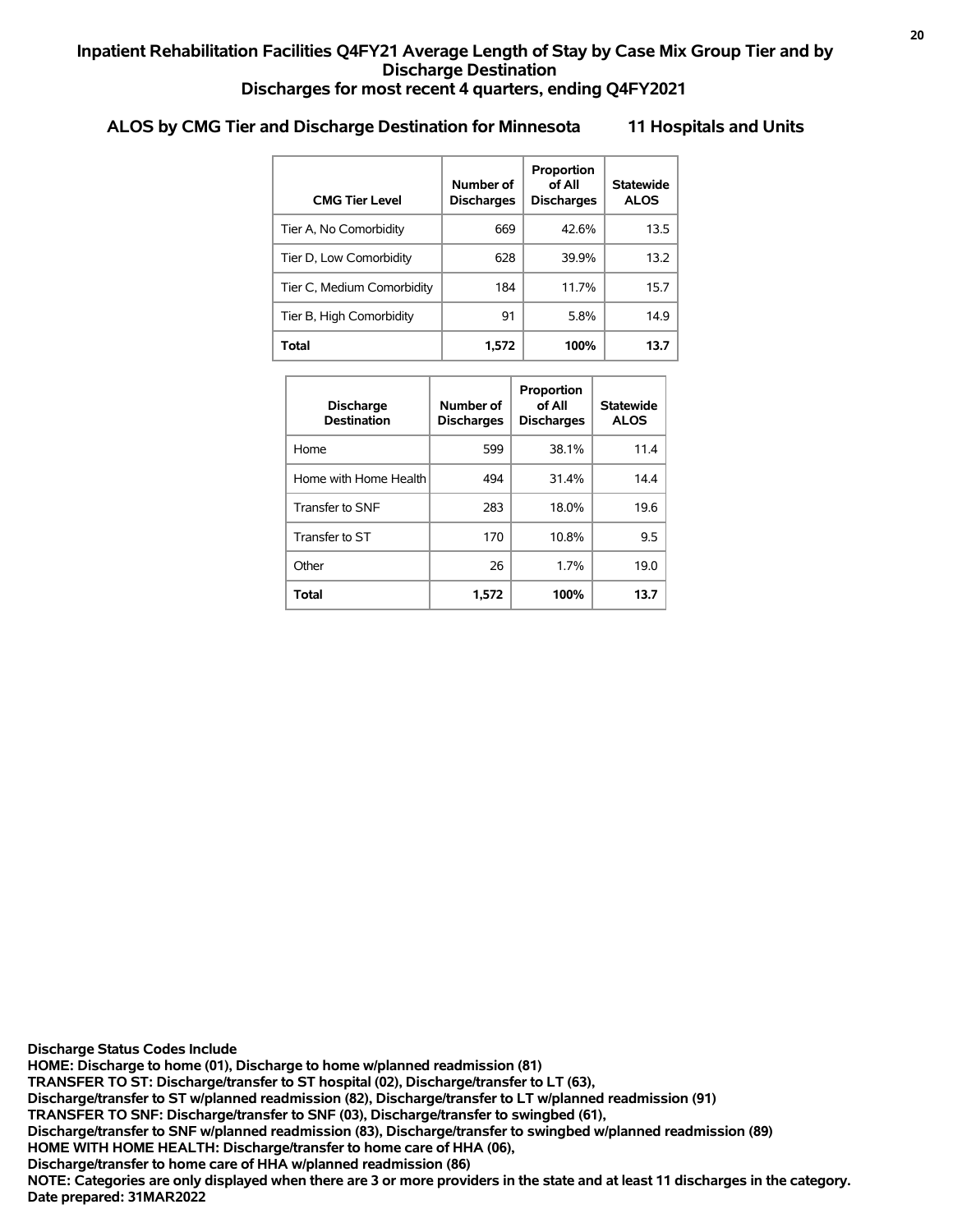# **ALOS by CMG Tier and Discharge Destination for Missouri 29 Hospitals and Units**

| <b>CMG Tier Level</b>      | Number of<br><b>Discharges</b> | Proportion<br>of All<br><b>Discharges</b> | Statewide<br><b>ALOS</b> |
|----------------------------|--------------------------------|-------------------------------------------|--------------------------|
| Tier D, Low Comorbidity    | 4.607                          | 50.1%                                     | 12.3                     |
| Tier A, No Comorbidity     | 3,137                          | 34.1%                                     | 11.8                     |
| Tier C, Medium Comorbidity | 833                            | 9.1%                                      | 13.6                     |
| Tier B, High Comorbidity   | 620                            | 6.7%                                      | 13.6                     |
| Total                      | 9.197                          | 100%                                      | 12.3                     |

| <b>Discharge</b><br><b>Destination</b> | Number of<br><b>Discharges</b> | Proportion<br>of All<br><b>Discharges</b> | <b>Statewide</b><br><b>ALOS</b> |
|----------------------------------------|--------------------------------|-------------------------------------------|---------------------------------|
| Home with Home Health                  | 4.761                          | 51.8%                                     | 12.7                            |
| Home                                   | 2.115                          | 23.0%                                     | 11.1                            |
| Transfer to SNF                        | 1.255                          | 13.6%                                     | 16.3                            |
| Transfer to ST                         | 906                            | 9.9%                                      | 8.3                             |
| Other                                  | 160                            | 1.7%                                      | 9.4                             |
| <b>Total</b>                           | 9,197                          | 100%                                      | 12.3                            |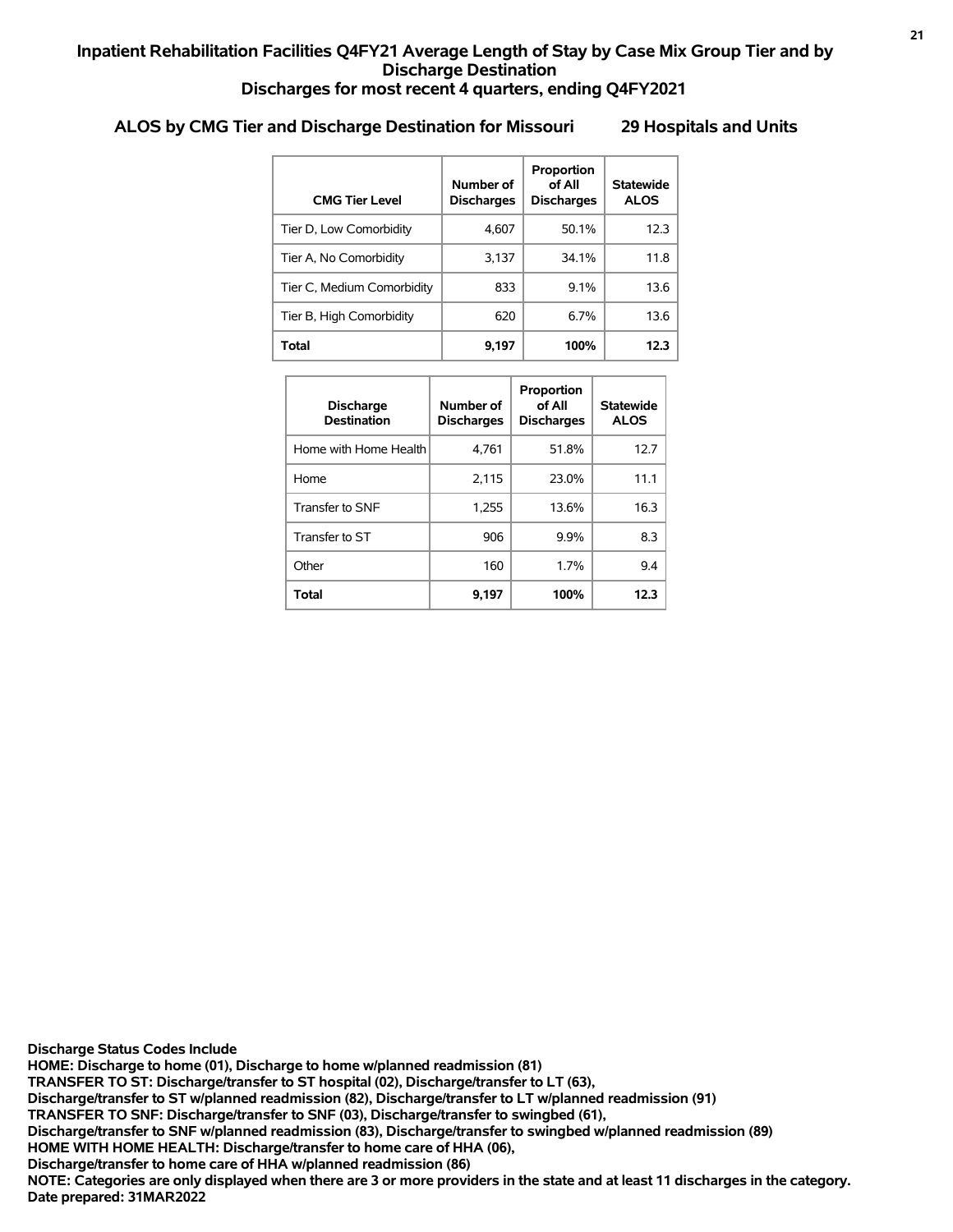# **ALOS by CMG Tier and Discharge Destination for Mississippi 11 Hospitals and Units**

| <b>CMG Tier Level</b>      | Number of<br><b>Discharges</b> | Proportion<br>of All<br><b>Discharges</b> | <b>Statewide</b><br><b>ALOS</b> |
|----------------------------|--------------------------------|-------------------------------------------|---------------------------------|
| Tier D, Low Comorbidity    | 1.701                          | 51.1%                                     | 12.6                            |
| Tier A, No Comorbidity     | 1.143                          | 34.3%                                     | 12.6                            |
| Tier C, Medium Comorbidity | 274                            | 8.2%                                      | 13.9                            |
| Tier B, High Comorbidity   | 212                            | 64%                                       | 14.3                            |
| Total                      | 3.330                          | 100%                                      | 12.8                            |

| <b>Discharge</b><br><b>Destination</b> | Number of<br><b>Discharges</b> | Proportion<br>of All<br><b>Discharges</b> | <b>Statewide</b><br><b>ALOS</b> |
|----------------------------------------|--------------------------------|-------------------------------------------|---------------------------------|
| Home with Home Health                  | 2.014                          | 60.5%                                     | 13.1                            |
| Home                                   | 542                            | 16.3%                                     | 12.3                            |
| Transfer to SNF                        | 399                            | 12.0%                                     | 15.9                            |
| Transfer to ST                         | 322                            | 9.7%                                      | 8.6                             |
| Other                                  | 53                             | 1.6%                                      | 9.7                             |
| <b>Total</b>                           | 3,330                          | 100%                                      | 12.8                            |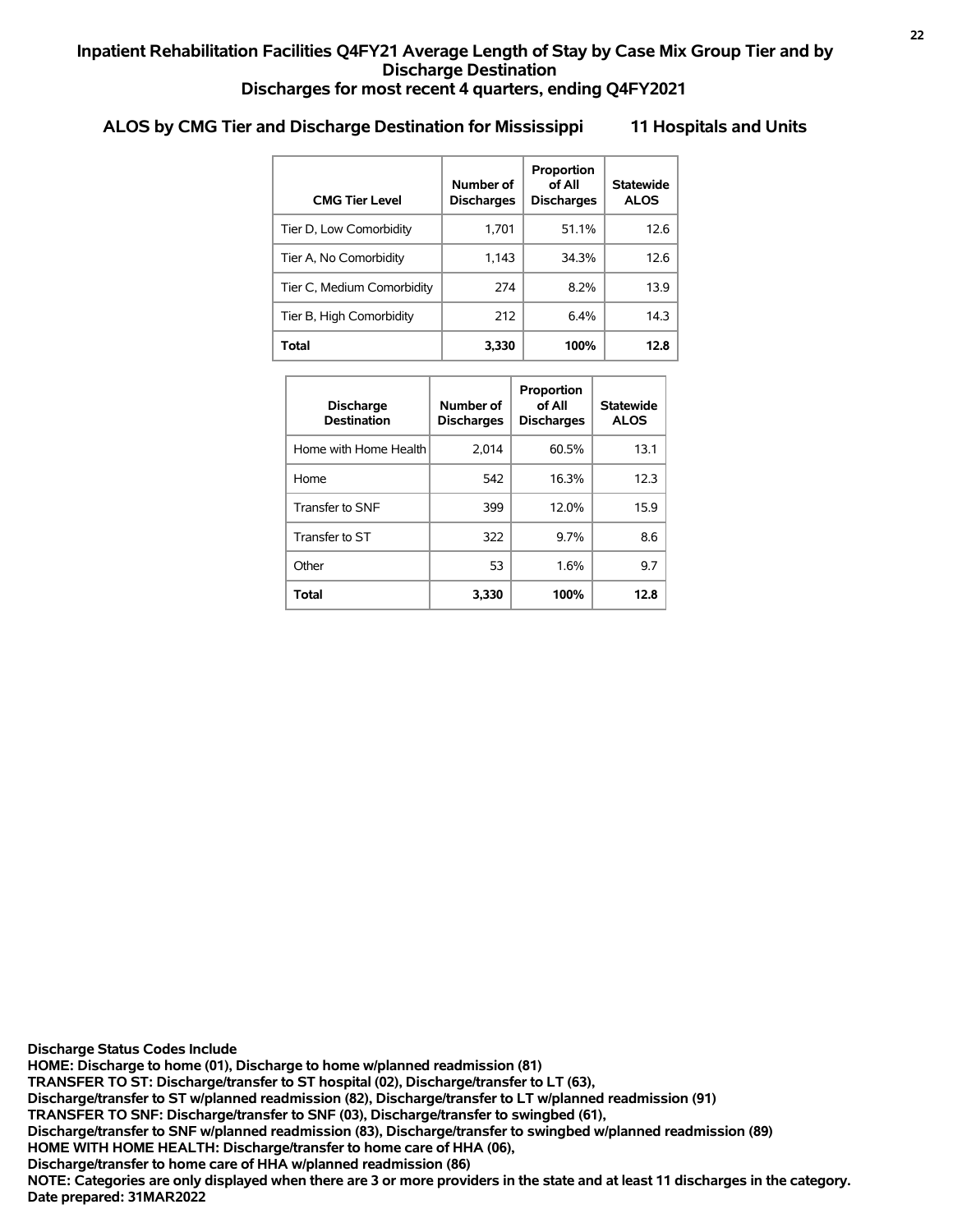# **ALOS by CMG Tier and Discharge Destination for Montana 5 Hospitals and Units**

| <b>CMG Tier Level</b>      | Number of<br><b>Discharges</b> | Proportion<br>of All<br><b>Discharges</b> | <b>Statewide</b><br><b>ALOS</b> |
|----------------------------|--------------------------------|-------------------------------------------|---------------------------------|
| Tier D, Low Comorbidity    | 421                            | 49.1%                                     | 11.7                            |
| Tier A, No Comorbidity     | 345                            | 40.3%                                     | 11.0                            |
| Tier C, Medium Comorbidity | 83                             | $9.7\%$                                   | 13.4                            |
| Total                      | 857                            | 100%                                      | 11.6                            |

| <b>Discharge</b><br><b>Destination</b> | Number of<br><b>Discharges</b> | Proportion<br>of All<br><b>Discharges</b> | <b>Statewide</b><br><b>ALOS</b> |
|----------------------------------------|--------------------------------|-------------------------------------------|---------------------------------|
| Home                                   | 405                            | 47.3%                                     | 10.8                            |
| Home with Home Health                  | 278                            | 32.4%                                     | 11.9                            |
| Transfer to SNF                        | 84                             | 9.8%                                      | 16.8                            |
| Transfer to ST                         | 70                             | 8.2%                                      | 8.3                             |
| Other                                  | 20                             | 2.3%                                      | 10.9                            |
| <b>Total</b>                           | 857                            | 100%                                      | 11.6                            |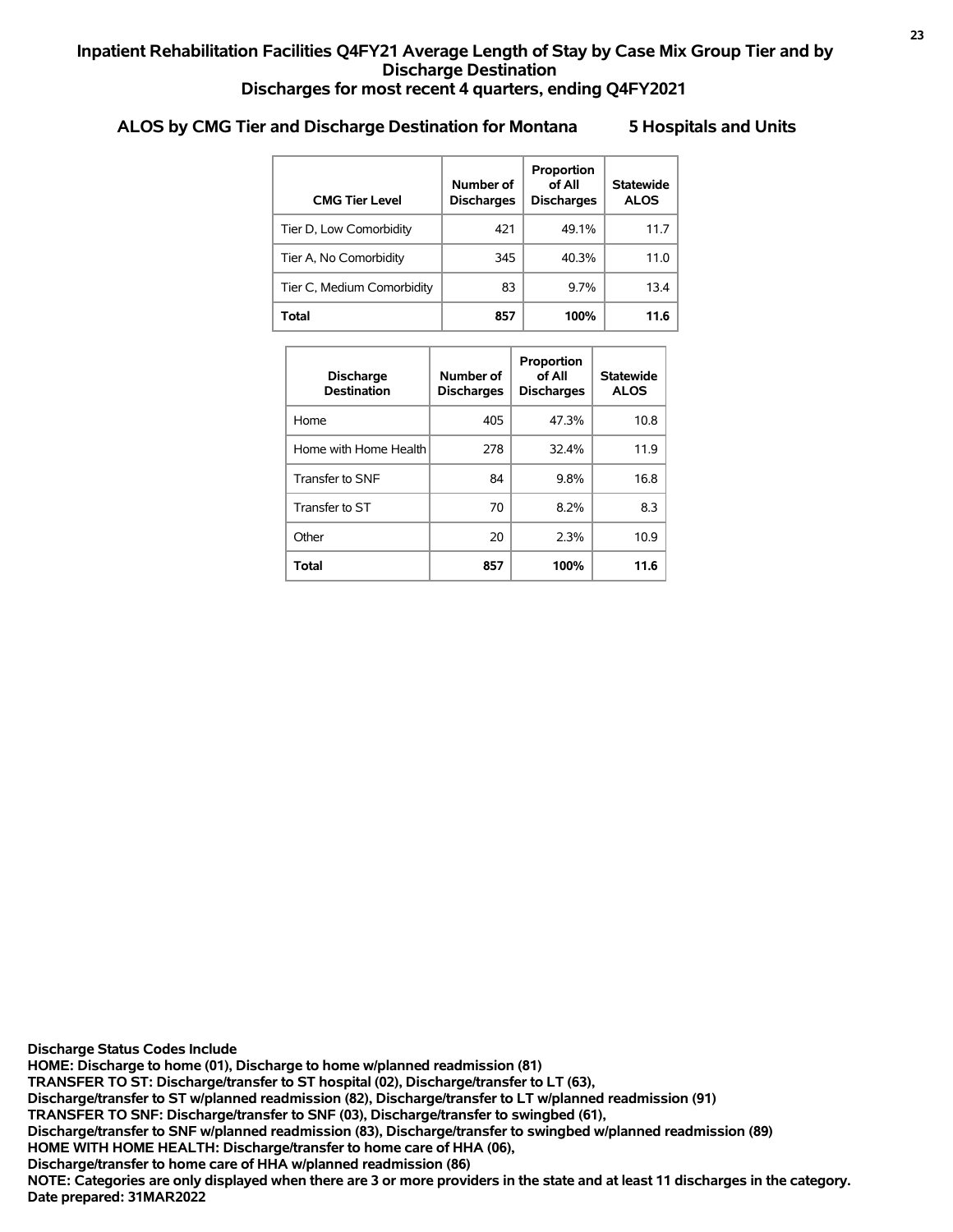# **ALOS by CMG Tier and Discharge Destination for North Carolina 21 Hospitals and Units**

| <b>CMG Tier Level</b>      | Number of<br><b>Discharges</b> | Proportion<br>of All<br><b>Discharges</b> | <b>Statewide</b><br><b>ALOS</b> |
|----------------------------|--------------------------------|-------------------------------------------|---------------------------------|
| Tier D, Low Comorbidity    | 3,343                          | 46.1%                                     | 13.8                            |
| Tier A, No Comorbidity     | 2.667                          | 36.8%                                     | 13.3                            |
| Tier C, Medium Comorbidity | 691                            | 9.5%                                      | 15.3                            |
| Tier B, High Comorbidity   | 551                            | 7.6%                                      | 14.9                            |
| Total                      | 7.252                          | 100%                                      | 13.9                            |

| <b>Discharge</b><br><b>Destination</b> | Number of<br><b>Discharges</b> | Proportion<br>of All<br><b>Discharges</b> | <b>Statewide</b><br><b>ALOS</b> |
|----------------------------------------|--------------------------------|-------------------------------------------|---------------------------------|
| Home with Home Health                  | 3,876                          | 53.4%                                     | 14.4                            |
| Home                                   | 1.849                          | 25.5%                                     | 12.3                            |
| Transfer to SNF                        | 766                            | 10.6%                                     | 18.9                            |
| Transfer to ST                         | 679                            | 9.4%                                      | 9.7                             |
| Other                                  | 82                             | 1.1%                                      | 12.0                            |
| <b>Total</b>                           | 7.252                          | 100%                                      | 13.9                            |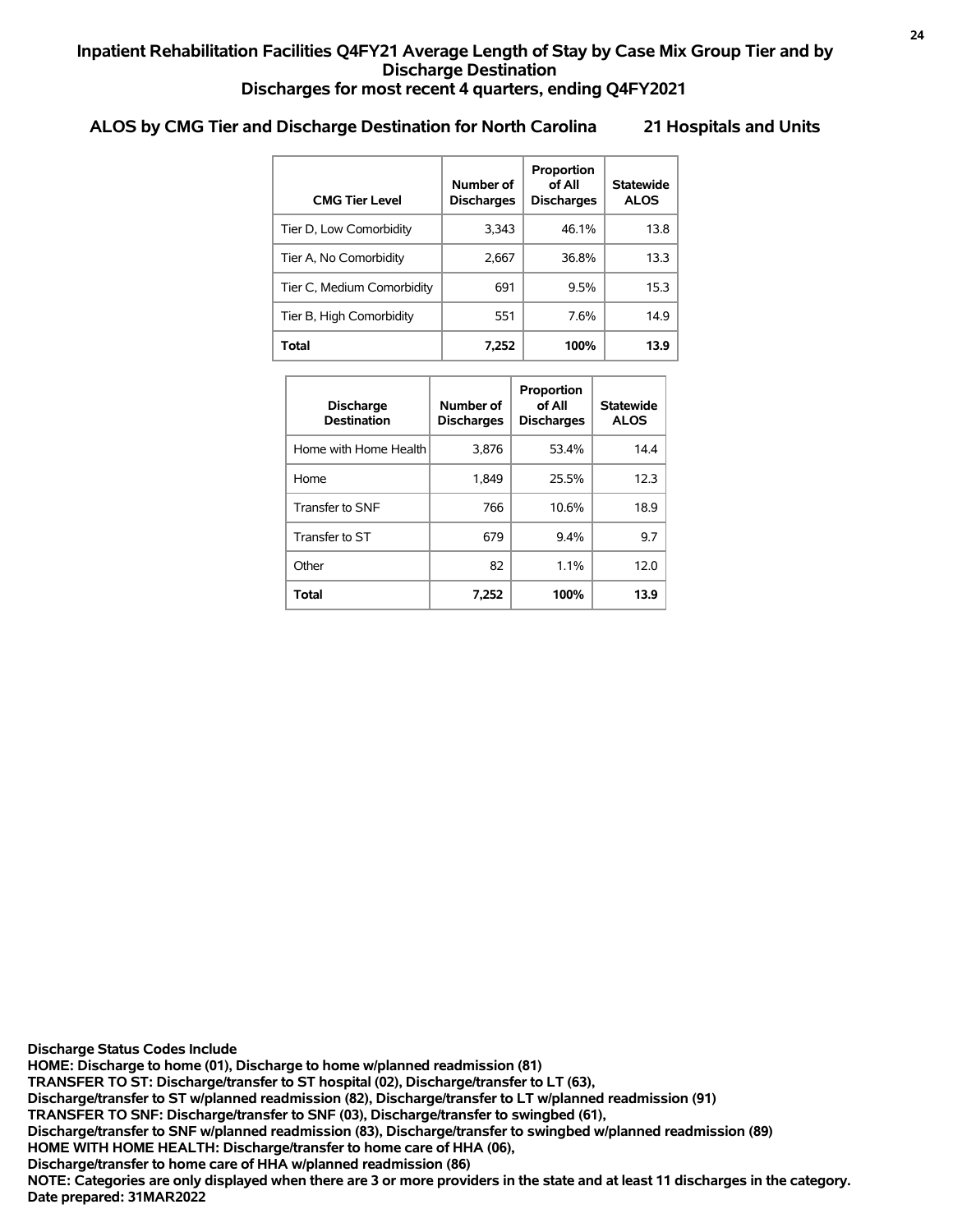# **ALOS by CMG Tier and Discharge Destination for North Dakota 4 Hospitals and Units**

| <b>CMG Tier Level</b>      | Number of<br><b>Discharges</b> | Proportion<br>of All<br><b>Discharges</b> | <b>Statewide</b><br><b>ALOS</b> |
|----------------------------|--------------------------------|-------------------------------------------|---------------------------------|
| Tier A, No Comorbidity     | 475                            | 44.8%                                     | 11.0                            |
| Tier D, Low Comorbidity    | 470                            | 44.3%                                     | 12.0                            |
| Tier C, Medium Comorbidity | 89                             | 8.4%                                      | 15.4                            |
| Tier B, High Comorbidity   | 27                             | 2.5%                                      | 13.7                            |
| Total                      | 1.061                          | 100%                                      | 11.9                            |

| <b>Discharge</b><br><b>Destination</b> | Number of<br><b>Discharges</b> | Proportion<br>of All<br><b>Discharges</b> | <b>Statewide</b><br><b>ALOS</b> |
|----------------------------------------|--------------------------------|-------------------------------------------|---------------------------------|
| Home                                   | 382                            | 36.0%                                     | 10.3                            |
| Home with Home Health                  | 372                            | 35.1%                                     | 11.8                            |
| Transfer to SNF                        | 177                            | 16.7%                                     | 17.7                            |
| Transfer to ST                         | 78                             | 7.4%                                      | 7.3                             |
| Other                                  | 52                             | 4.9%                                      | 11.0                            |
| <b>Total</b>                           | 1.061                          | 100%                                      | 11.9                            |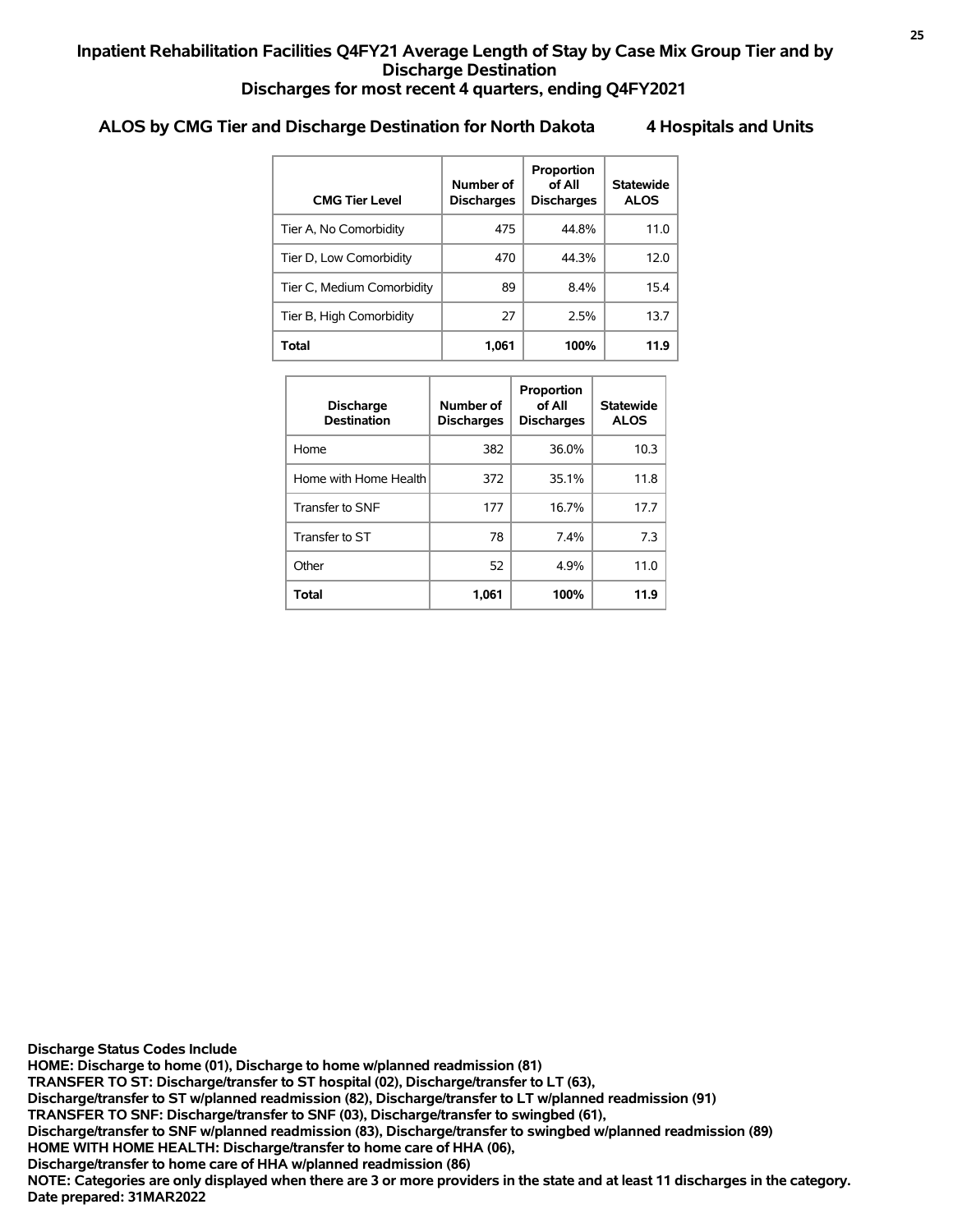# **ALOS by CMG Tier and Discharge Destination for Nebraska 11 Hospitals and Units**

| <b>CMG Tier Level</b>      | Number of<br><b>Discharges</b> | Proportion<br>of All<br><b>Discharges</b> | <b>Statewide</b><br><b>ALOS</b> |
|----------------------------|--------------------------------|-------------------------------------------|---------------------------------|
| Tier D, Low Comorbidity    | 780                            | 47.3%                                     | 14.3                            |
| Tier A, No Comorbidity     | 683                            | 41.4%                                     | 13.6                            |
| Tier C, Medium Comorbidity | 132                            | 8.0%                                      | 16.5                            |
| Tier B, High Comorbidity   | 54                             | 3.3%                                      | 16.5                            |
| Total                      | 1.649                          | 100%                                      | 14.3                            |

| <b>Discharge</b><br><b>Destination</b> | Number of<br><b>Discharges</b> | Proportion<br>of All<br><b>Discharges</b> | <b>Statewide</b><br><b>ALOS</b> |
|----------------------------------------|--------------------------------|-------------------------------------------|---------------------------------|
| Home                                   | 634                            | 38.4%                                     | 12.0                            |
| Home with Home Health                  | 613                            | 37.2%                                     | 15.3                            |
| Transfer to SNF                        | 233                            | 14.1%                                     | 19.9                            |
| Transfer to ST                         | 135                            | 8.2%                                      | 10.2                            |
| Other                                  | 34                             | 2.1%                                      | 14.2                            |
| <b>Total</b>                           | 1.649                          | 100%                                      | 14.3                            |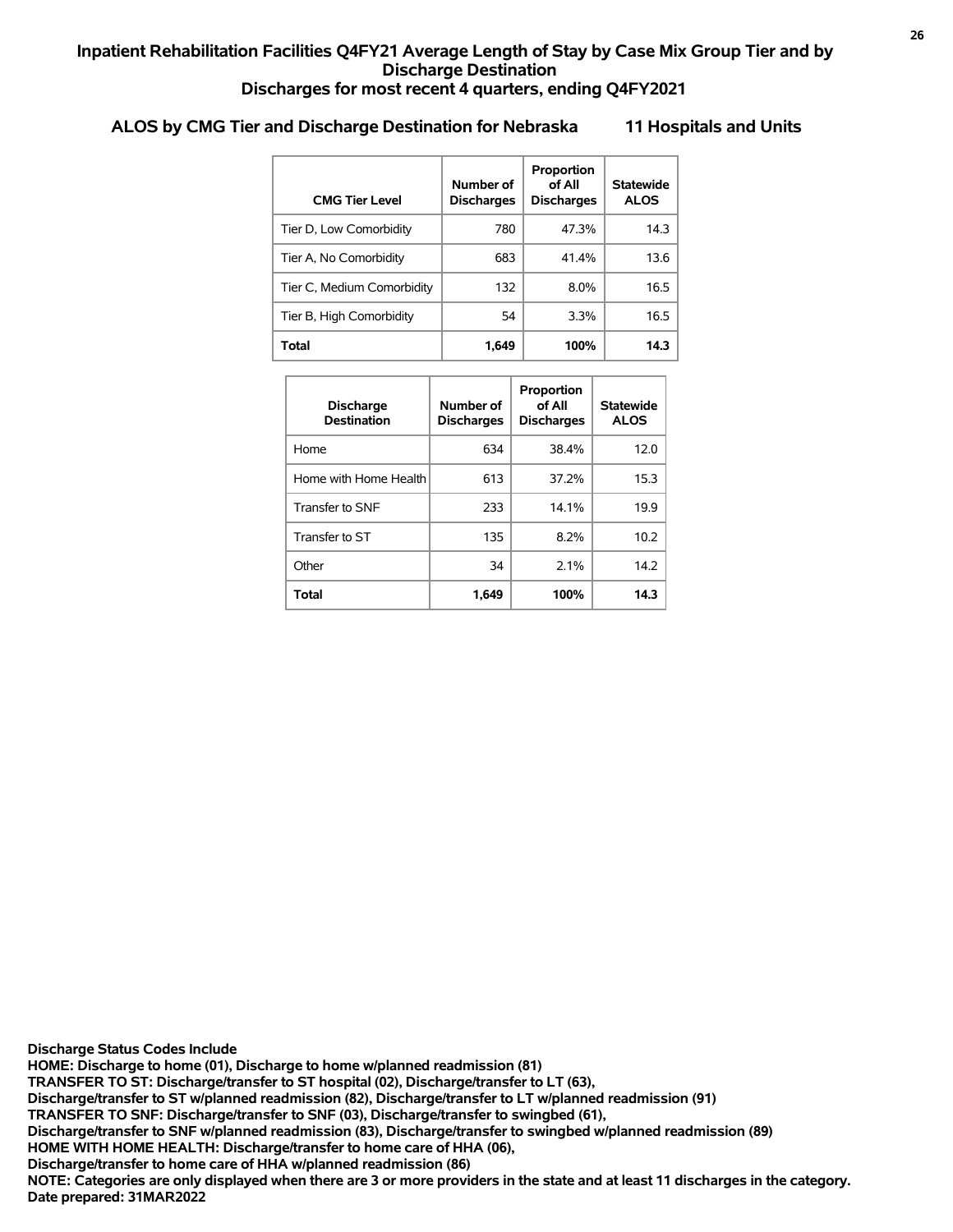# **ALOS by CMG Tier and Discharge Destination for New Hampshire 4 Hospitals and Units**

| <b>CMG Tier Level</b>      | Number of<br><b>Discharges</b> | Proportion<br>of All<br><b>Discharges</b> | <b>Statewide</b><br><b>ALOS</b> |
|----------------------------|--------------------------------|-------------------------------------------|---------------------------------|
| Tier D, Low Comorbidity    | 1,427                          | 46.0%                                     | 12.6                            |
| Tier A, No Comorbidity     | 1.181                          | 38.1%                                     | 11.6                            |
| Tier C, Medium Comorbidity | 364                            | 11.7%                                     | 14.3                            |
| Tier B, High Comorbidity   | 129                            | 4.2%                                      | 13.7                            |
| <b>Total</b>               | 3.101                          | 100%                                      | 12.5                            |

| <b>Discharge</b><br><b>Destination</b> | Number of<br><b>Discharges</b> | Proportion<br>of All<br><b>Discharges</b> | <b>Statewide</b><br><b>ALOS</b> |
|----------------------------------------|--------------------------------|-------------------------------------------|---------------------------------|
| Home with Home Health                  | 2,133                          | 68.8%                                     | 12.4                            |
| Transfer to SNF                        | 522                            | 16.8%                                     | 16.2                            |
| Transfer to ST                         | 278                            | 9.0%                                      | 7.7                             |
| Home                                   | 145                            | 4.7%                                      | 9.9                             |
| Other                                  | 23                             | 0.7%                                      | 8.3                             |
| <b>Total</b>                           | 3,101                          | 100%                                      | 12.5                            |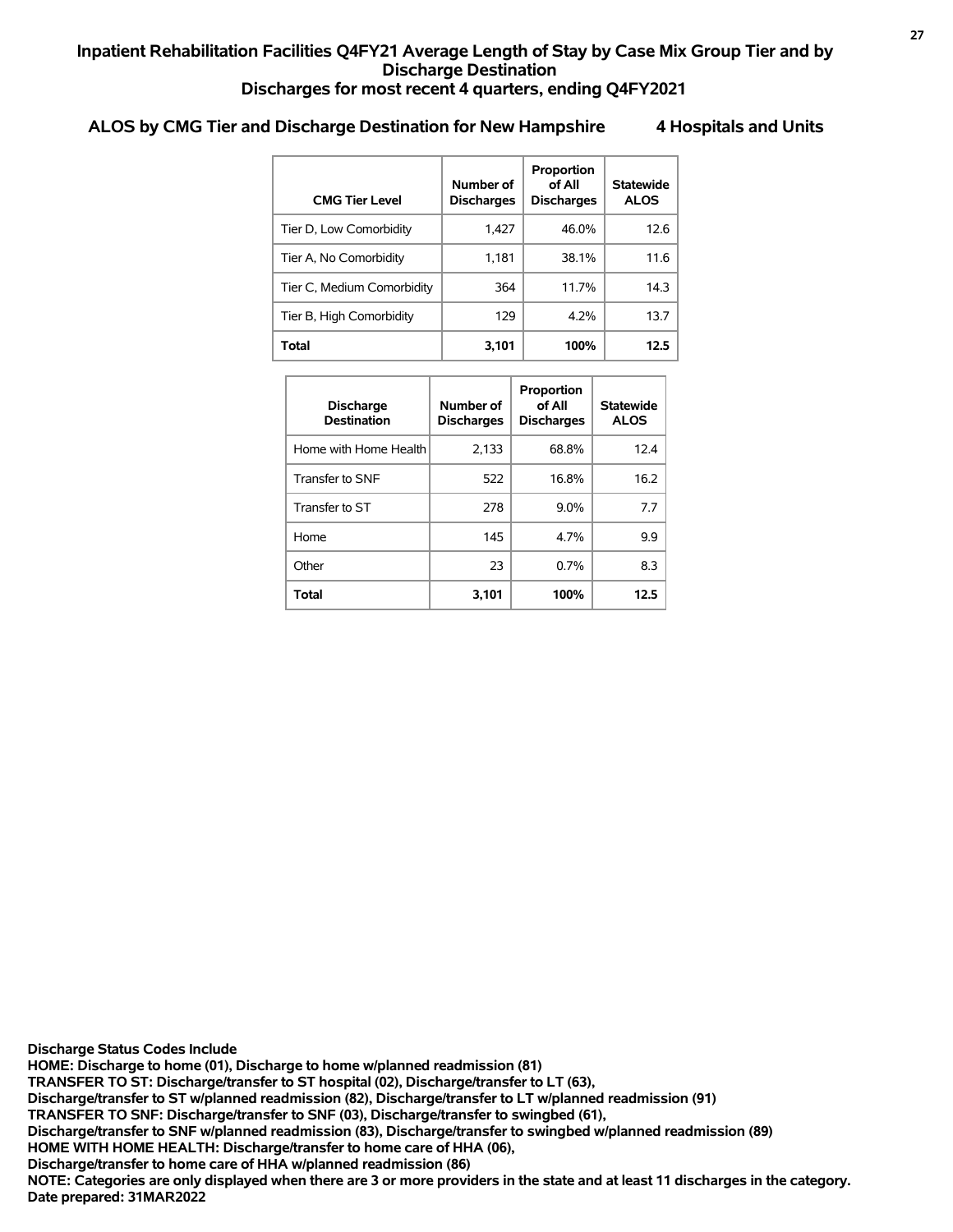# **ALOS by CMG Tier and Discharge Destination for New Jersey 15 Hospitals and Units**

| <b>CMG Tier Level</b>      | Number of<br><b>Discharges</b> | Proportion<br>of All<br><b>Discharges</b> | <b>Statewide</b><br><b>ALOS</b> |
|----------------------------|--------------------------------|-------------------------------------------|---------------------------------|
| Tier D, Low Comorbidity    | 4.751                          | 46.7%                                     | 13.8                            |
| Tier A, No Comorbidity     | 3.868                          | 38.0%                                     | 12.9                            |
| Tier C, Medium Comorbidity | 1.070                          | 10.5%                                     | 15.5                            |
| Tier B, High Comorbidity   | 494                            | 4.9%                                      | 15.1                            |
| Total                      | 10.183                         | 100%                                      | 13.7                            |

| <b>Discharge</b><br><b>Destination</b> | Number of<br><b>Discharges</b> | Proportion<br>of All<br><b>Discharges</b> | <b>Statewide</b><br><b>ALOS</b> |
|----------------------------------------|--------------------------------|-------------------------------------------|---------------------------------|
| Home with Home Health                  | 5.849                          | 57.4%                                     | 14.2                            |
| Transfer to SNF                        | 1.575                          | 15.5%                                     | 17.8                            |
| Home                                   | 1.455                          | 14.3%                                     | 11.9                            |
| Transfer to ST                         | 1.191                          | 11.7%                                     | 8.5                             |
| Other                                  | 113                            | 1.1%                                      | 9.3                             |
| Total                                  | 10,183                         | 100%                                      | 13.7                            |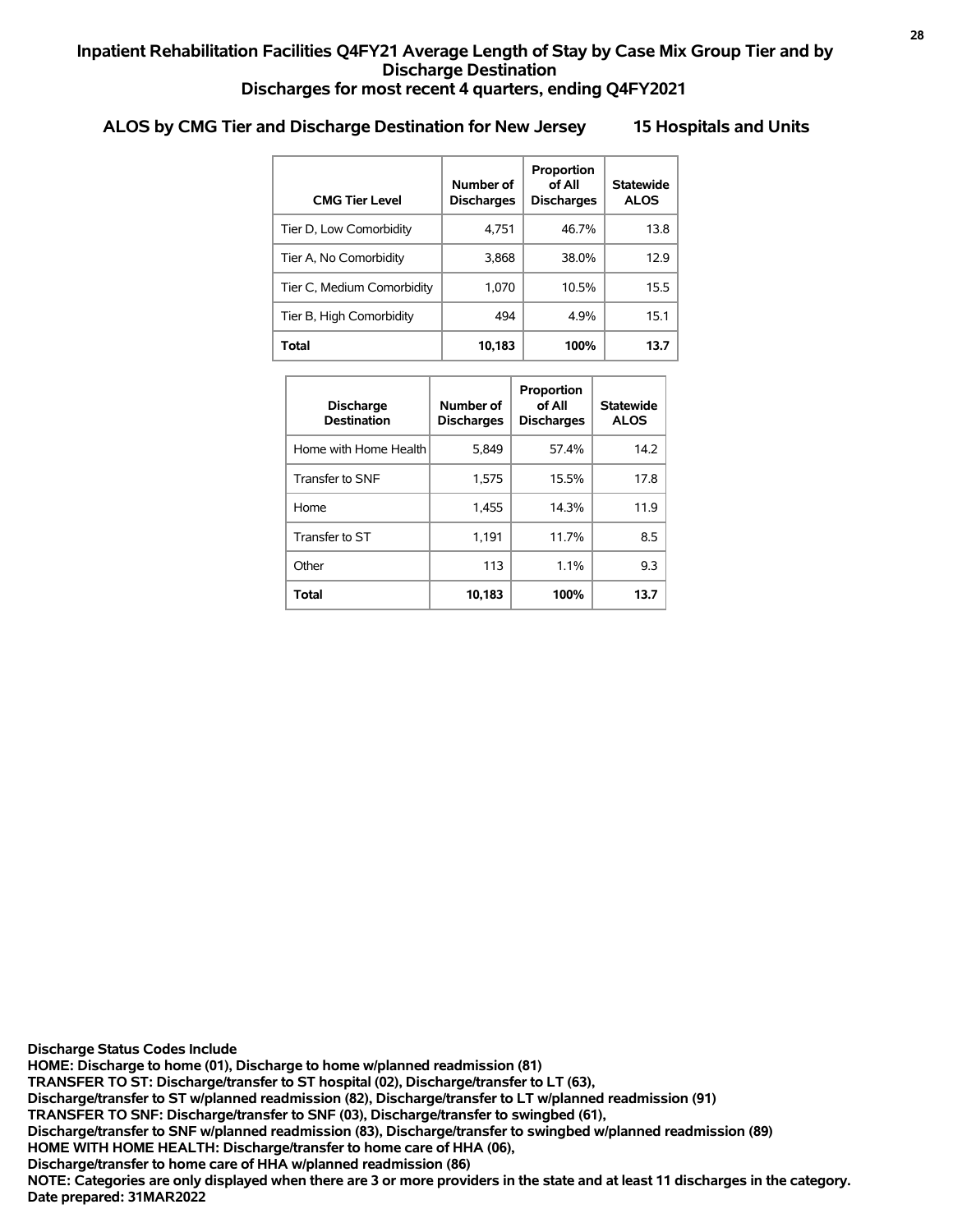# **ALOS by CMG Tier and Discharge Destination for New Mexico 9 Hospitals and Units**

| <b>CMG Tier Level</b>      | Number of<br><b>Discharges</b> | Proportion<br>of All<br><b>Discharges</b> | <b>Statewide</b><br><b>ALOS</b> |
|----------------------------|--------------------------------|-------------------------------------------|---------------------------------|
| Tier A, No Comorbidity     | 989                            | 47.7%                                     | 12.3                            |
| Tier D, Low Comorbidity    | 811                            | 39.1%                                     | 12.9                            |
| Tier C, Medium Comorbidity | 163                            | 7.9%                                      | 14.8                            |
| Tier B, High Comorbidity   | 112                            | 5.4%                                      | 13.8                            |
| Total                      | 2.075                          | 100%                                      | 12.8                            |

| <b>Discharge</b><br><b>Destination</b> | Number of<br><b>Discharges</b> | Proportion<br>of All<br><b>Discharges</b> | <b>Statewide</b><br><b>ALOS</b> |
|----------------------------------------|--------------------------------|-------------------------------------------|---------------------------------|
| Home with Home Health                  | 1.047                          | 50.5%                                     | 13.7                            |
| Home                                   | 526                            | 25.3%                                     | 11.8                            |
| Transfer to SNF                        | 242                            | 11.7%                                     | 16.5                            |
| Transfer to ST                         | 207                            | 10.0%                                     | 7.7                             |
| Other                                  | 53                             | 2.6%                                      | 9.9                             |
| <b>Total</b>                           | 2,075                          | 100%                                      | 12.8                            |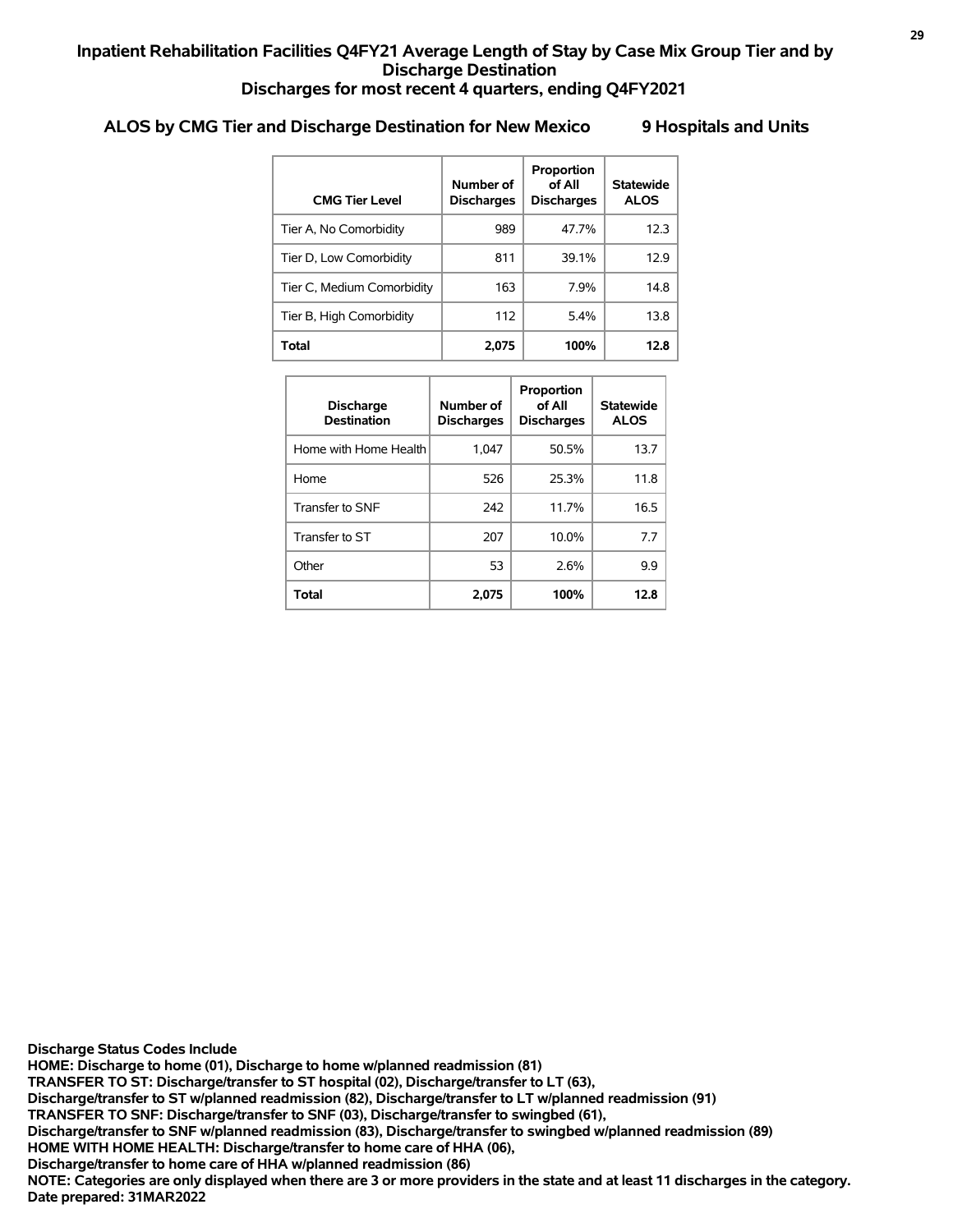# **ALOS by CMG Tier and Discharge Destination for Nevada 13 Hospitals and Units**

| <b>CMG Tier Level</b>      | Number of<br><b>Discharges</b> | Proportion<br>of All<br><b>Discharges</b> | <b>Statewide</b><br><b>ALOS</b> |
|----------------------------|--------------------------------|-------------------------------------------|---------------------------------|
| Tier D, Low Comorbidity    | 3.981                          | 50.3%                                     | 12.8                            |
| Tier A, No Comorbidity     | 2.455                          | 31.0%                                     | 11.7                            |
| Tier C, Medium Comorbidity | 924                            | 11.7%                                     | 14.5                            |
| Tier B, High Comorbidity   | 552                            | 7.0%                                      | 13.9                            |
| Total                      | 7.912                          | 100%                                      | 12.7                            |

| <b>Discharge</b><br><b>Destination</b> | Number of<br><b>Discharges</b> | Proportion<br>of All<br><b>Discharges</b> | <b>Statewide</b><br><b>ALOS</b> |
|----------------------------------------|--------------------------------|-------------------------------------------|---------------------------------|
| Home with Home Health                  | 4.848                          | 61.3%                                     | 13.4                            |
| Transfer to ST                         | 967                            | 12.2%                                     | 8.7                             |
| Home                                   | 923                            | 11.7%                                     | 11.7                            |
| Transfer to SNF                        | 800                            | 10.1%                                     | 16.2                            |
| Other                                  | 374                            | 4.7%                                      | 10.1                            |
| <b>Total</b>                           | 7.912                          | 100%                                      | 12.7                            |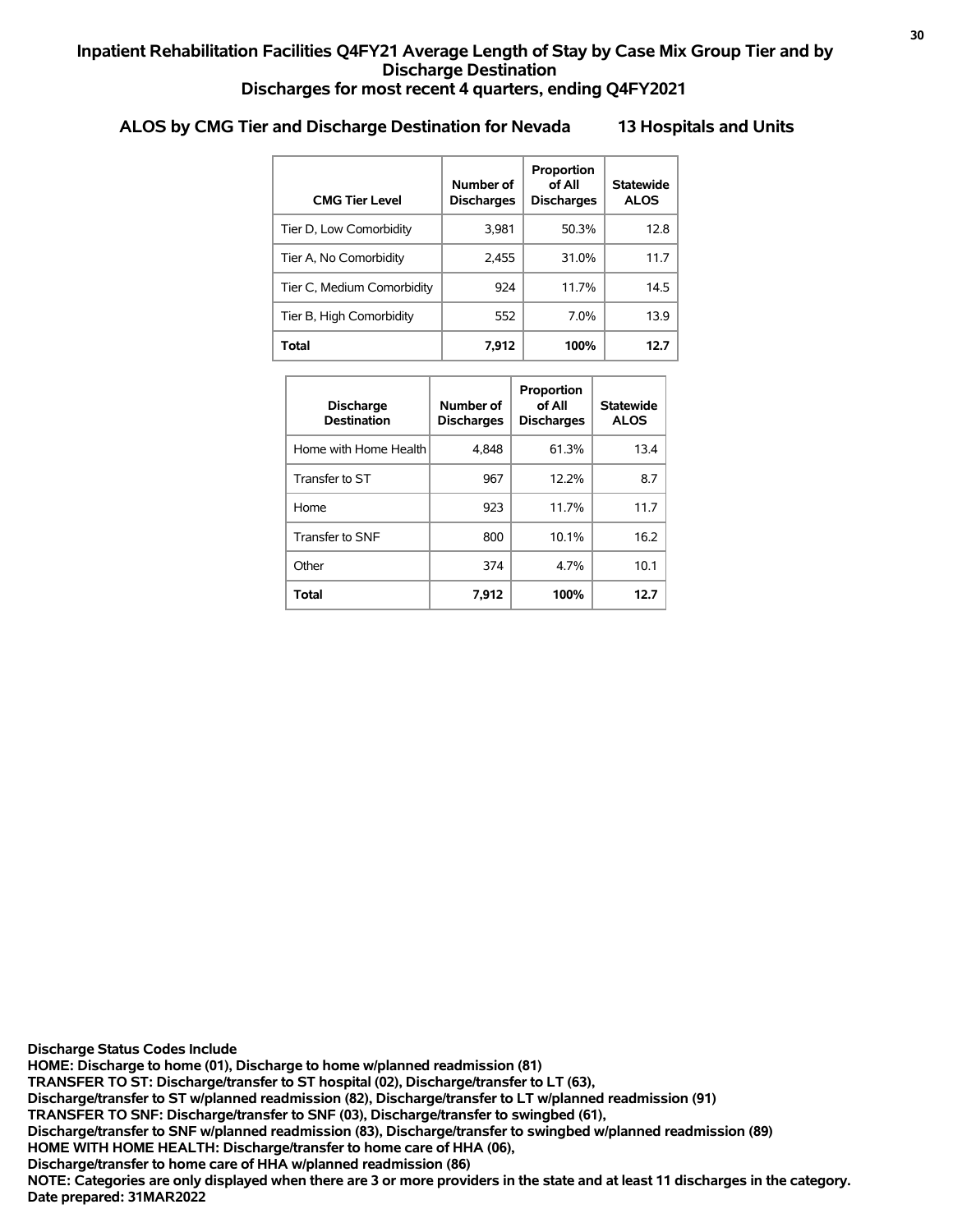# **ALOS by CMG Tier and Discharge Destination for New York 41 Hospitals and Units**

| <b>CMG Tier Level</b>      | Number of<br><b>Discharges</b> | Proportion<br>of All<br><b>Discharges</b> | <b>Statewide</b><br><b>ALOS</b> |
|----------------------------|--------------------------------|-------------------------------------------|---------------------------------|
| Tier A, No Comorbidity     | 4.442                          | 45.5%                                     | 13.6                            |
| Tier D, Low Comorbidity    | 3.964                          | 40.6%                                     | 14.3                            |
| Tier C, Medium Comorbidity | 907                            | 9.3%                                      | 15.9                            |
| Tier B, High Comorbidity   | 449                            | 4.6%                                      | 15.8                            |
| Total                      | 9.762                          | 100%                                      | 14.2                            |

| <b>Discharge</b><br><b>Destination</b> | Number of<br><b>Discharges</b> | Proportion<br>of All<br><b>Discharges</b> | <b>Statewide</b><br><b>ALOS</b> |
|----------------------------------------|--------------------------------|-------------------------------------------|---------------------------------|
| Home with Home Health                  | 5,161                          | 52.9%                                     | 14.4                            |
| Transfer to SNF                        | 1.684                          | 17.3%                                     | 18.2                            |
| Home                                   | 1.571                          | 16.1%                                     | 12.6                            |
| Transfer to ST                         | 1.178                          | 12.1%                                     | 9.7                             |
| Other                                  | 168                            | 1.7%                                      | 13.9                            |
| <b>Total</b>                           | 9.762                          | 100%                                      | 14.2                            |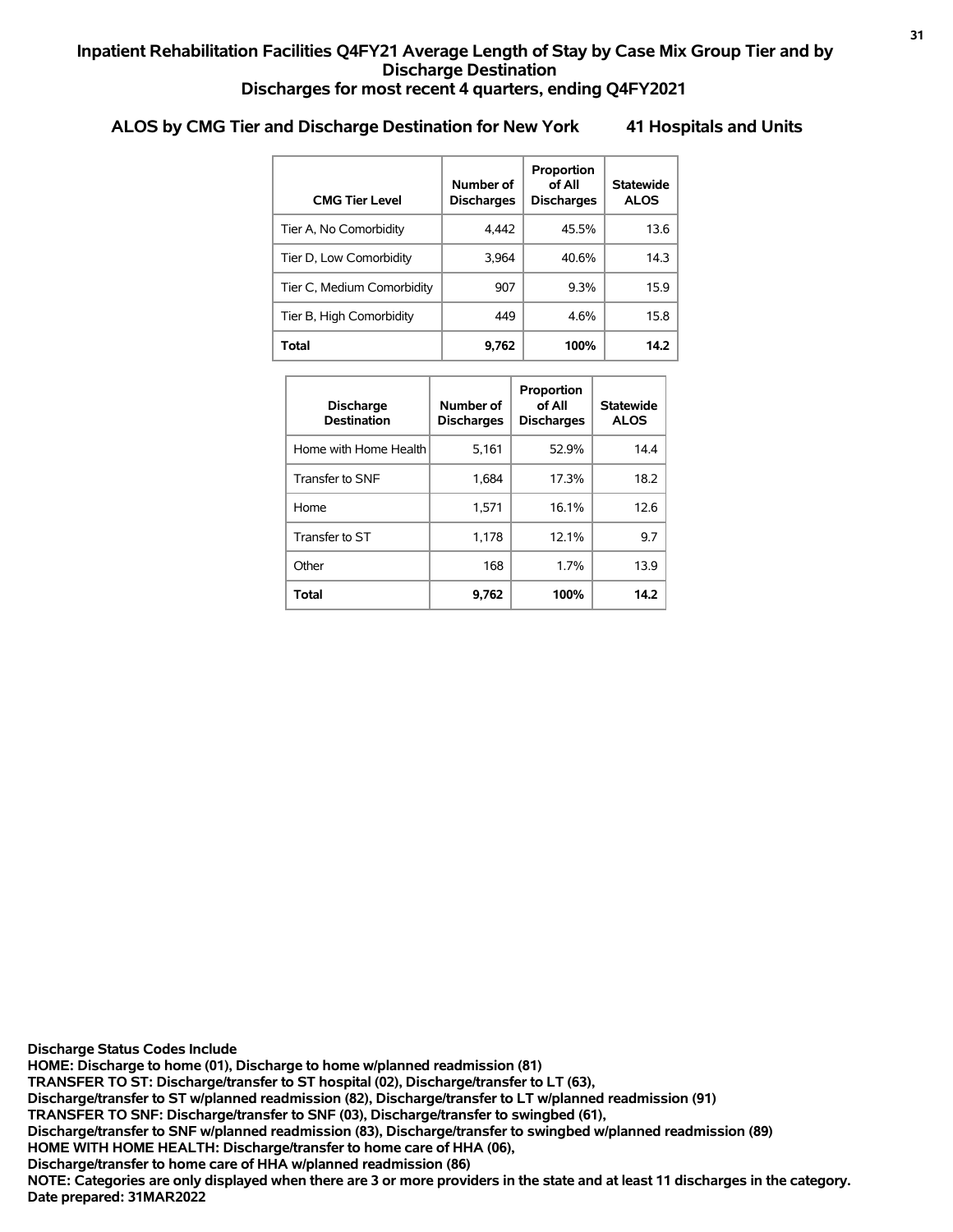# **ALOS by CMG Tier and Discharge Destination for Ohio 48 Hospitals and Units**

| <b>CMG Tier Level</b>      | Number of<br><b>Discharges</b> | Proportion<br>of All<br><b>Discharges</b> | <b>Statewide</b><br><b>ALOS</b> |
|----------------------------|--------------------------------|-------------------------------------------|---------------------------------|
| Tier D, Low Comorbidity    | 6.419                          | 49.4%                                     | 12.6                            |
| Tier A, No Comorbidity     | 4,393                          | 33.8%                                     | 12.0                            |
| Tier C, Medium Comorbidity | 1.404                          | 10.8%                                     | 13.8                            |
| Tier B, High Comorbidity   | 790                            | 6.1%                                      | 14.5                            |
| <b>Total</b>               | 13.006                         | 100%                                      | 12.6                            |

| <b>Discharge</b><br><b>Destination</b> | Number of<br><b>Discharges</b> | Proportion<br>of All<br><b>Discharges</b> | <b>Statewide</b><br><b>ALOS</b> |
|----------------------------------------|--------------------------------|-------------------------------------------|---------------------------------|
| Home with Home Health                  | 7,320                          | 56.3%                                     | 13.0                            |
| Home                                   | 2.366                          | 18.2%                                     | 11.5                            |
| Transfer to SNF                        | 1.654                          | 12.7%                                     | 16.5                            |
| Transfer to ST                         | 1.453                          | 11.2%                                     | 8.3                             |
| Other                                  | 213                            | 1.6%                                      | 9.8                             |
| <b>Total</b>                           | 13.006                         | 100%                                      | 12.6                            |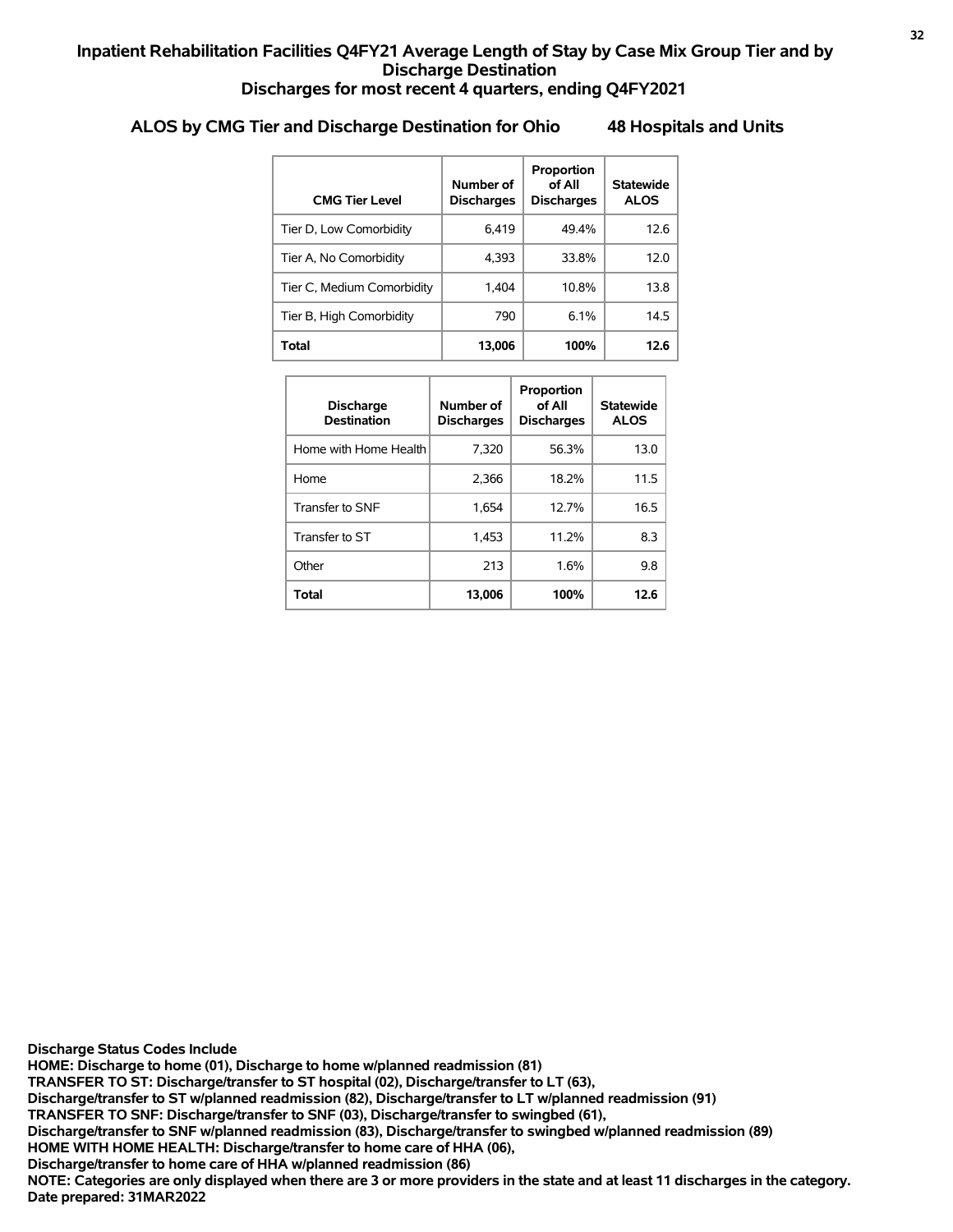# **ALOS by CMG Tier and Discharge Destination for Oklahoma 22 Hospitals and Units**

| <b>CMG Tier Level</b>      | Number of<br><b>Discharges</b> | Proportion<br>of All<br><b>Discharges</b> | Statewide<br><b>ALOS</b> |
|----------------------------|--------------------------------|-------------------------------------------|--------------------------|
| Tier D, Low Comorbidity    | 3,398                          | 47.8%                                     | 12.1                     |
| Tier A, No Comorbidity     | 2.536                          | 35.7%                                     | 11.4                     |
| Tier C, Medium Comorbidity | 851                            | 12.0%                                     | 13.1                     |
| Tier B, High Comorbidity   | 326                            | 4.6%                                      | 13.0                     |
| Total                      | 7,111                          | 100%                                      | 12.0                     |

| <b>Discharge</b><br><b>Destination</b> | Number of<br><b>Discharges</b> | Proportion<br>of All<br><b>Discharges</b> | <b>Statewide</b><br><b>ALOS</b> |
|----------------------------------------|--------------------------------|-------------------------------------------|---------------------------------|
| Home with Home Health                  | 4.277                          | 60.1%                                     | 12.3                            |
| Home                                   | 1,069                          | 15.0%                                     | 10.6                            |
| Transfer to SNF                        | 967                            | 13.6%                                     | 15.1                            |
| Transfer to ST                         | 626                            | 8.8%                                      | 8.2                             |
| Other                                  | 172                            | 2.4%                                      | 9.1                             |
| <b>Total</b>                           | 7,111                          | 100%                                      | 12.0                            |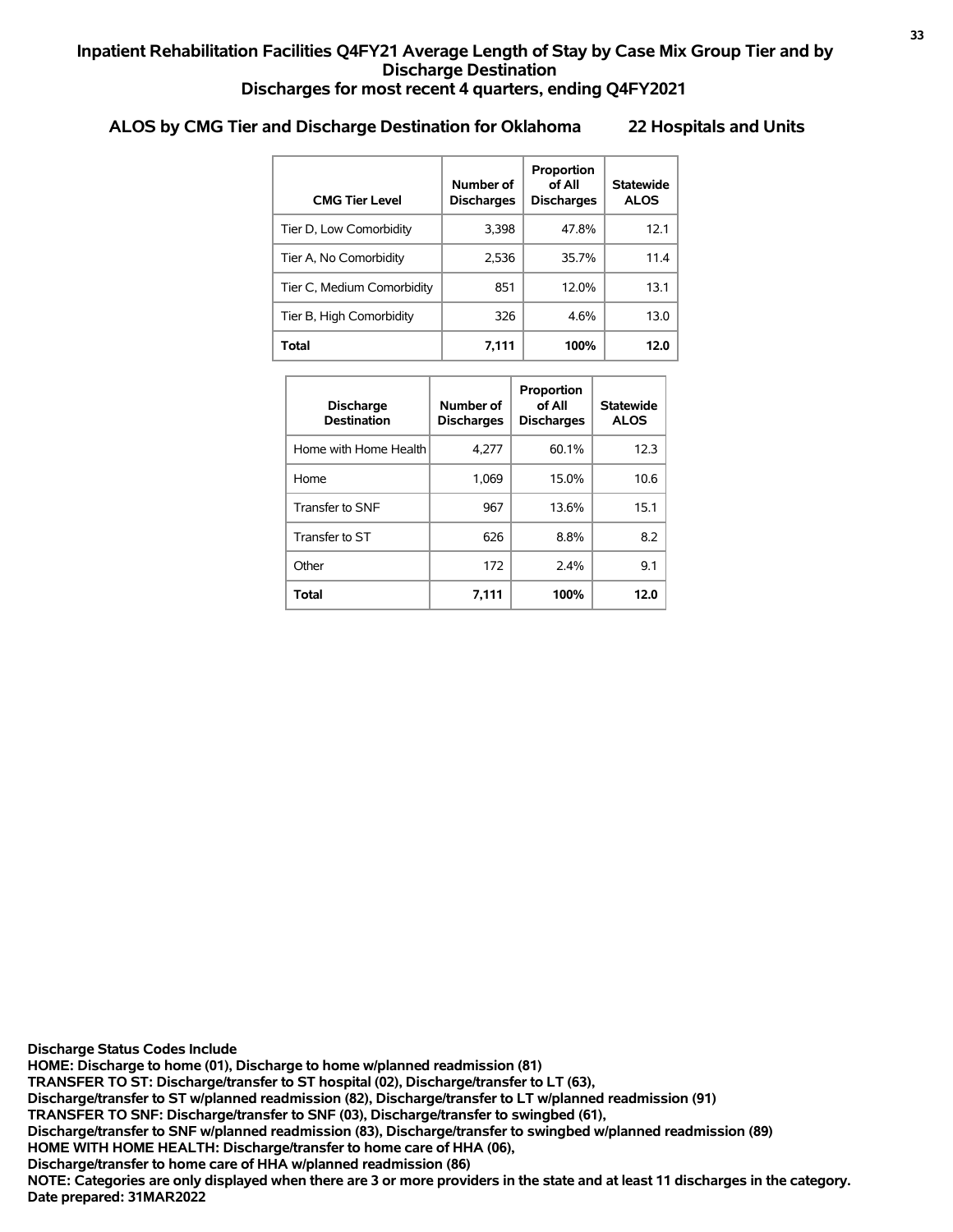# **ALOS by CMG Tier and Discharge Destination for Oregon 8 Hospitals and Units**

| <b>CMG Tier Level</b>      | Number of<br><b>Discharges</b> | Proportion<br>of All<br><b>Discharges</b> | Statewide<br><b>ALOS</b> |
|----------------------------|--------------------------------|-------------------------------------------|--------------------------|
| Tier A, No Comorbidity     | 440                            | 46.0%                                     | 12.8                     |
| Tier D, Low Comorbidity    | 383                            | 40.0%                                     | 12.7                     |
| Tier C, Medium Comorbidity | 86                             | $9.0\%$                                   | 127                      |
| Tier B, High Comorbidity   | 48                             | 5.0%                                      | 13.2                     |
| Total                      | 957                            | 100%                                      | 12.7                     |

| <b>Discharge</b><br><b>Destination</b> | Number of<br><b>Discharges</b> | Proportion<br>of All<br><b>Discharges</b> | <b>Statewide</b><br><b>ALOS</b> |
|----------------------------------------|--------------------------------|-------------------------------------------|---------------------------------|
| Home with Home Health                  | 465                            | 48.6%                                     | 13.8                            |
| Home                                   | 350                            | 36.6%                                     | 11.5                            |
| Transfer to ST                         | 77                             | 8.0%                                      | 10.2                            |
| Transfer to SNF                        | 51                             | 5.3%                                      | 15.1                            |
| Other                                  | 14                             | 1.5%                                      | 14.6                            |
| <b>Total</b>                           | 957                            | 100%                                      | 12.7                            |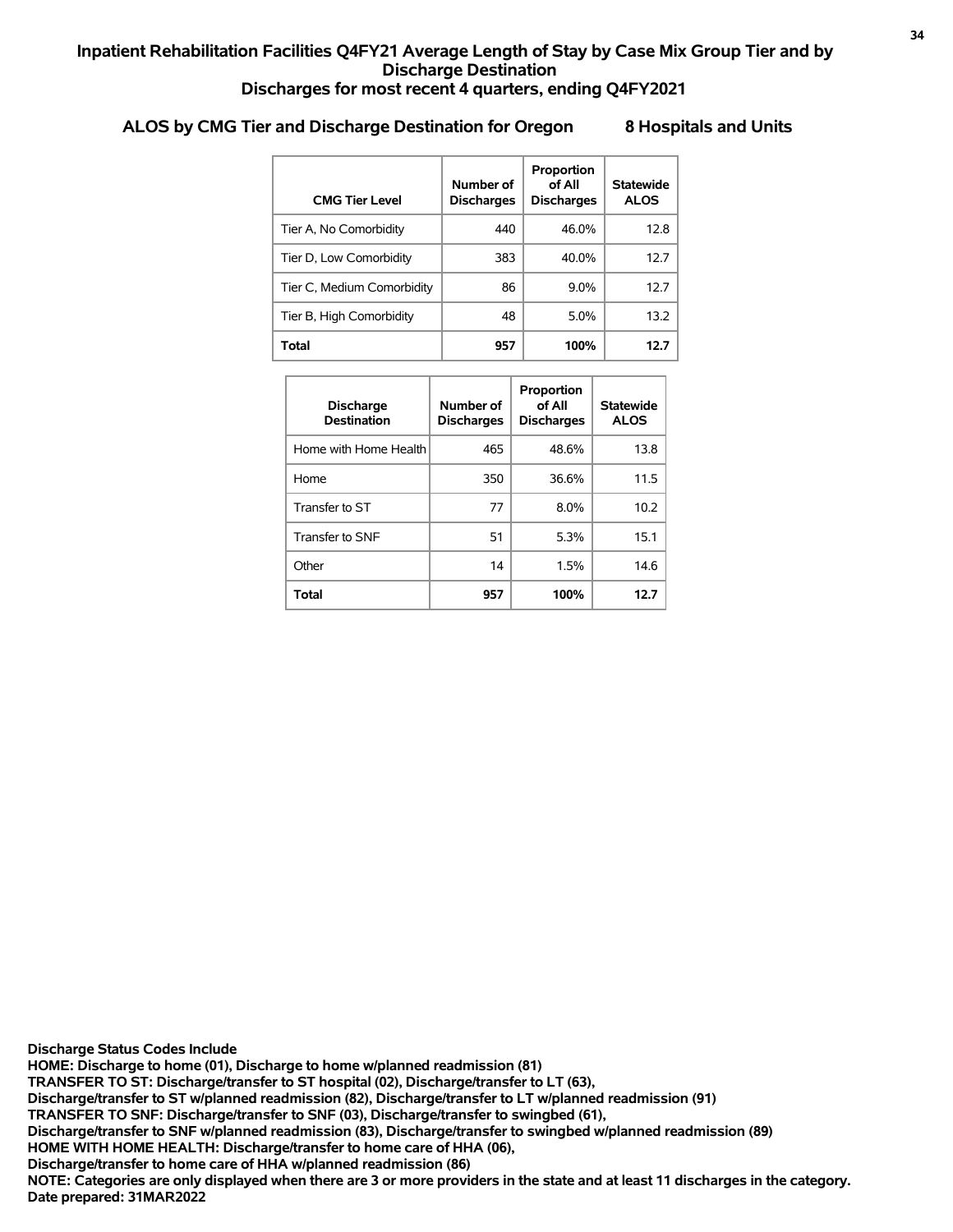# **ALOS by CMG Tier and Discharge Destination for Pennsylvania 68 Hospitals and Units**

| <b>CMG Tier Level</b>      | Number of<br><b>Discharges</b> | Proportion<br>of All<br><b>Discharges</b> | Statewide<br><b>ALOS</b> |
|----------------------------|--------------------------------|-------------------------------------------|--------------------------|
| Tier D, Low Comorbidity    | 10.000                         | 47.2%                                     | 13.2                     |
| Tier A, No Comorbidity     | 7.233                          | 34.2%                                     | 12.6                     |
| Tier C, Medium Comorbidity | 2,597                          | 12.3%                                     | 14.8                     |
| Tier B, High Comorbidity   | 1.341                          | 6.3%                                      | 14.9                     |
| Total                      | 21,171                         | 100%                                      | 13.3                     |

| <b>Discharge</b><br><b>Destination</b> | Number of<br><b>Discharges</b> | Proportion<br>of All<br><b>Discharges</b> | <b>Statewide</b><br><b>ALOS</b> |
|----------------------------------------|--------------------------------|-------------------------------------------|---------------------------------|
| Home with Home Health                  | 12,891                         | 60.9%                                     | 13.6                            |
| Home                                   | 3.231                          | 15.3%                                     | 12.0                            |
| Transfer to SNF                        | 2.401                          | 11.3%                                     | 18.2                            |
| Transfer to ST                         | 2.360                          | 11.1%                                     | 9.1                             |
| Other                                  | 288                            | 1.4%                                      | 10.6                            |
| Total                                  | 21,171                         | 100%                                      | 13.3                            |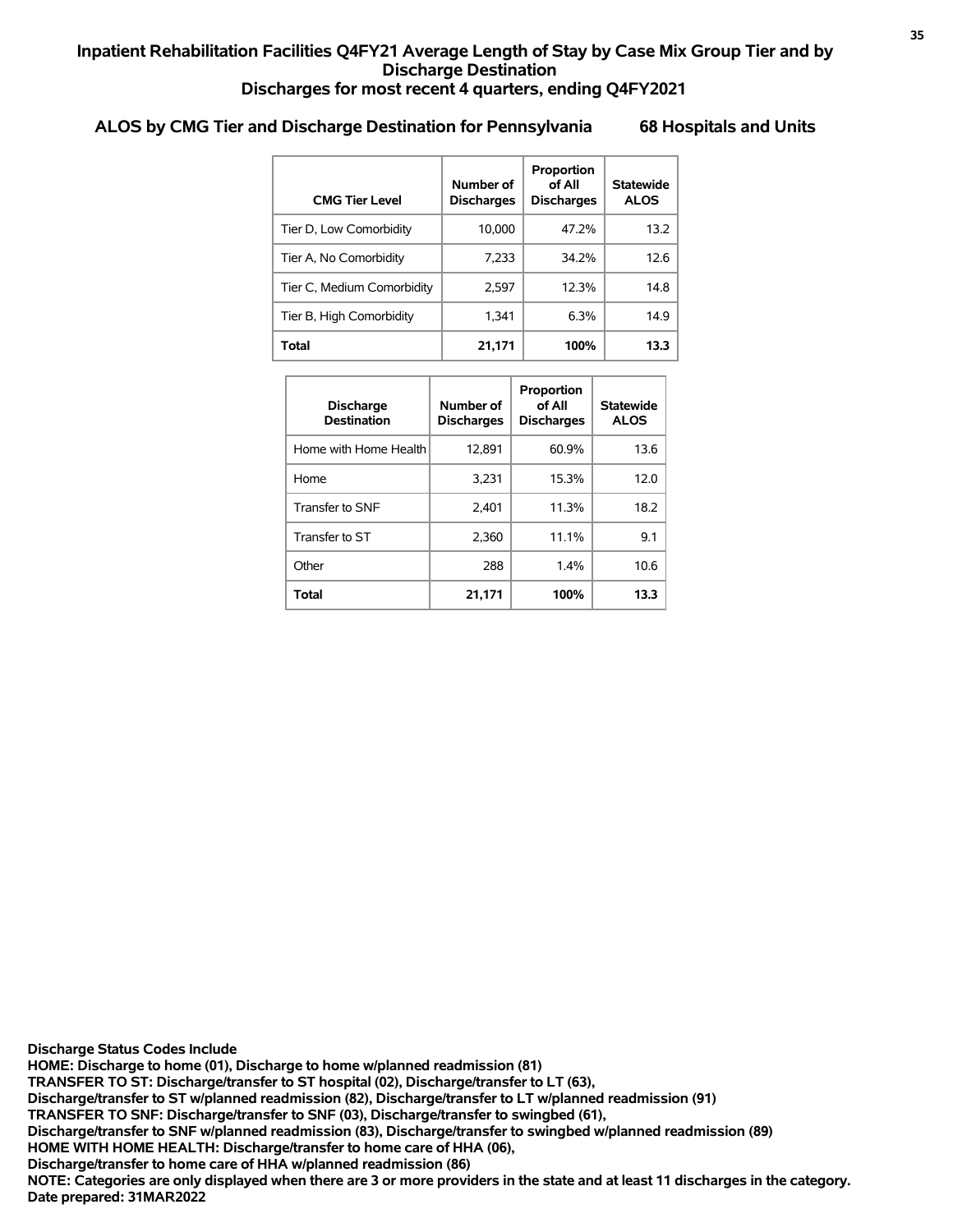# **ALOS by CMG Tier and Discharge Destination for Puerto Rico 7 Hospitals and Units**

| <b>CMG Tier Level</b>      | Number of<br><b>Discharges</b> | Proportion<br>of All<br><b>Discharges</b> | <b>Statewide</b><br><b>ALOS</b> |
|----------------------------|--------------------------------|-------------------------------------------|---------------------------------|
| Tier A, No Comorbidity     | 269                            | 54 0%                                     | 11.4                            |
| Tier D, Low Comorbidity    | 145                            | 29.1%                                     | 12.8                            |
| Tier C, Medium Comorbidity | 52                             | 10.4%                                     | 13.4                            |
| Tier B, High Comorbidity   | 32                             | 6.4%                                      | 11.1                            |
| Total                      | 498                            | 100%                                      | 12.0                            |

| <b>Discharge</b><br><b>Destination</b> | Number of<br><b>Discharges</b> | Proportion<br>of All<br><b>Discharges</b> | <b>Statewide</b><br><b>ALOS</b> |
|----------------------------------------|--------------------------------|-------------------------------------------|---------------------------------|
| Home with Home Health                  | 284                            | 57.0%                                     | 12.8                            |
| Home                                   | 155                            | 31.1%                                     | 12.1                            |
| Transfer to ST                         | 51                             | 10.2%                                     | 6.9                             |
| <b>Total</b>                           | 498                            | 100%                                      | 12.0                            |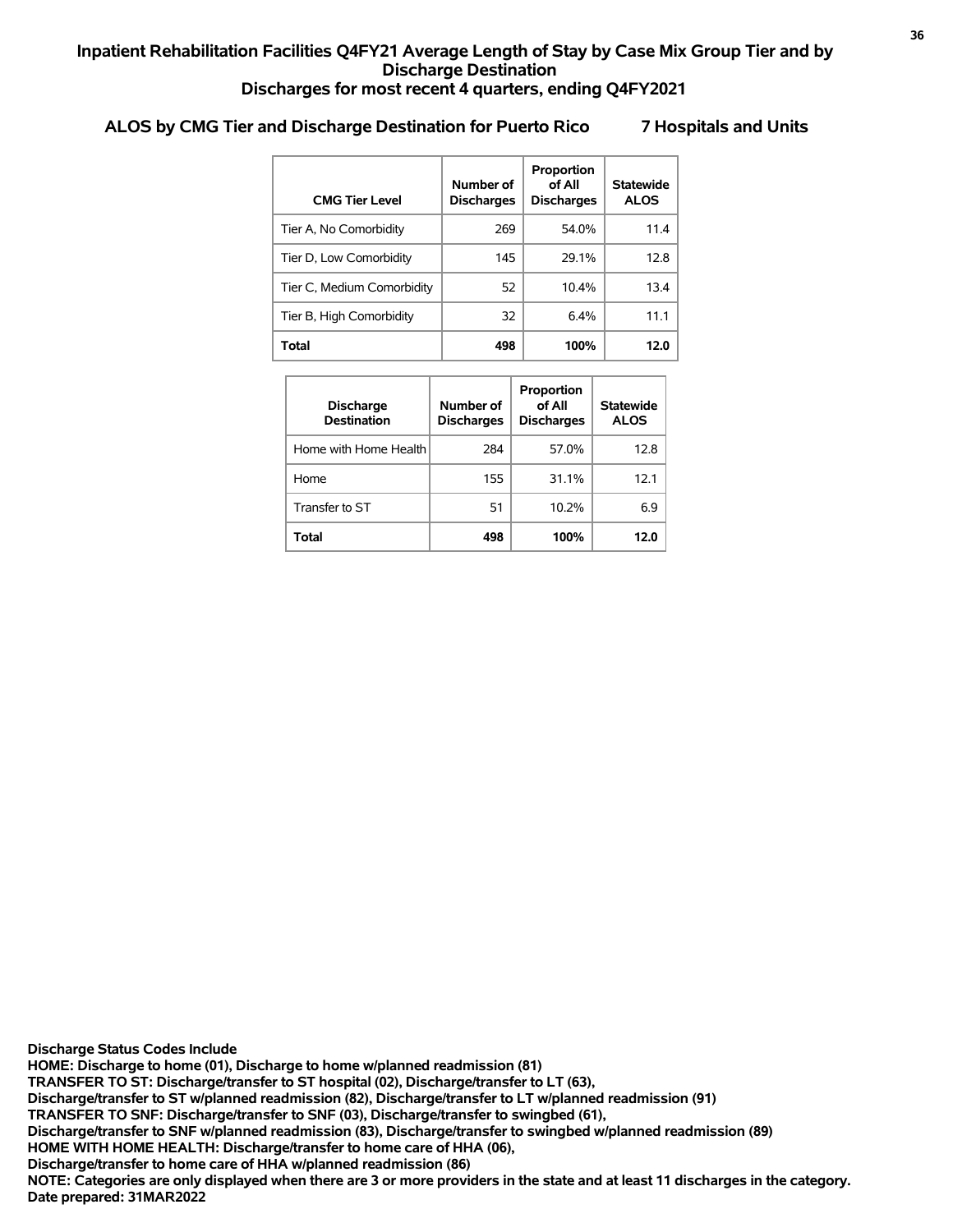# **ALOS by CMG Tier and Discharge Destination for Rhode Island 4 Hospitals and Units**

| <b>CMG Tier Level</b>      | Number of<br><b>Discharges</b> | Proportion<br>of All<br><b>Discharges</b> | <b>Statewide</b><br><b>ALOS</b> |
|----------------------------|--------------------------------|-------------------------------------------|---------------------------------|
| Tier A, No Comorbidity     | 278                            | 51.0%                                     | 12.7                            |
| Tier D, Low Comorbidity    | 205                            | 37.6%                                     | 13.9                            |
| Tier C, Medium Comorbidity | 51                             | 9.4%                                      | 16.0                            |
| Tier B, High Comorbidity   | 11                             | 2.0%                                      | 15.1                            |
| Total                      | 545                            | 100%                                      | 13.5                            |

| <b>Discharge</b><br><b>Destination</b> | Number of<br><b>Discharges</b> | Proportion<br>of All<br><b>Discharges</b> | <b>Statewide</b><br><b>ALOS</b> |
|----------------------------------------|--------------------------------|-------------------------------------------|---------------------------------|
| Home with Home Health                  | 356                            | 65.3%                                     | 13.6                            |
| Transfer to SNF                        | 72                             | 13.2%                                     | 17.2                            |
| Transfer to ST                         | 56                             | 10.3%                                     | 10.3                            |
| Home                                   | 50                             | 9.2%                                      | 11.7                            |
| Other                                  | 11                             | 2.0%                                      | 9.7                             |
| <b>Total</b>                           | 545                            | 100%                                      | 13.5                            |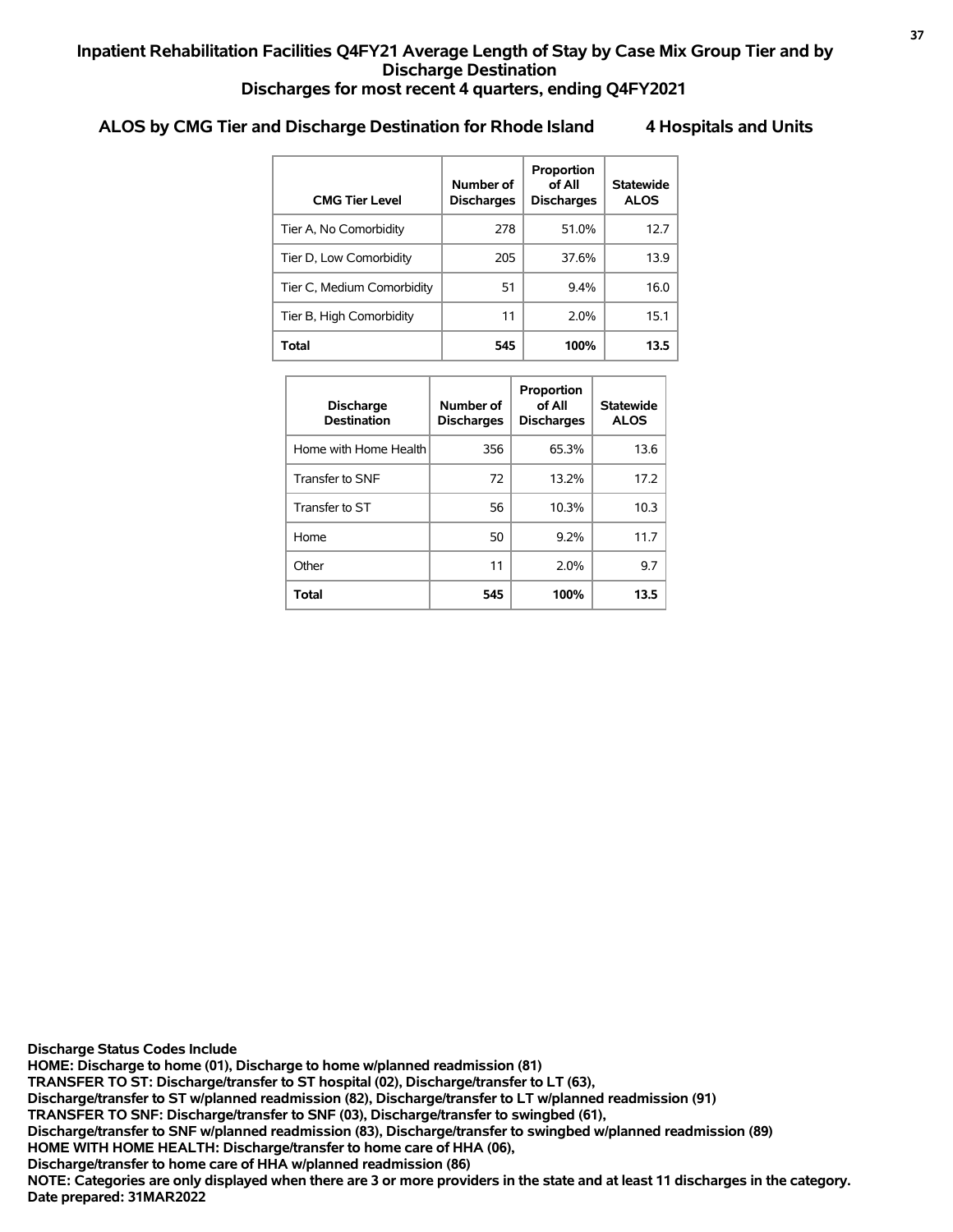# **ALOS by CMG Tier and Discharge Destination for South Carolina 25 Hospitals and Units**

| <b>CMG Tier Level</b>      | Number of<br><b>Discharges</b> | Proportion<br>of All<br><b>Discharges</b> | Statewide<br><b>ALOS</b> |
|----------------------------|--------------------------------|-------------------------------------------|--------------------------|
| Tier D, Low Comorbidity    | 5,302                          | 47.7%                                     | 12.6                     |
| Tier A, No Comorbidity     | 4,023                          | 36.2%                                     | 11.9                     |
| Tier C, Medium Comorbidity | 1,069                          | 9.6%                                      | 13.8                     |
| Tier B, High Comorbidity   | 720                            | 6.5%                                      | 13.9                     |
| Total                      | 11,114                         | 100%                                      | 12.5                     |

| <b>Discharge</b><br><b>Destination</b> | Number of<br><b>Discharges</b> | Proportion<br>of All<br><b>Discharges</b> | <b>Statewide</b><br><b>ALOS</b> |
|----------------------------------------|--------------------------------|-------------------------------------------|---------------------------------|
| Home with Home Health                  | 7.742                          | 69.7%                                     | 12.8                            |
| Home                                   | 1.258                          | 11.3%                                     | 11.2                            |
| Transfer to ST                         | 960                            | 8.6%                                      | 8.3                             |
| Transfer to SNF                        | 935                            | 8.4%                                      | 17.2                            |
| Other                                  | 219                            | 2.0%                                      | 9.7                             |
| <b>Total</b>                           | 11,114                         | 100%                                      | 12.5                            |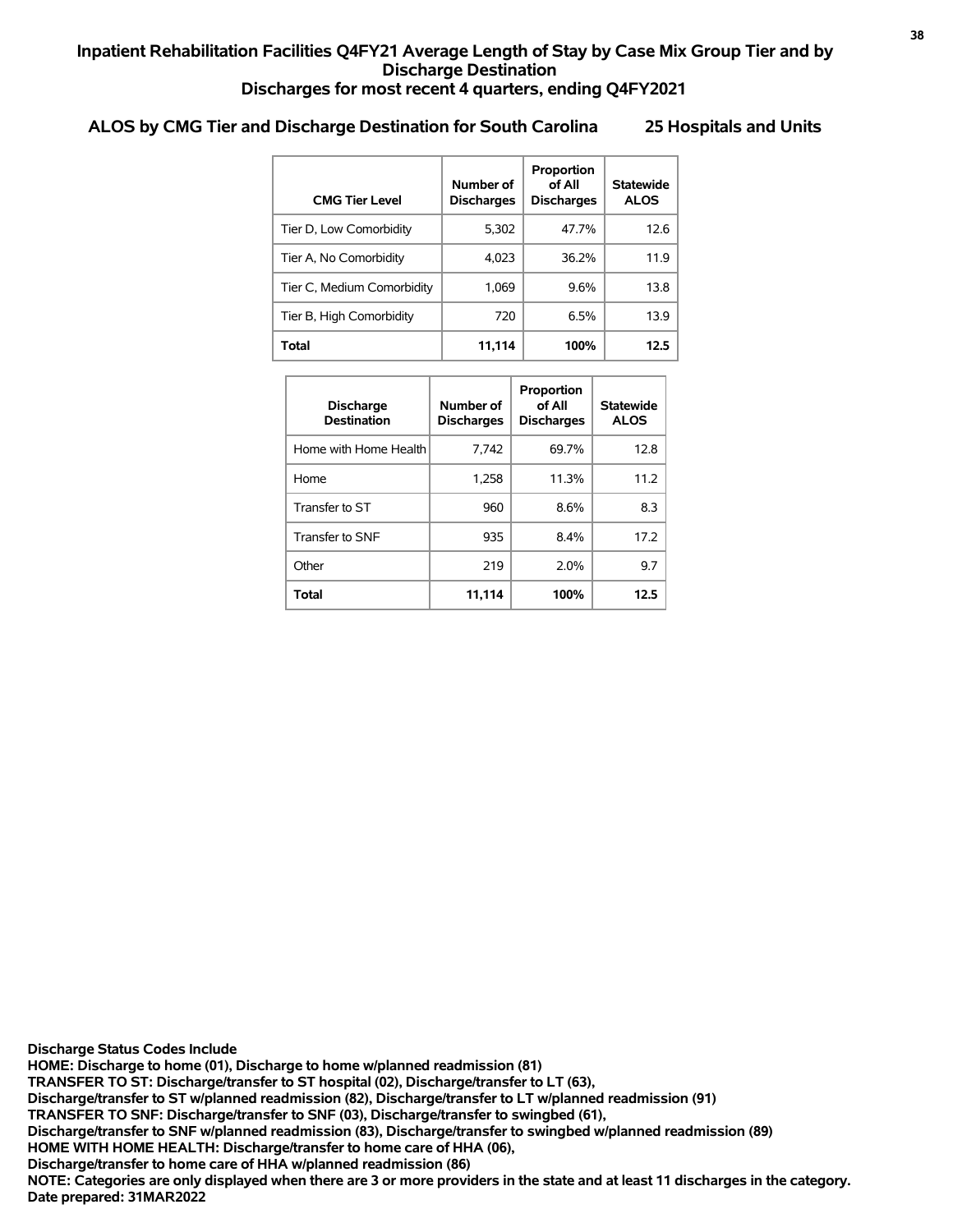# **ALOS by CMG Tier and Discharge Destination for South Dakota 4 Hospitals and Units**

| <b>CMG Tier Level</b>      | Number of<br><b>Discharges</b> | Proportion<br>of All<br><b>Discharges</b> | Statewide<br><b>ALOS</b> |
|----------------------------|--------------------------------|-------------------------------------------|--------------------------|
| Tier D, Low Comorbidity    | 601                            | 48.9%                                     | 13.0                     |
| Tier A, No Comorbidity     | 469                            | 38.2%                                     | 12.9                     |
| Tier C, Medium Comorbidity | 104                            | 8.5%                                      | 15.8                     |
| Tier B, High Comorbidity   | 55                             | 4.5%                                      | 13.7                     |
| Total                      | 1.229                          | 100%                                      | 13.2                     |

| <b>Discharge</b><br><b>Destination</b> | Number of<br><b>Discharges</b> | Proportion<br>of All<br><b>Discharges</b> | <b>Statewide</b><br><b>ALOS</b> |
|----------------------------------------|--------------------------------|-------------------------------------------|---------------------------------|
| Home with Home Health                  | 492                            | 40.0%                                     | 13.9                            |
| Home                                   | 421                            | 34.3%                                     | 11.3                            |
| Transfer to SNF                        | 156                            | 12.7%                                     | 20.1                            |
| Transfer to ST                         | 120                            | 9.8%                                      | 9.1                             |
| Other                                  | 40                             | 3.3%                                      | 11.1                            |
| <b>Total</b>                           | 1.229                          | 100%                                      | 13.2                            |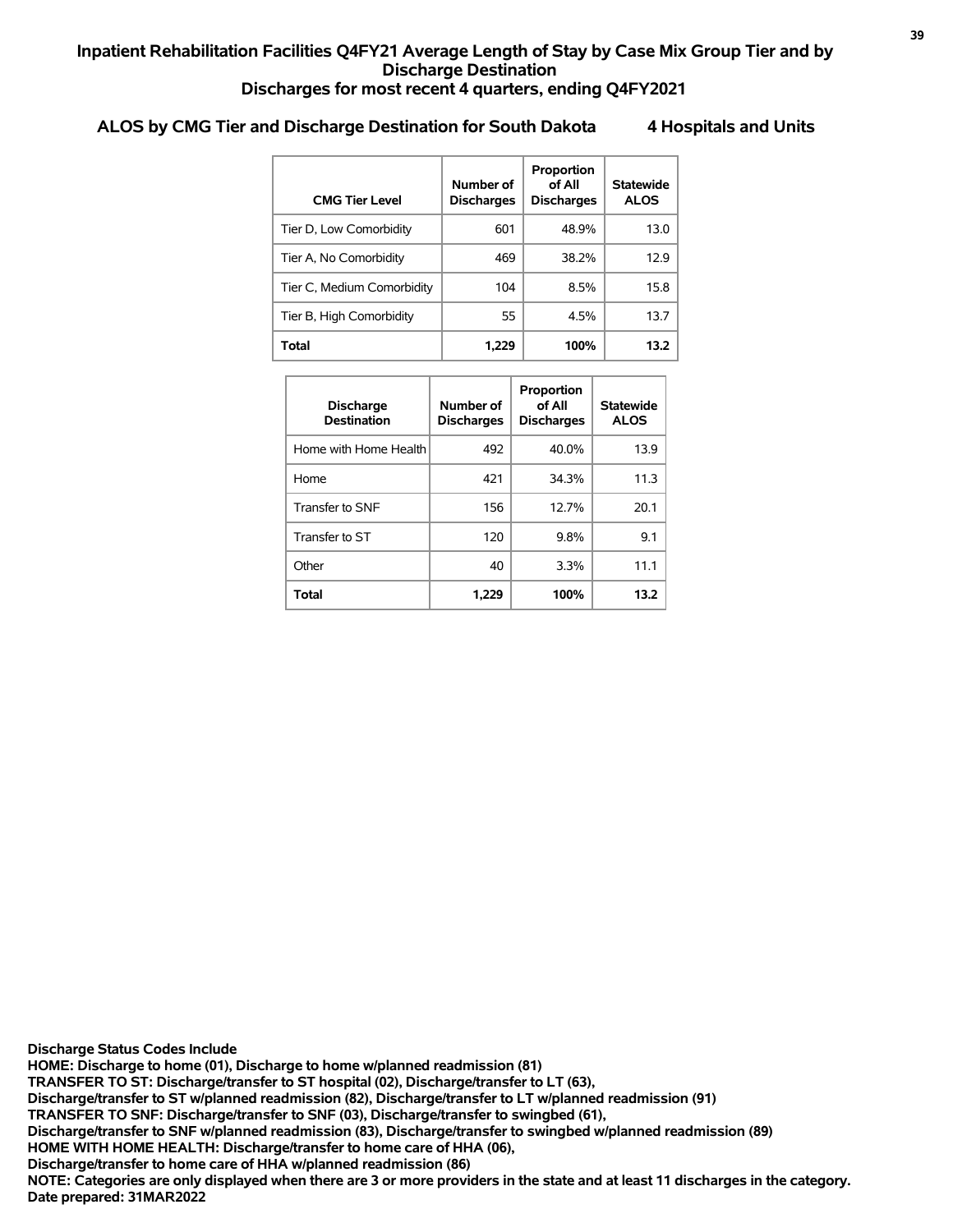# **ALOS by CMG Tier and Discharge Destination for Tennessee 30 Hospitals and Units**

| <b>CMG Tier Level</b>      | Number of<br><b>Discharges</b> | Proportion<br>of All<br><b>Discharges</b> | Statewide<br><b>ALOS</b> |
|----------------------------|--------------------------------|-------------------------------------------|--------------------------|
| Tier D, Low Comorbidity    | 4.630                          | 47 2%                                     | 12.7                     |
| Tier A, No Comorbidity     | 3.582                          | 36.5%                                     | 12.0                     |
| Tier C, Medium Comorbidity | 880                            | 9.0%                                      | 14.0                     |
| Tier B, High Comorbidity   | 719                            | 7.3%                                      | 13.9                     |
| Total                      | 9.811                          | 100%                                      | 12.7                     |

| <b>Discharge</b><br><b>Destination</b> | Number of<br><b>Discharges</b> | Proportion<br>of All<br><b>Discharges</b> | <b>Statewide</b><br><b>ALOS</b> |
|----------------------------------------|--------------------------------|-------------------------------------------|---------------------------------|
| Home with Home Health                  | 5.660                          | 57.7%                                     | 13.2                            |
| Home                                   | 1,909                          | 19.5%                                     | 11.5                            |
| Transfer to ST                         | 1.084                          | 11.0%                                     | 8.4                             |
| Transfer to SNF                        | 990                            | 10.1%                                     | 17.1                            |
| Other                                  | 168                            | 1.7%                                      | 8.9                             |
| <b>Total</b>                           | 9,811                          | 100%                                      | 12.7                            |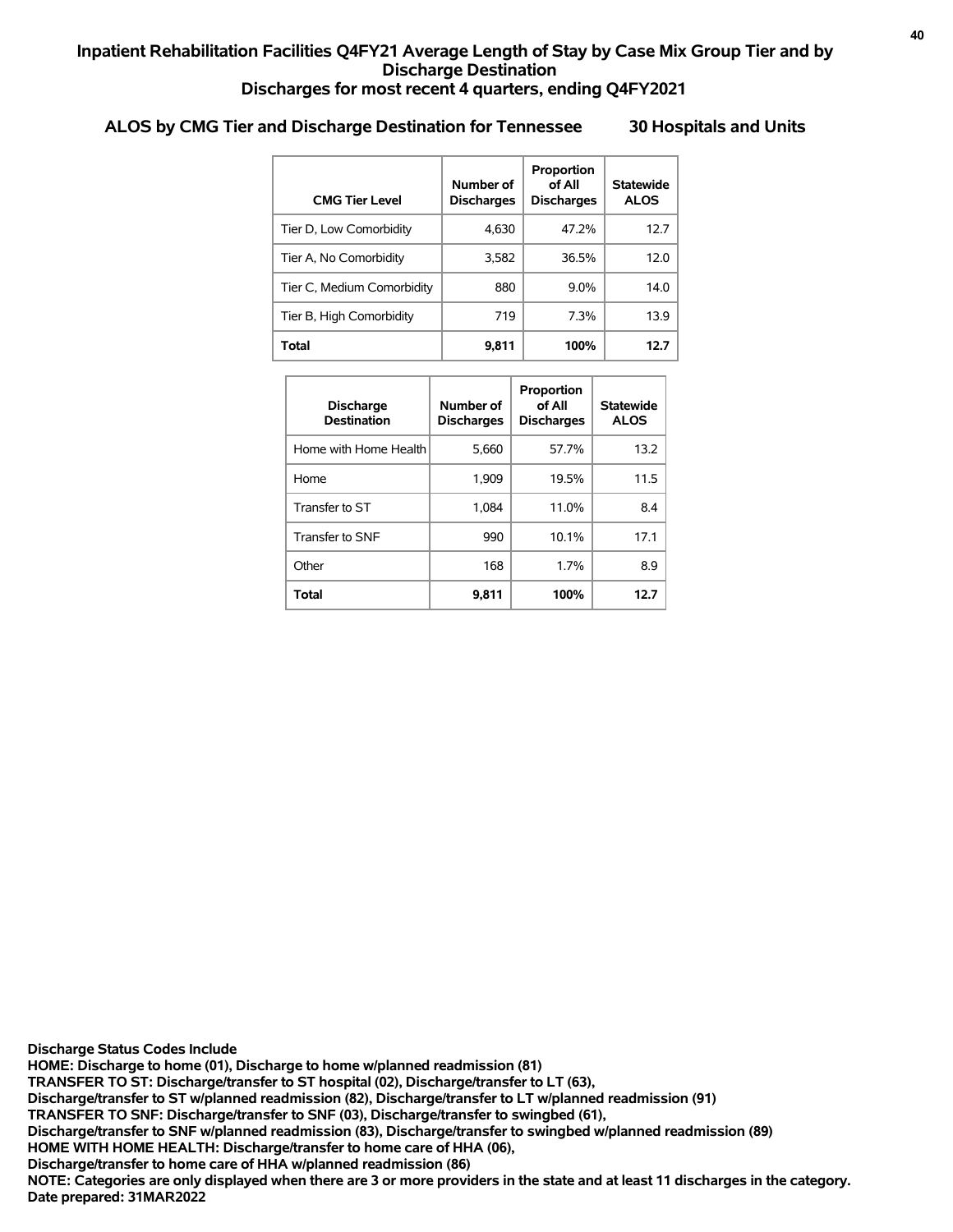# **ALOS by CMG Tier and Discharge Destination for Texas 135 Hospitals and Units**

| <b>CMG Tier Level</b>      | Number of<br><b>Discharges</b> | Proportion<br>of All<br><b>Discharges</b> | Statewide<br><b>ALOS</b> |
|----------------------------|--------------------------------|-------------------------------------------|--------------------------|
| Tier D, Low Comorbidity    | 29,480                         | 48.2%                                     | 12.8                     |
| Tier A, No Comorbidity     | 20.707                         | 33.8%                                     | 12.0                     |
| Tier C, Medium Comorbidity | 6,133                          | 10.0%                                     | 14.2                     |
| Tier B, High Comorbidity   | 4,871                          | 8.0%                                      | 14.2                     |
| Total                      | 61,191                         | 100%                                      | 12.8                     |

| <b>Discharge</b><br><b>Destination</b> | Number of<br><b>Discharges</b> | Proportion<br>of All<br><b>Discharges</b> | <b>Statewide</b><br><b>ALOS</b> |
|----------------------------------------|--------------------------------|-------------------------------------------|---------------------------------|
| Home with Home Health                  | 36,679                         | 59.9%                                     | 13.2                            |
| Home                                   | 9.600                          | 15.7%                                     | 11.7                            |
| Transfer to SNF                        | 7.042                          | 11.5%                                     | 16.5                            |
| Transfer to ST                         | 6.281                          | 10.3%                                     | 8.6                             |
| Other                                  | 1.589                          | 2.6%                                      | 9.7                             |
| <b>Total</b>                           | 61,191                         | 100%                                      | 12.8                            |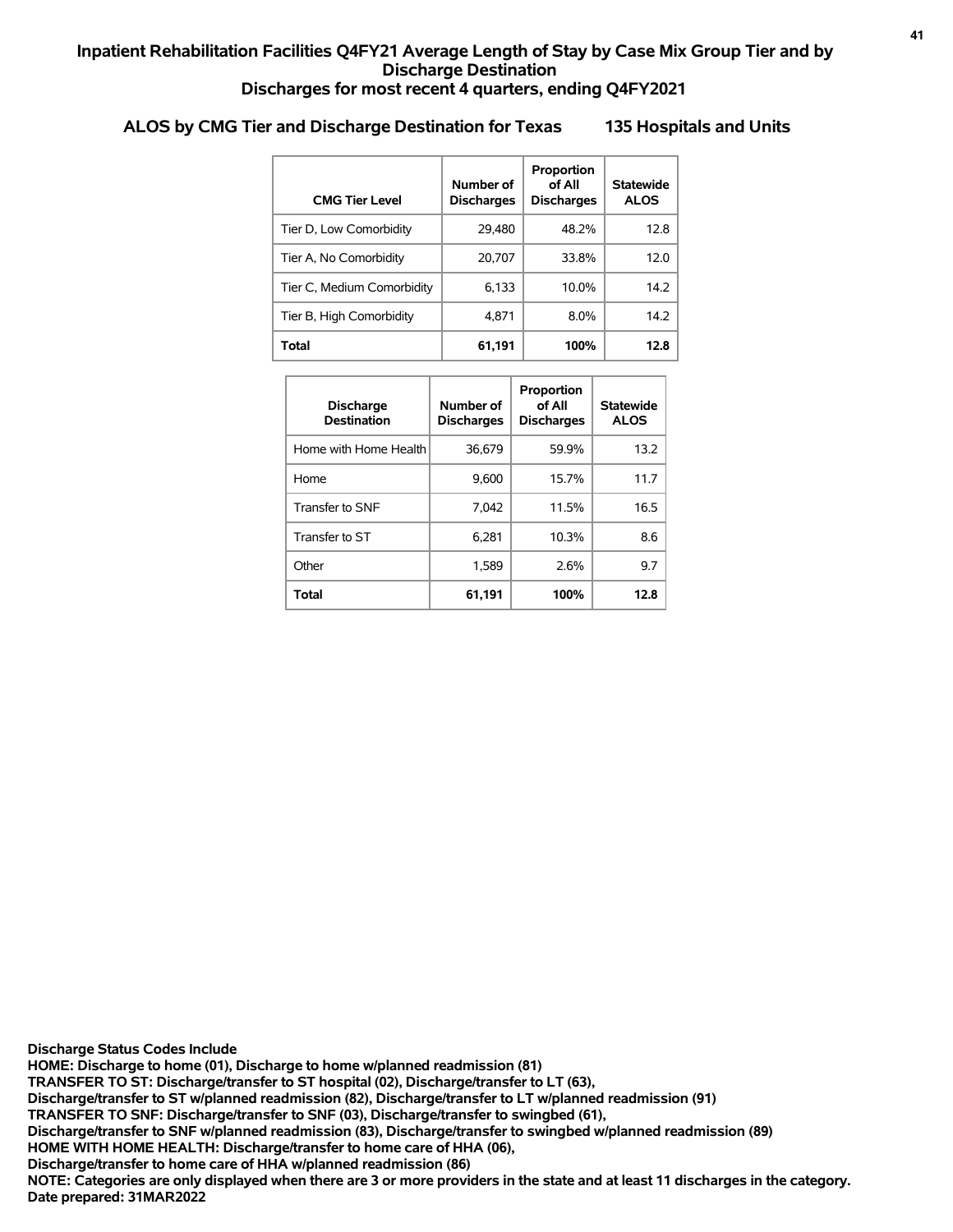# **ALOS by CMG Tier and Discharge Destination for Utah 11 Hospitals and Units**

| <b>CMG Tier Level</b>      | Number of<br><b>Discharges</b> | Proportion<br>of All<br><b>Discharges</b> | <b>Statewide</b><br><b>ALOS</b> |
|----------------------------|--------------------------------|-------------------------------------------|---------------------------------|
| Tier D, Low Comorbidity    | 968                            | 44.8%                                     | 13.3                            |
| Tier A, No Comorbidity     | 752                            | 34.8%                                     | 12.9                            |
| Tier C, Medium Comorbidity | 344                            | 15.9%                                     | 16.0                            |
| Tier B, High Comorbidity   | 99                             | 4.6%                                      | 16.4                            |
| <b>Total</b>               | 2.163                          | 100%                                      | 13.7                            |

| <b>Discharge</b><br><b>Destination</b> | Number of<br><b>Discharges</b> | Proportion<br>of All<br><b>Discharges</b> | <b>Statewide</b><br><b>ALOS</b> |
|----------------------------------------|--------------------------------|-------------------------------------------|---------------------------------|
| Home with Home Health                  | 1,293                          | 59.8%                                     | 14.0                            |
| Transfer to SNF                        | 334                            | 15.4%                                     | 16.5                            |
| Home                                   | 293                            | 13.5%                                     | 11.9                            |
| Transfer to ST                         | 182                            | 8.4%                                      | 9.5                             |
| Other                                  | 61                             | 2.8%                                      | 13.8                            |
| <b>Total</b>                           | 2,163                          | 100%                                      | 13.7                            |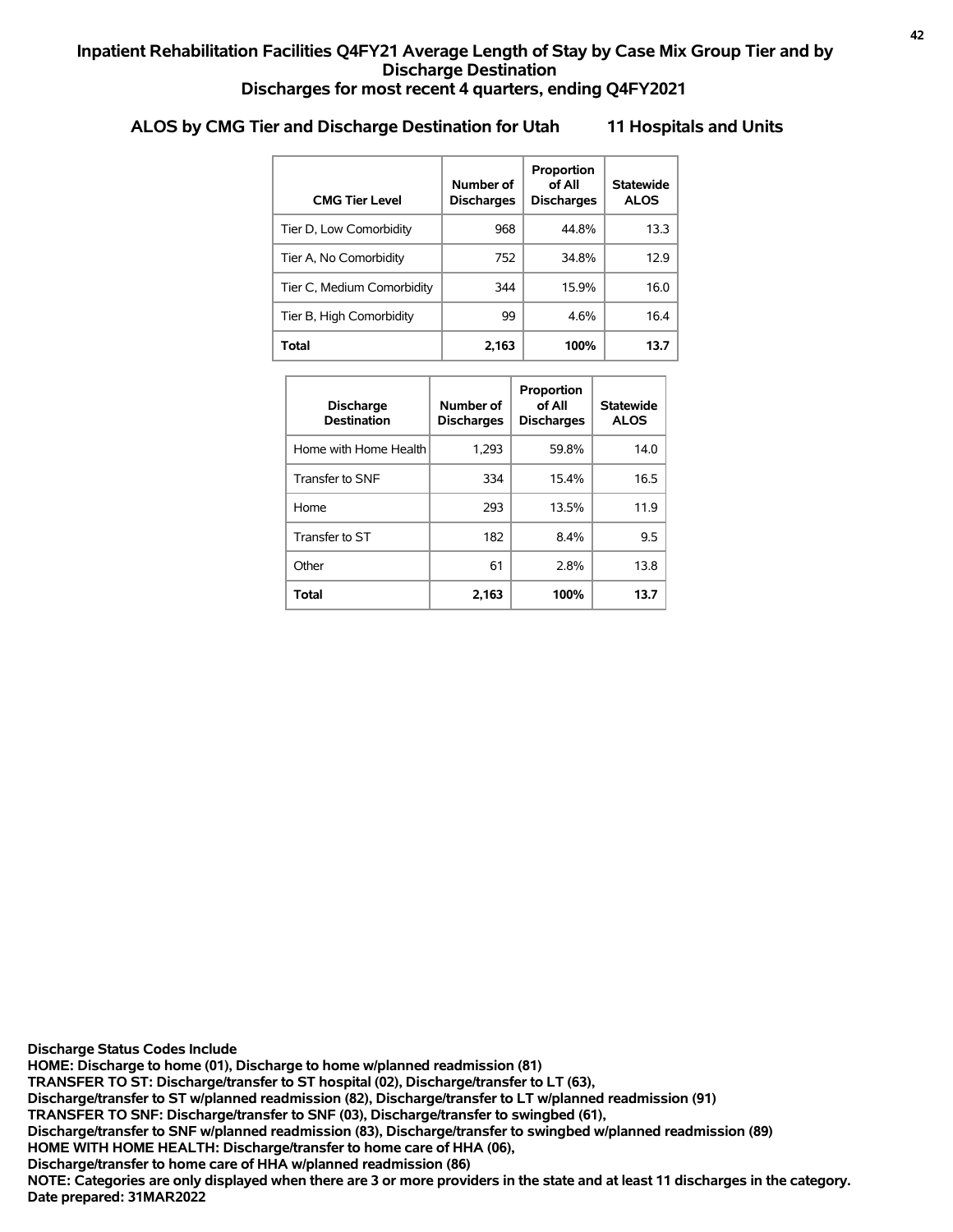# **ALOS by CMG Tier and Discharge Destination for Virginia 27 Hospitals and Units**

| <b>CMG Tier Level</b>      | Number of<br><b>Discharges</b> | Proportion<br>of All<br><b>Discharges</b> | <b>Statewide</b><br><b>ALOS</b> |
|----------------------------|--------------------------------|-------------------------------------------|---------------------------------|
| Tier D, Low Comorbidity    | 4.708                          | 45.7%                                     | 13.0                            |
| Tier A, No Comorbidity     | 3.920                          | 38.1%                                     | 124                             |
| Tier C, Medium Comorbidity | 1,051                          | 10.2%                                     | 14.0                            |
| Tier B, High Comorbidity   | 613                            | 6.0%                                      | 13.7                            |
| Total                      | 10.292                         | 100%                                      | 12.9                            |

| <b>Discharge</b><br><b>Destination</b> | Number of<br><b>Discharges</b> | Proportion<br>of All<br><b>Discharges</b> | <b>Statewide</b><br><b>ALOS</b> |
|----------------------------------------|--------------------------------|-------------------------------------------|---------------------------------|
| Home with Home Health                  | 7.013                          | 68.1%                                     | 13.2                            |
| Home                                   | 1.202                          | 11.7%                                     | 11.5                            |
| Transfer to ST                         | 967                            | 9.4%                                      | 8.6                             |
| Transfer to SNF                        | 944                            | 9.2%                                      | 17.4                            |
| Other                                  | 166                            | 1.6%                                      | 11.0                            |
| <b>Total</b>                           | 10.292                         | 100%                                      | 12.9                            |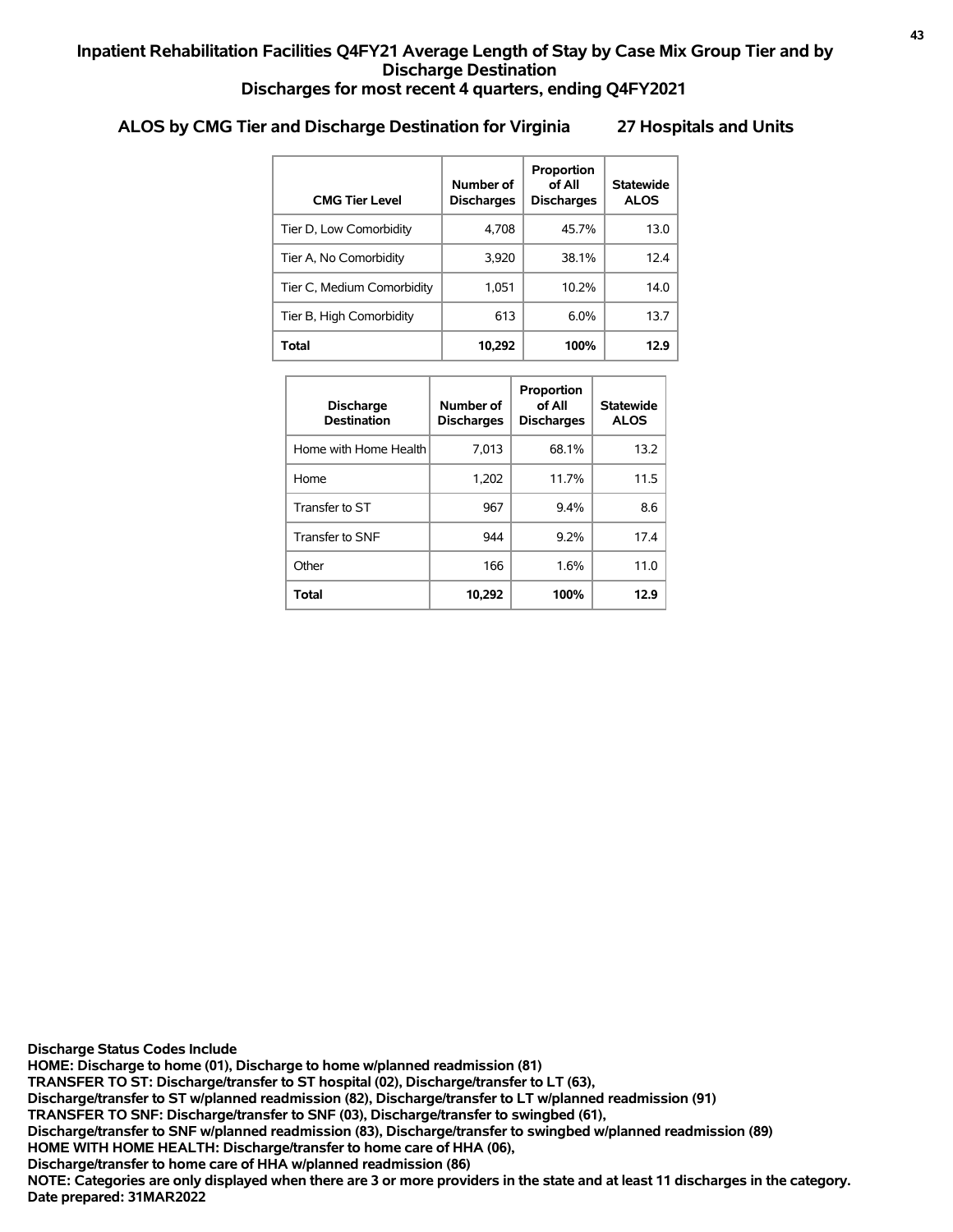# **ALOS by CMG Tier and Discharge Destination for Washington 14 Hospitals and Units**

| <b>CMG Tier Level</b>      | Number of<br><b>Discharges</b> | Proportion<br>of All<br><b>Discharges</b> | <b>Statewide</b><br><b>ALOS</b> |
|----------------------------|--------------------------------|-------------------------------------------|---------------------------------|
| Tier D, Low Comorbidity    | 1,081                          | 43.5%                                     | 13.6                            |
| Tier A, No Comorbidity     | 1.061                          | 42.7%                                     | 12.9                            |
| Tier C, Medium Comorbidity | 241                            | 9.7%                                      | 14.9                            |
| Tier B, High Comorbidity   | 102                            | 4.1%                                      | 17.5                            |
| Total                      | 2.485                          | 100%                                      | 13.6                            |

| <b>Discharge</b><br><b>Destination</b> | Number of<br><b>Discharges</b> | Proportion<br>of All<br><b>Discharges</b> | <b>Statewide</b><br><b>ALOS</b> |
|----------------------------------------|--------------------------------|-------------------------------------------|---------------------------------|
| Home with Home Health                  | 1,033                          | 41.6%                                     | 14.5                            |
| Home                                   | 953                            | 38.4%                                     | 12.3                            |
| Transfer to SNF                        | 273                            | 11.0%                                     | 18.5                            |
| Transfer to ST                         | 188                            | 7.6%                                      | 8.8                             |
| Other                                  | 38                             | 1.5%                                      | 10.4                            |
| <b>Total</b>                           | 2.485                          | 100%                                      | 13.6                            |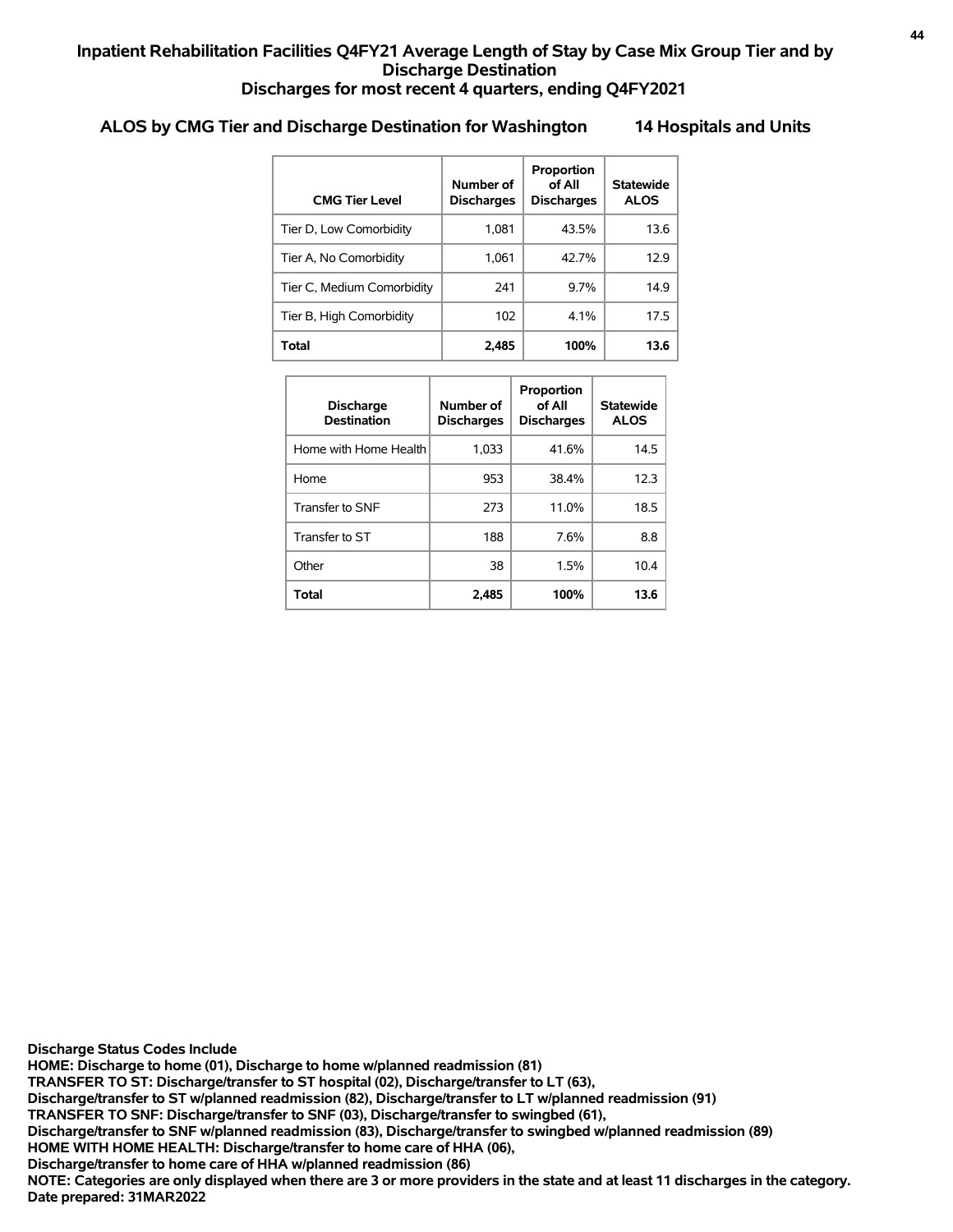# **ALOS by CMG Tier and Discharge Destination for Wisconsin 18 Hospitals and Units**

| <b>CMG Tier Level</b>      | Number of<br><b>Discharges</b> | Proportion<br>of All<br><b>Discharges</b> | Statewide<br><b>ALOS</b> |
|----------------------------|--------------------------------|-------------------------------------------|--------------------------|
| Tier D, Low Comorbidity    | 1.271                          | 45.4%                                     | 12.3                     |
| Tier A, No Comorbidity     | 1,033                          | 36.9%                                     | 11.6                     |
| Tier C, Medium Comorbidity | 325                            | 11.6%                                     | 13.0                     |
| Tier B, High Comorbidity   | 172                            | 6.1%                                      | 13.3                     |
| Total                      | 2.801                          | 100%                                      | 12.2                     |

| <b>Discharge</b><br><b>Destination</b> | Number of<br><b>Discharges</b> | Proportion<br>of All<br><b>Discharges</b> | <b>Statewide</b><br><b>ALOS</b> |
|----------------------------------------|--------------------------------|-------------------------------------------|---------------------------------|
| Home with Home Health                  | 1.409                          | 50.3%                                     | 12.8                            |
| Home                                   | 795                            | 28.4%                                     | 9.8                             |
| Transfer to SNF                        | 340                            | 12.1%                                     | 17.6                            |
| Transfer to ST                         | 215                            | 7.7%                                      | 8.3                             |
| Other                                  | 42                             | 1.5%                                      | 12.9                            |
| <b>Total</b>                           | 2.801                          | 100%                                      | 12.2                            |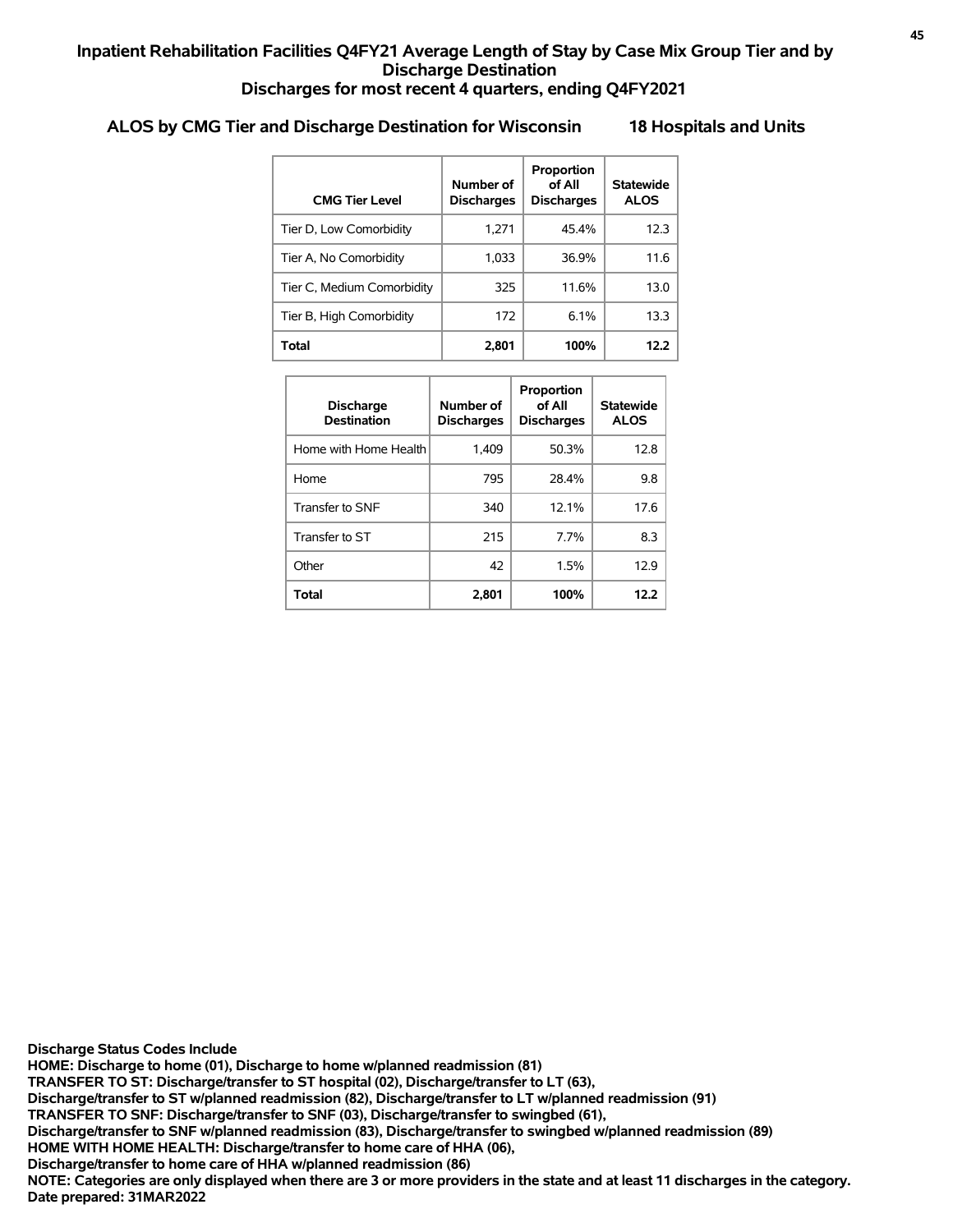# **ALOS by CMG Tier and Discharge Destination for West Virginia 8 Hospitals and Units**

| <b>CMG Tier Level</b>      | Number of<br><b>Discharges</b> | Proportion<br>of All<br><b>Discharges</b> | Statewide<br><b>ALOS</b> |
|----------------------------|--------------------------------|-------------------------------------------|--------------------------|
| Tier D, Low Comorbidity    | 2.114                          | 48.5%                                     | 12.4                     |
| Tier A, No Comorbidity     | 1,683                          | 38.6%                                     | 12.1                     |
| Tier C, Medium Comorbidity | 337                            | 7.7%                                      | 14.0                     |
| Tier B, High Comorbidity   | 228                            | 5.2%                                      | 12.4                     |
| Total                      | 4.362                          | 100%                                      | 12.4                     |

| <b>Discharge</b><br><b>Destination</b> | Number of<br><b>Discharges</b> | Proportion<br>of All<br><b>Discharges</b> | <b>Statewide</b><br><b>ALOS</b> |
|----------------------------------------|--------------------------------|-------------------------------------------|---------------------------------|
| Home with Home Health                  | 2.704                          | 62.0%                                     | 13.1                            |
| Home                                   | 677                            | 15.5%                                     | 10.9                            |
| Transfer to ST                         | 489                            | 11.2%                                     | 8.7                             |
| Transfer to SNF                        | 372                            | 8.5%                                      | 16.0                            |
| Other                                  | 120                            | 2.8%                                      | 9.4                             |
| Total                                  | 4,362                          | 100%                                      | 12.4                            |